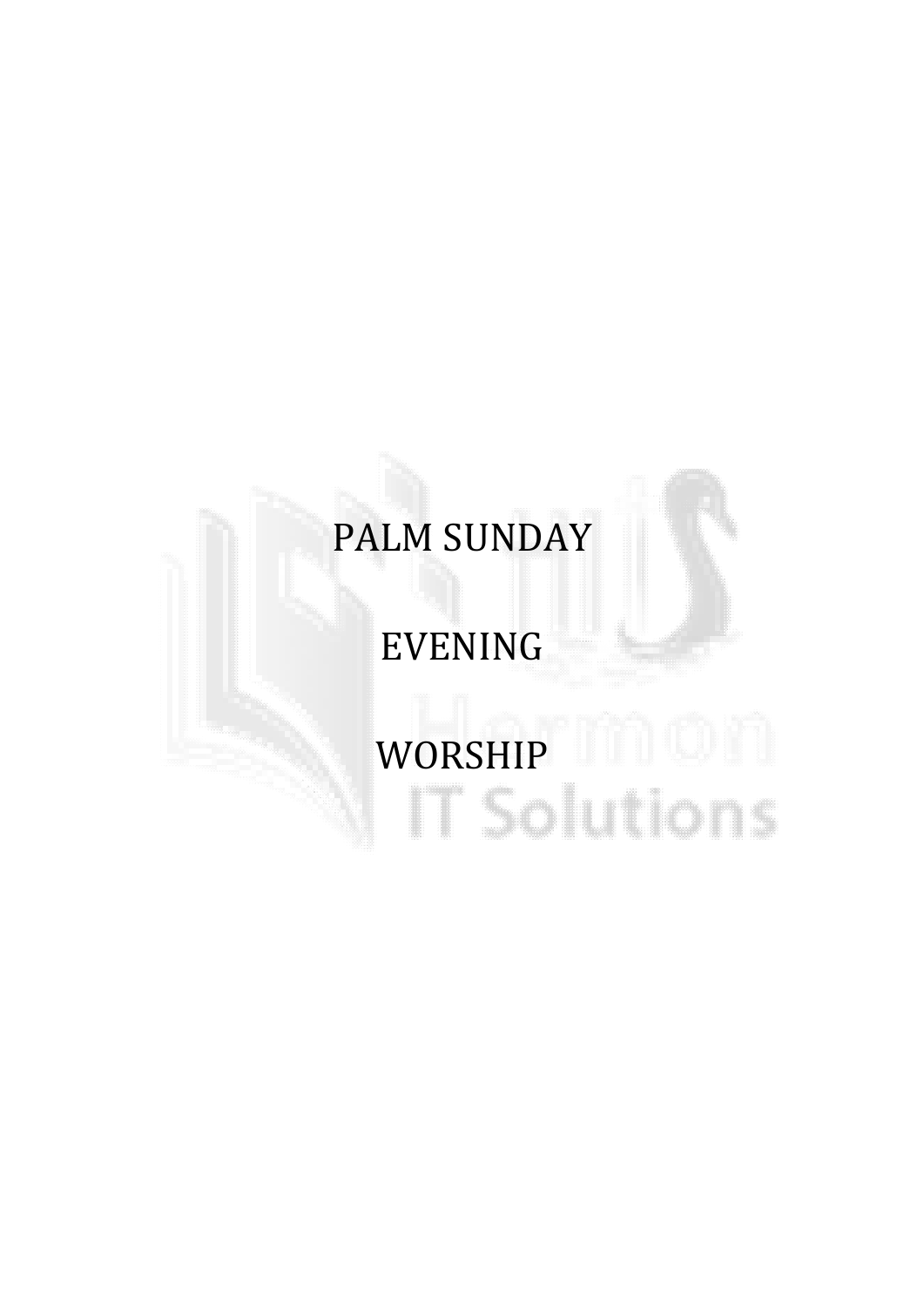# Ooshaana Njaayaraazhcha Sandhyayile Namaskaara Kramam

#### Praarambha Sthuthi (Pg.44)

- **P. Pithaavinum, Puthranum, Parishudha-Roohaaikkum sthuthi.**
- **C. Aadhimuthal ennannekkum thanne. Amen.**
- **P. Aakaashavum bhoomiyum Thante mahathwam-kondu niranjirikkunna balavaanaaya Dhaivam Thamburaan, parishudhan, parishudhan, parishudhan, unnathangalil sthuthi.**
- **C. Karthaavinte thirunaamathil vannavanum, varuvaan-irikkunnavanum vaazhthappettavan-aakunnu. Unnathangalil sthuthi.**

#### Kauma (Pg.32)

*(Moonnu praavashyam pattakkaarente pinnaalle ettuchollenam)*

**Thante peedaanubhavathaale, vazhithettil ninnu njangale rakshicha Mashiha Thamburaane, njangalude shushroosha kaikondu, njangalodu karuna cheiyyename.** *┼ Kuriyelaayisson.*

#### *(Pattakkaarente pinnaalle ettuchollenam)*

**Njangalude Karthaave, Ninakku sthuthi, Ninte Pithaavinu bahumaanavum, Parishudha-Roohaaikku vandhanavum, pukazhchayum undaayirikkatte. Paapikalaaya njangalude-mel anugrahangalum, karunakalum undaayirikkename. Melulla Yerushaleminte vaathilukal thurannu, Mashihaaye, Ninte simhaasanathin munpaake, njangalude praarthanakal praveshikkumaar-aakaname. Njangalude Karthaave, Ninakku sthuthi. Ennekkum njangalude sharanavume, Ninakku sthuthi. Baarekmaar.**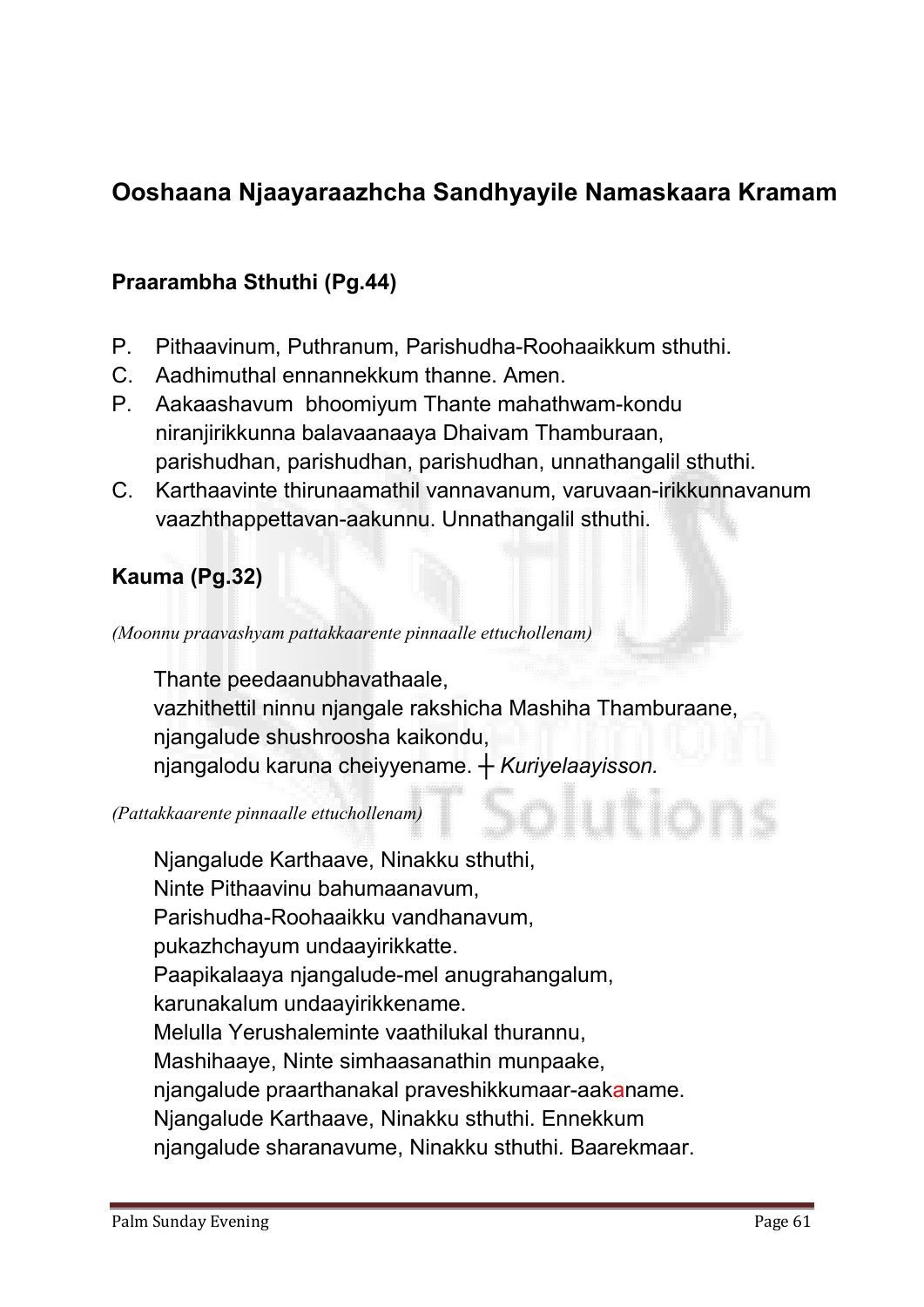# Order of Worship for Palm Sunday Evening

#### Praise

- **P. Praise be to the Father, to the Son and to the Holy Spirit.**
- **C. As it was in the beginning, is now and forever shall be. Amen.**
- **P. Holy, holy, holy, Lord God of power and might, heaven and earth are full of Thy glory.i Praise in the highest.**
- **C. Blessed is He who has come and is to come again in the name of the Lord.ii Praise in the highest.**

#### Adoration

*(To be said three times after the priest)*

**O Lord the Messiah, who by Thy passion, saved us from going astray, accept our worship and have mercy on us.** *┼ Lord, have mercy.*

*(Repeat after the priest)*

**Our Lord, praise be to Thee, glory be to Thy Father, and our praise and worship be to the Holy Spirit. May Thy blessings and mercies be on us sinners. O Messiah, open the doors of heavenly Jerusalem so that our prayers may reach Thy throne of grace. Our Lord, praise be to Thee. Praise be to Thee, our eternal refuge. Bless us O Lord.**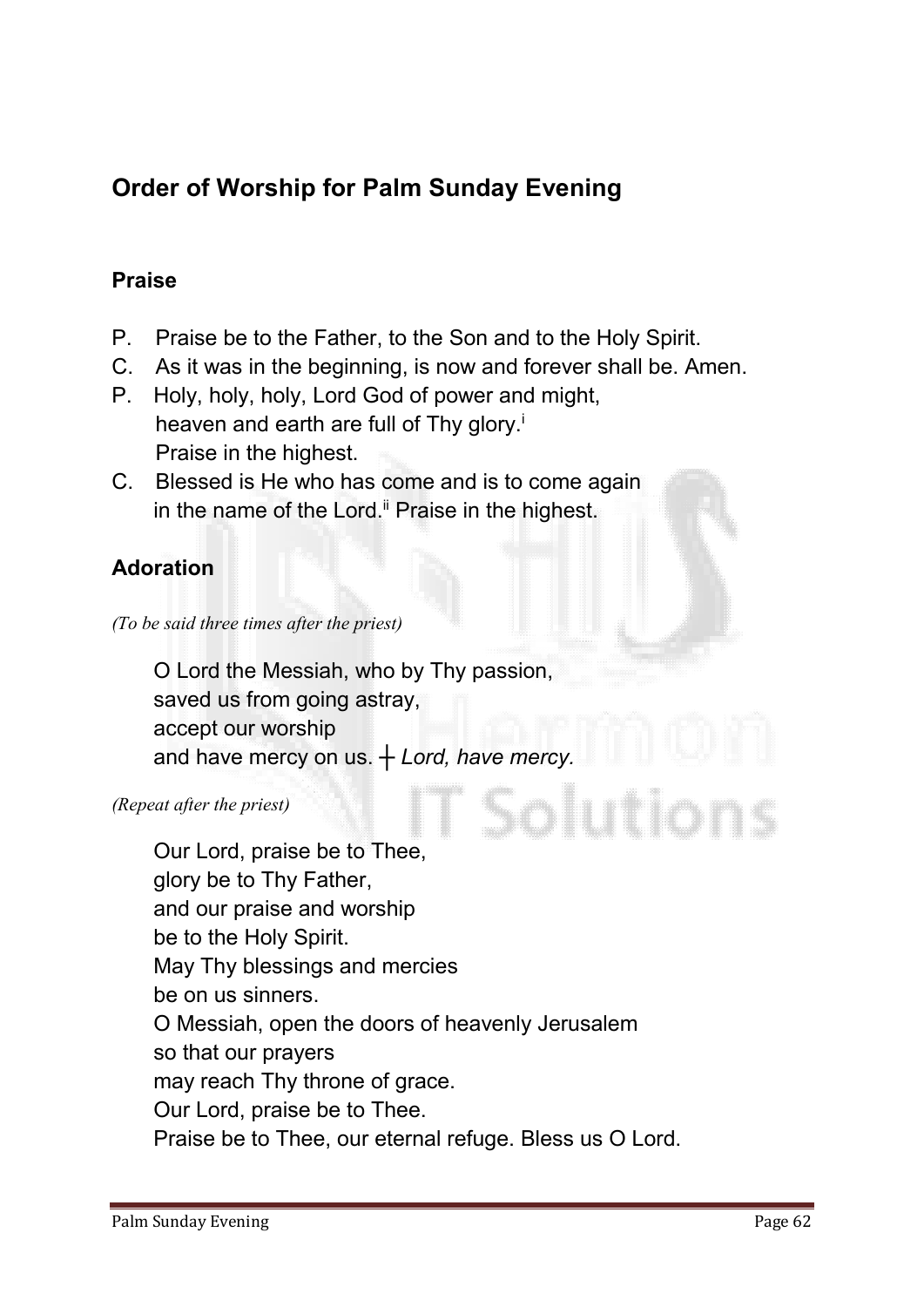#### *(Allenkil geetham)*

**Karthaa, sthuthi Ninakku, Thaathanu bahumaanam, Vishudha-Roohaaikku, pukazhcha vandhanam. Paapikalaakunna, Ninnude adiyaaril anugraham, krupayum chorinjeedename Nee. Melulla Yerushalem vaathil thurannittu, Mashiha, simhaasane praarthana ethaname. Sthuthi en Karthaave, sthuthi en Karthaave, nithya sharanavume, sthuthithe. Baarekmaar.**

#### Karthaavinte Praarthana (Pg.2)

- **P. Swargasthanaaya njangalude Pithaave,**
- **C. Ninte naamam parishudham aakkapedename. Ninte Raajyam varename; Ninte ishtam swargathile-pole, bhoomiyilum-aakaname. Njangalkku aavashyamulla aahaaram innu njangalkku tharename. Njangalude kadakkaarodu njangal kshamichirikkunnathu-pole, njangalude kadangalum, dhoshangalum, njangalodum kshamikkename. Njangale pareekshayilekku praveshippikkaathe, njangale dhushtanil ninnu rakshichu-kollename; enthukondennaal, Raajyavum, shakthiyum, mahathwavum, ennekkum Ninakkullath-aakunnu. Amen.**

#### *(Allenkil geetham)*

#### Karthaavinte Praarthana (Pg.3)

- **P. Swarlokathil-irunnarulum Dheva, njangalude Thaatha,**
- **C. Ninthiru-naamam paavanamaai, perumaarapettee-dename.**
- **P. Thaathaa Ninnude thiru Raajyam, vannee-daname eeyulakil.**
- **C. Thiruhitham ethu-pol suraloke, athu-polivideyum-aakaname.**
- **P. Vendunn-aahaaram engalkkinn-ekaname Nee Karthaave.**
- **C. Anyarod-engal kshamichathu-pol, adiyaar paapam mochikka.**
- **P. Pareekshayil-engale aakkaruthe, dhushtanil ninnozhi-vaakkuka Nee.**
- **C. Raajyam, shakthi, mahathwangal, ennum Ninakkullava. Amen.**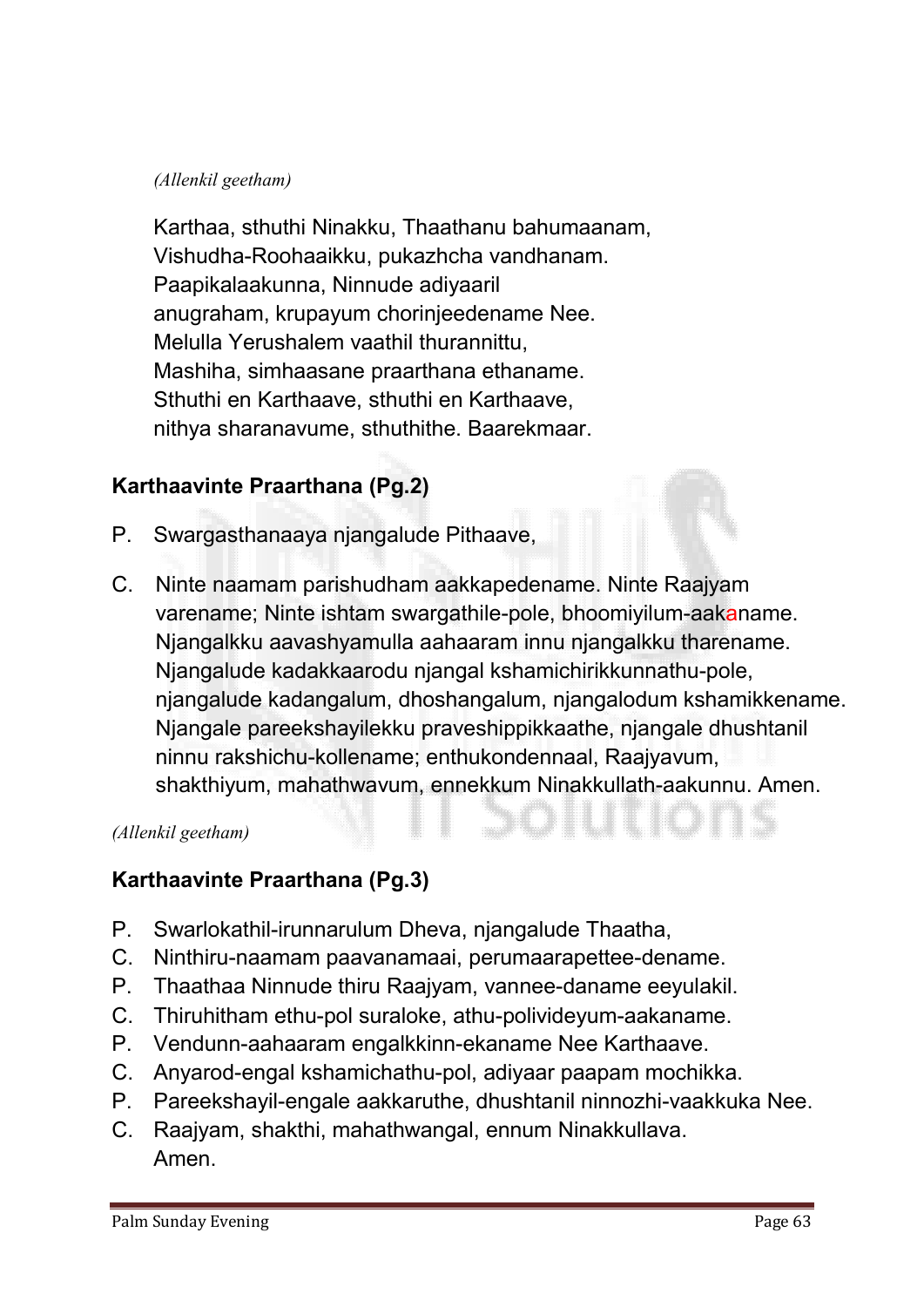#### *(Or in song)*

**Praise be to Thee O Lord, glory be to Thy Father and to the Holy Spirit, our praise and worship. Bestow Thy blessings and grace upon us Thy sinful servants. O Messiah, open the doors of heavenly Jerusalem so that our prayers may reach Thy throne of grace. My Lord, praise be to Thee. My Lord, praise be to Thee. Praise be to Thee, our eternal refuge. Bless us O Lord.**

#### The Lord's Prayeriii

- **P. Our Father in heaven,**
- **C. hallowed be Thy name. Thy Kingdom come; Thy will be done on earth, as it is in heaven. Give us this day our daily bread. Forgive us our sins and offences, as we forgive those who sin against us. Lead us not into temptation and deliver us from the evil one; for Thine is the Kingdom, the power and the glory, forever and ever. Amen.**

*(Or in song)*

#### The Lord's Prayer

- **P. Our Father in heaven,**
- **C. Hallowed be Thy name.**
- **P. Thy Kingdom come;**
- **C. Thy will be done on earth, as it is in heaven.**
- **P. Give us this day our daily bread.**
- **C. Forgive us our sins as we forgive those who sin against us.**
- **P. Lead us not into temptation and deliver us from the evil one,**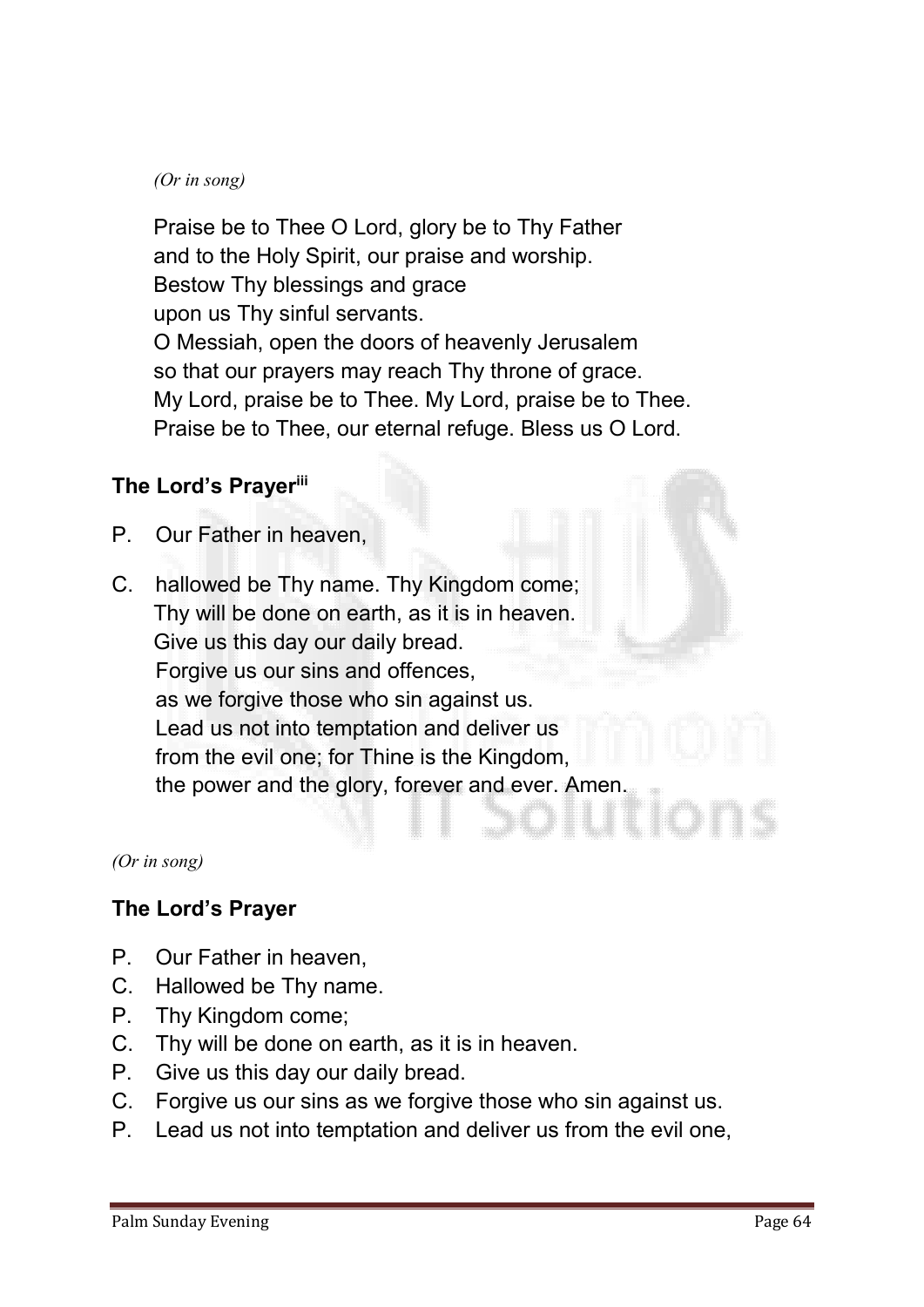**C. For Thine is the Kingdom, the power and the glory, forever and ever. Amen.**

#### Praarthana (Pg.44)

- **P. Dhaivamaaya Karthaave, njangalkku vendiyulla Ninte peedanubhavathil Ninnodukoode kashtatha sahippanum, njangale-prathiyulla Ninte thaazhmayil sadhrishya-ppeduvaanum, njangalkku-vendiyulla Ninte kurishil prashamsippaanum, njangalude rakshakkuvendiyulla Ninte murivukalaal saukhyam praapippaanum, njangalude maranaavasthayilninnu njangale jeevipikunna Ninte maranathaal jeevipaanum, njangale arharaakkename. Njangalude Karthaavum Dhaivavume, njangalude dhukhathe sandhoshamayi maattunna Ninte punarudhaanathil njangal Ninnodu-koode ennekkum aanandhichu ullasikkumaarakename, hosho vab'kulas ban la'olmen.**
- **C. Amen.**

#### Anuthaapathinte Masumoor-Sankeerthanam 51:1-4,7,9-12,15 (Pg.6)

- **P. Dhaivame Ninte krupayin-prakaaram ennodu karuna cheiyyename; Ninte karunakalude bahuthwaprakaaram, ente paapangal maayichu kalayename.**
- **C. Ente anyaayathil-ninnu enne nannaayi kazhuki, ente paapangalil-ninnu enne vedippaakkename.**
- **P. Enthennal ente athikramangal njaan ariyunnu, ente paapangalum eppozhum ente nere irikkunu.**
- **C. Ninnodu, Ninnodu thanne njaan paapam cheiythu; Ninte thirumunbaake thinmakal njaan cheiythu.**
- **P. Ninte soppa-kondu entemel thalikkename, njaan nirmalan-aakum, athinaal enne Nee veluppikename, uracha manjinekkal njaan venmayullavan-aakum.**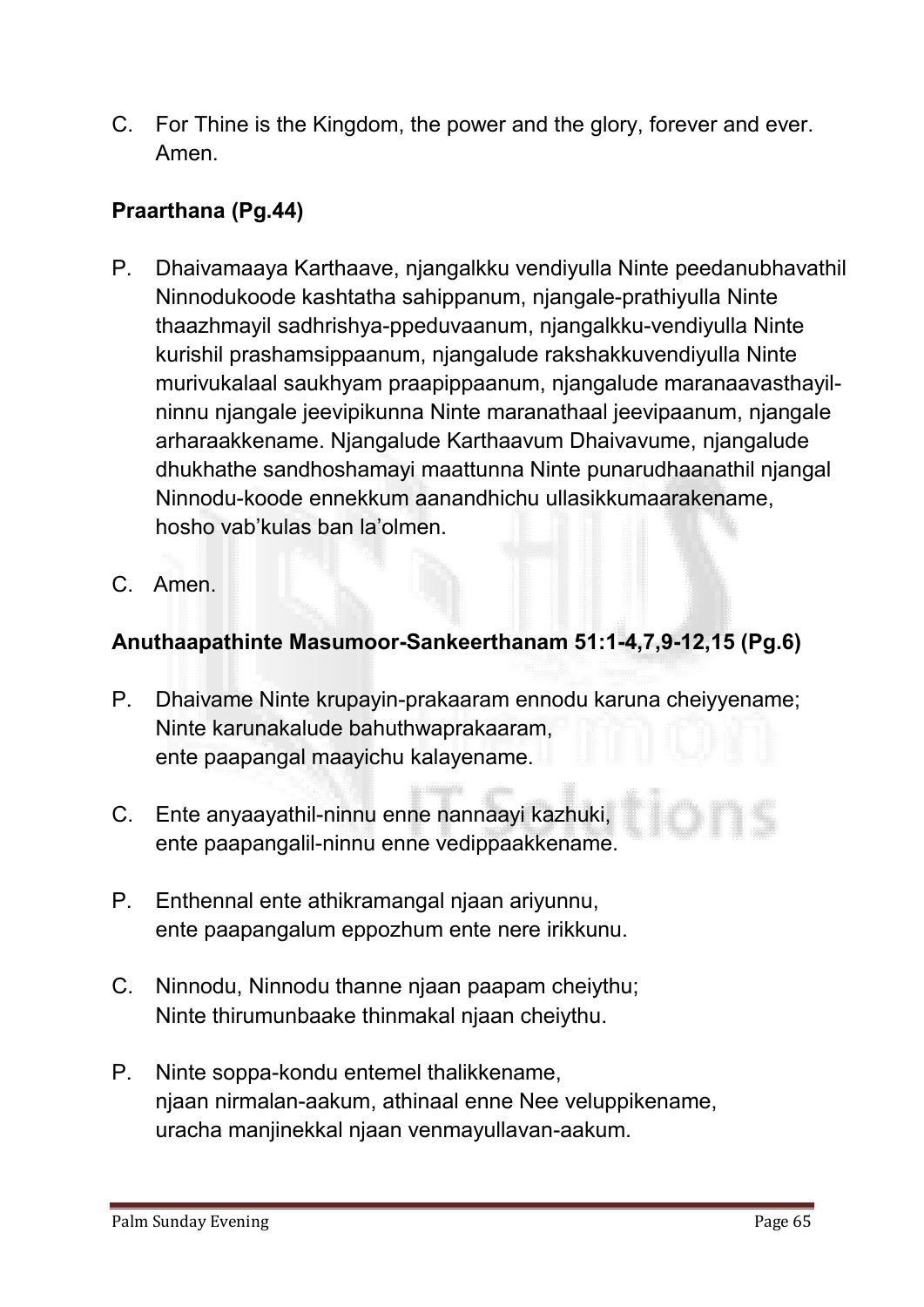**C. Ente paapangalil-ninnu Ninte mukham thirichu, ente athikramangal okkeyum maayichu kalayename.**

#### Prayer

**P. O Lord God, make us worthy to identify with the passion You suffered for us, to conform to the humility You took on for our sake, to rejoice in the cross You bore for us, to receive healing by the wounds You bore for our redemption, and to be rejuvenated from our mortality by Your life-giving death. O Lord our God, enable us to always rejoice in Your resurrection which transforms our grief into joy, now and forever more.**

**C. Amen.** 

#### Psalm of Confession-Psalm 51: 1-4, 7, 9-12, 15

- **P. Have mercy on me O God, according to Your graciousness; according to the multitude of Your mercies, blot out my transgressions.1**
- **C. Wash me thoroughly from my iniquity, and cleanse me from my sin.2**
- **P. For I know my transgressions, and my sin is always before me.3**
- **C. Against You, You only, have I sinned, and done what is evil in Your sight; 4**
- **P. Cleanse me with hyssop, and I will be clean; wash me in it,**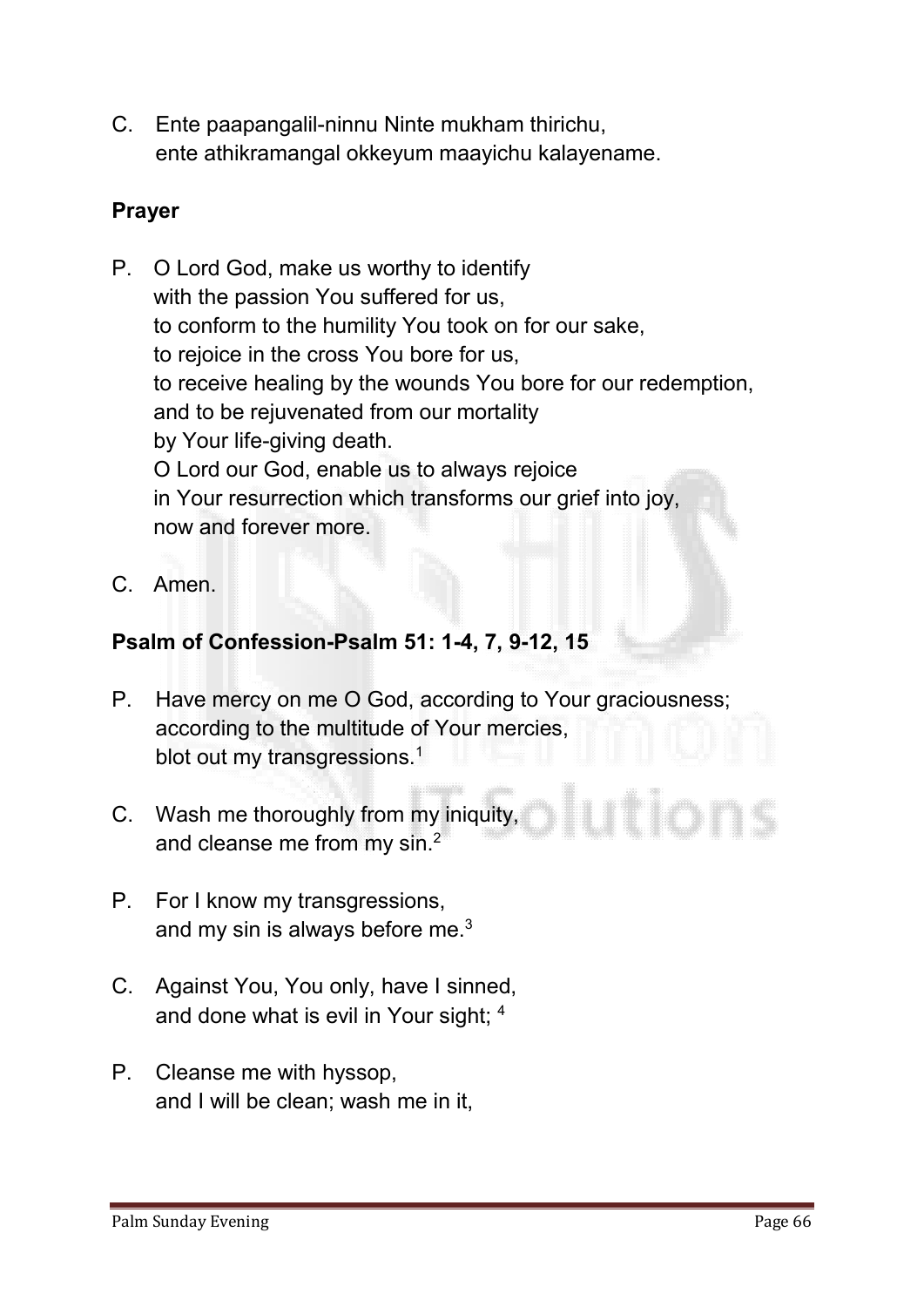**and I will be whiter than snow.7**

- **C. Hide Your face from my sins, and blot out all my iniquity.9**
- **P. Dhaivame, nirmalam-aayoru hridhayam ennil srshtikkename, Sthiram-aayullor-aathmaavine ente ullil puthukkename.**
- **C. Ninte sannidhiyil-ninnu enne thalli-kalayaruthe, Ninte Vishudha-Roohaaye ennil-ninnu eduthu-kalakayum aruthe.**
- **P. Ninte rakshayum, aanandhavum enikku thirichu tharename, mahathwamulla roohaa enne thaangumaar-aakename.**
- **C. Karthaave, ente adharangale thurakkename, ente vaai Ninte sthuthikal paadum. Dhaivame sthuthi Ninakku yogyamaakunnu. Baarekmaar.**
- **P. Pithaavinum, Puthranum, Parishudha-Roohaaikkum sthuthi.**
- **C. Aadhimuthal ennennekkum thanne. Amen.**

#### Eniyaana (Pg.45)

- **P. Thiruvishtathaal peedaanubhavathinayi varikayum, Thante sleebaayaal lokathinu raksha undaakkukayum cheiythavan-aaya Dhaivame,**
- **C. njangalodu karuna cheiyyaname**
- **P. Rahasyangalum, drishtaanthangalum, upamakalum Thannil thanne niravettiyavan-aaya Dhaivame,**
- **C. njangalodu karuna cheiyyaname**
- **P. Yerushalemil vechu Thante kashtappaadine avar kaanumennu munkkootti shishyanmarodu ariyichavan-aaya Dhaivame,**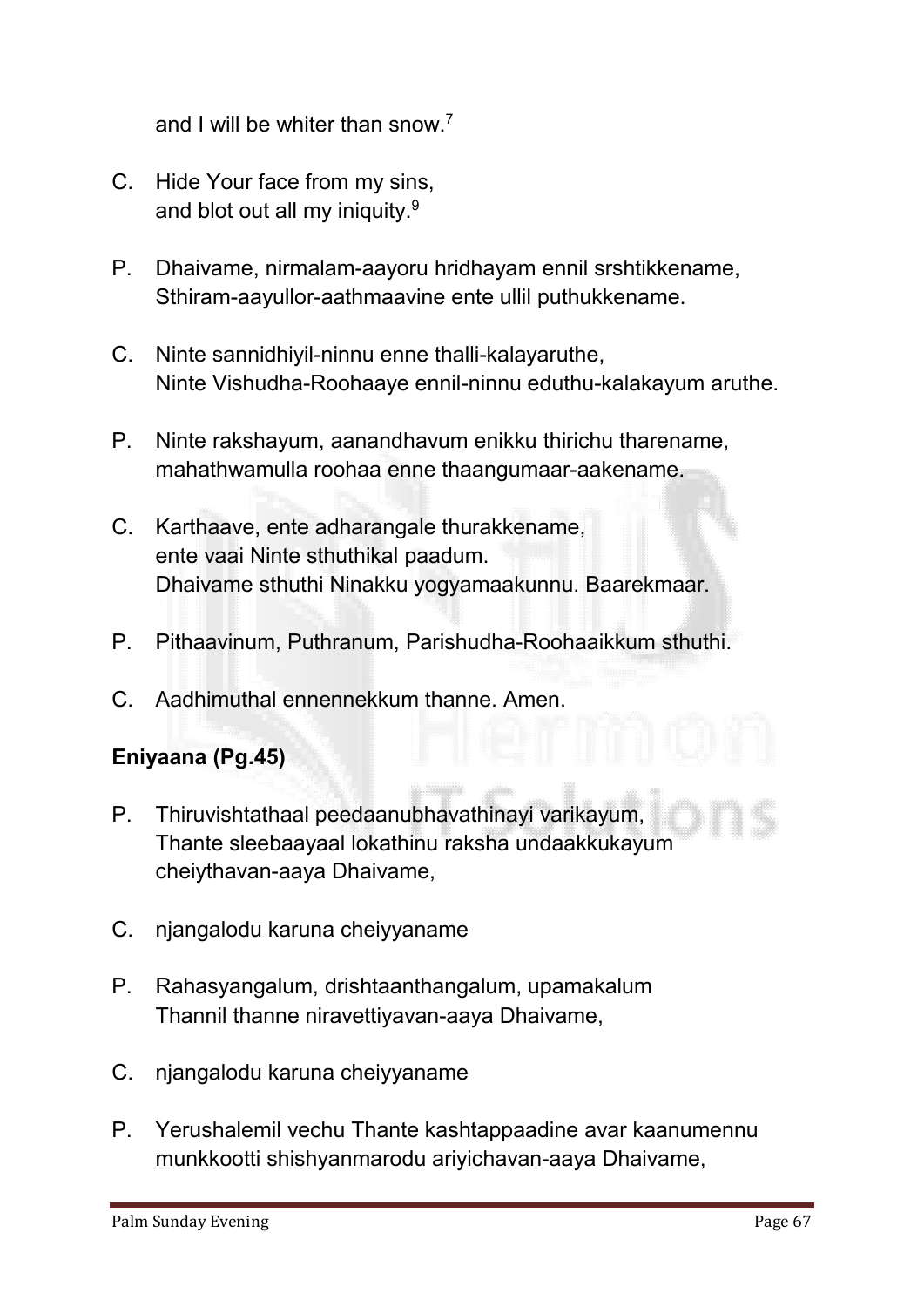- **C. njangalodu karuna cheiyyaname**
- **P. Create in me a pure heart O God, and renew a steadfast spirit within me.10**
- **C. Do not cast me away from Your presence, and take not Your Holy Spirit from me.11**
- **P. Restore to me Your salvation and joy, and may Your glorious Spirit uphold me.12**
- **C. O Lord, open my lips, and my mouth will declare Your praise.15 O God, You are worthy of praise. Bless us O Lord.**
- **P. Praise be to the Father, to the Son and to the Holy Spirit.**
- **C. As it was in the beginning, is now and forever shall be. Amen.**

#### Responsory

- **P. O God who came to accept passion by Your holy will and who accomplished the salvation of the world through Your cross,**
- **C. have mercy on us.**
- **P. O God in whom all the mysteries, illusions and parables were fulfilled,**
- **C. have mercy on us.**
- **P. O God who had foretold to the disciples that they would see Your suffering in Jerusalemiv,**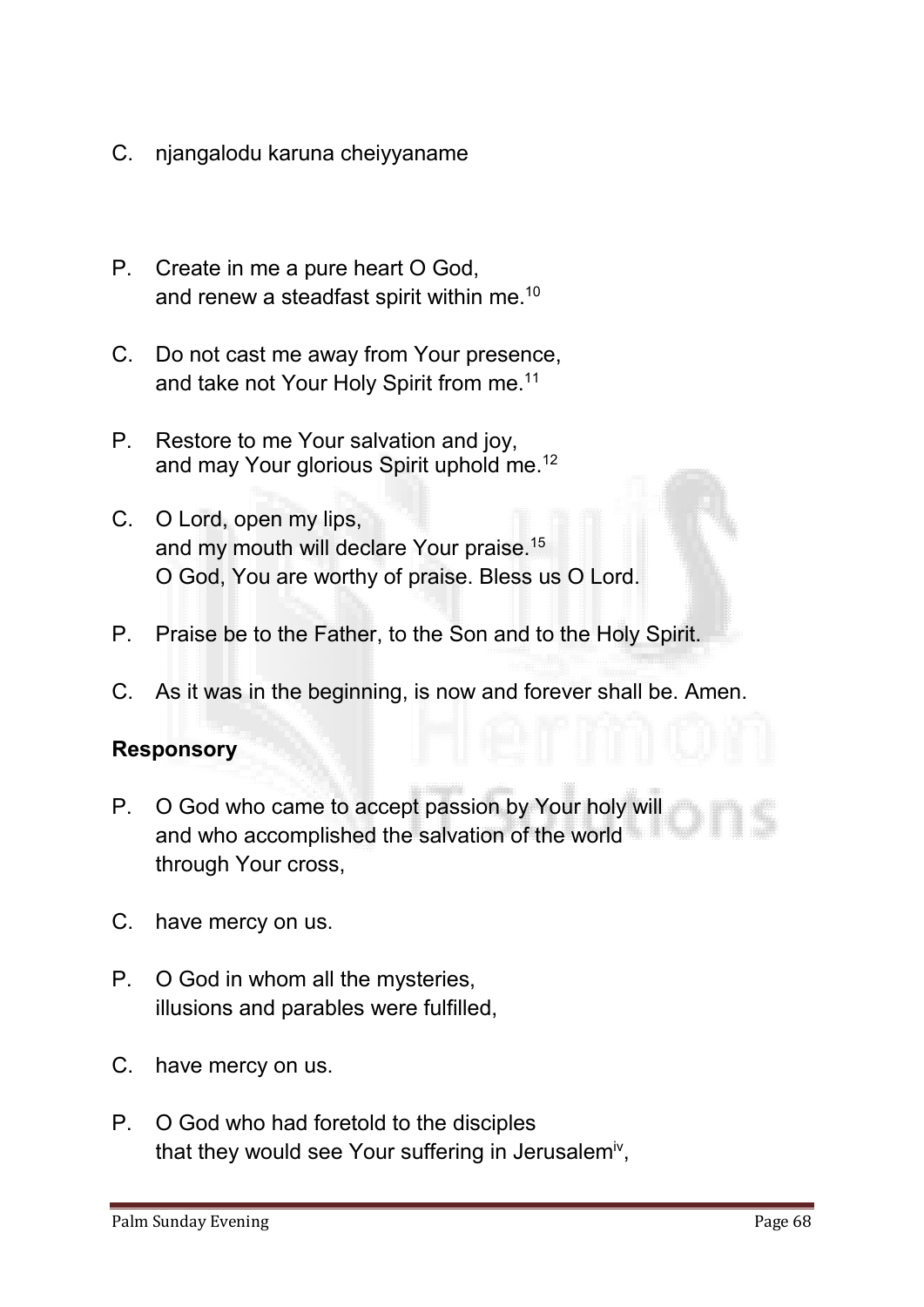- **C. have mercy on us.**
- **P. Sakalathinteyum Dhaivam aayirikke, swamanasa Manushyan aayitheernna Dhaivame,**
- **C. njangalodu karuna cheiyyaname**
- **P. Neetheekarikkunna yaagamaayi theerukayum, lokathe Thante Pithaavinodu yojippikkayum cheiytha Dhaivame,**
- **C. njangalodu karuna cheiyyaname**

#### Masumoor: Sankeerthanam (Pg.34)

- **P. Karthaave, Ninne njaan nokki-vilichu; ennodu utharamarulename.**
- **C. Karthaave, njaan Ninte adukkal nilavilichu; Karthaave, "jeevan ullavarude dheshathu ente prathyaashayum, ente ohariyum Neeyaakunnu," ennu njaan paranju.**
- **P. Ninte Vachanam ente kaalukalkku vilakkum, ente vazhikalkku prakaashavum aakunnu. Ninte neethiyulla vidhikale aacharikkumennu njaan aanayittu nishchayichu.**
- **C. Karthaave, njaan ettavum elimappettirikkunnu. Ninte Vaagdhaana prakaaram enne jeevippikkename. Karthaave, ente vaayile vachanangalil Nee ishtappettu, Ninte nyaayangal enne padippikkename.**
- **All: Sakala jaathikalume Karthaavine sthuthippin; enthukondennaal Avante krupa nammude-mel shakthippettirikkunnu. Avan sathyamaayittu ennekkum Karthaavaakunnu. Dhaivame, sthuthi Ninakku yogyamaakunnu. Baarekmaar.**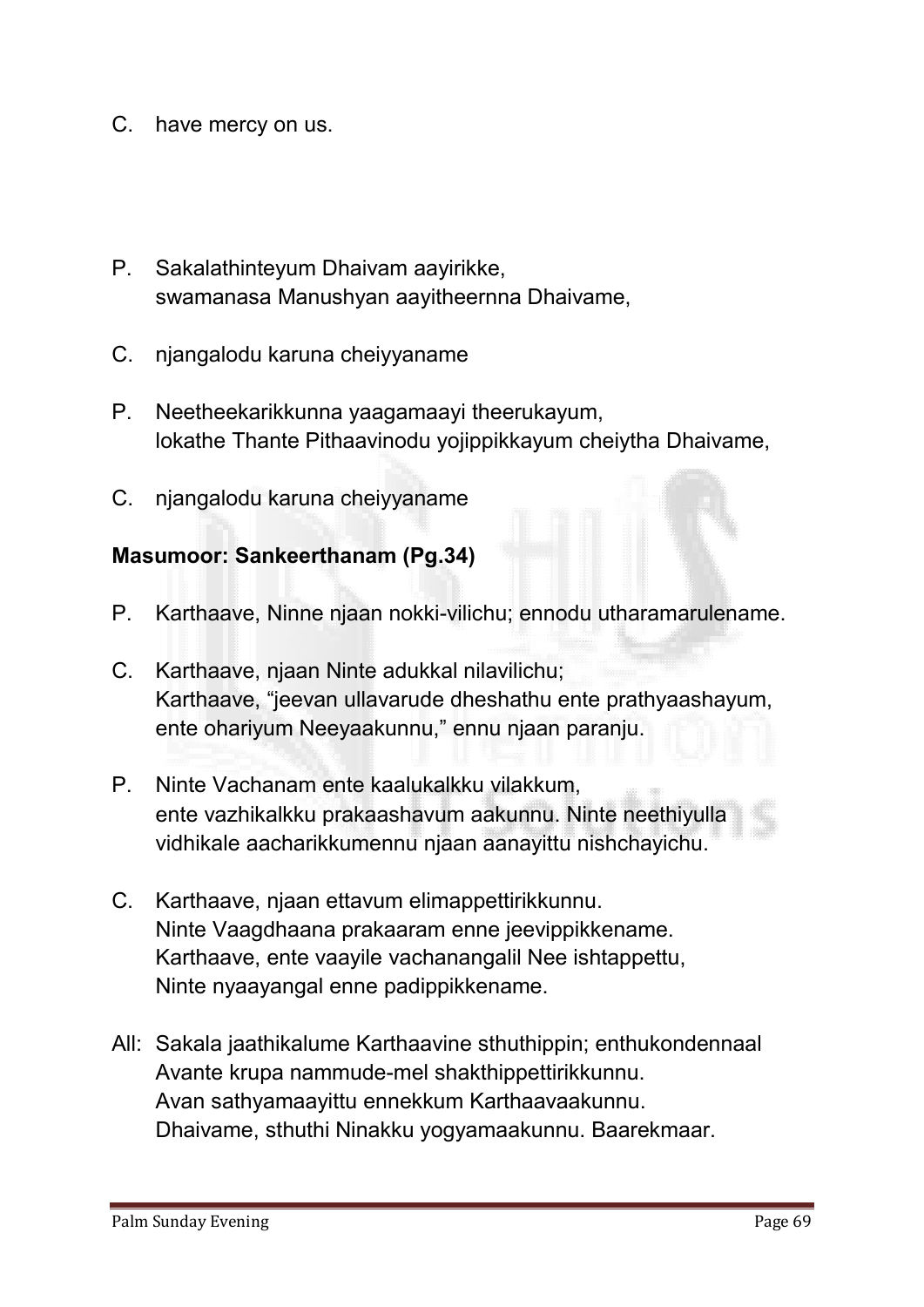- **P. Pithaavinum, Puthranum, Parishudha-Roohaaikkum sthuthi.**
- **C. Aadhimuthal ennennekkum thanne. Amen.**
- **P. O God, who though the Lord of all creation, became Man of Your own will,**
- **C. have mercy on us.**
- **P. O God who united the world to Your Father by becoming the justifying sacrifice,**
- **C. have mercy on us.**

#### Psalms

- **P. O Lord, I call to You; answer unto me.v**
- **C. I cry to You, O Lord; I say, "You are my refuge, my portion in the land of the living."vi**
- **P. Your Word is a lamp to my feet and a light for my path. I have taken an oath and confirmed it, that I will follow Your righteous laws. vii**
- **C. O Lord, I have been greatly humbled; give me life according to Your Word. O Lord, be pleased with the words of my mouth, and teach me Your judgments. viii**
- **All: Praise the Lord, all you nations; for His grace abounds in us. He is truly Lord forever.ix O God, You are worthy of praise. Bless us O Lord.**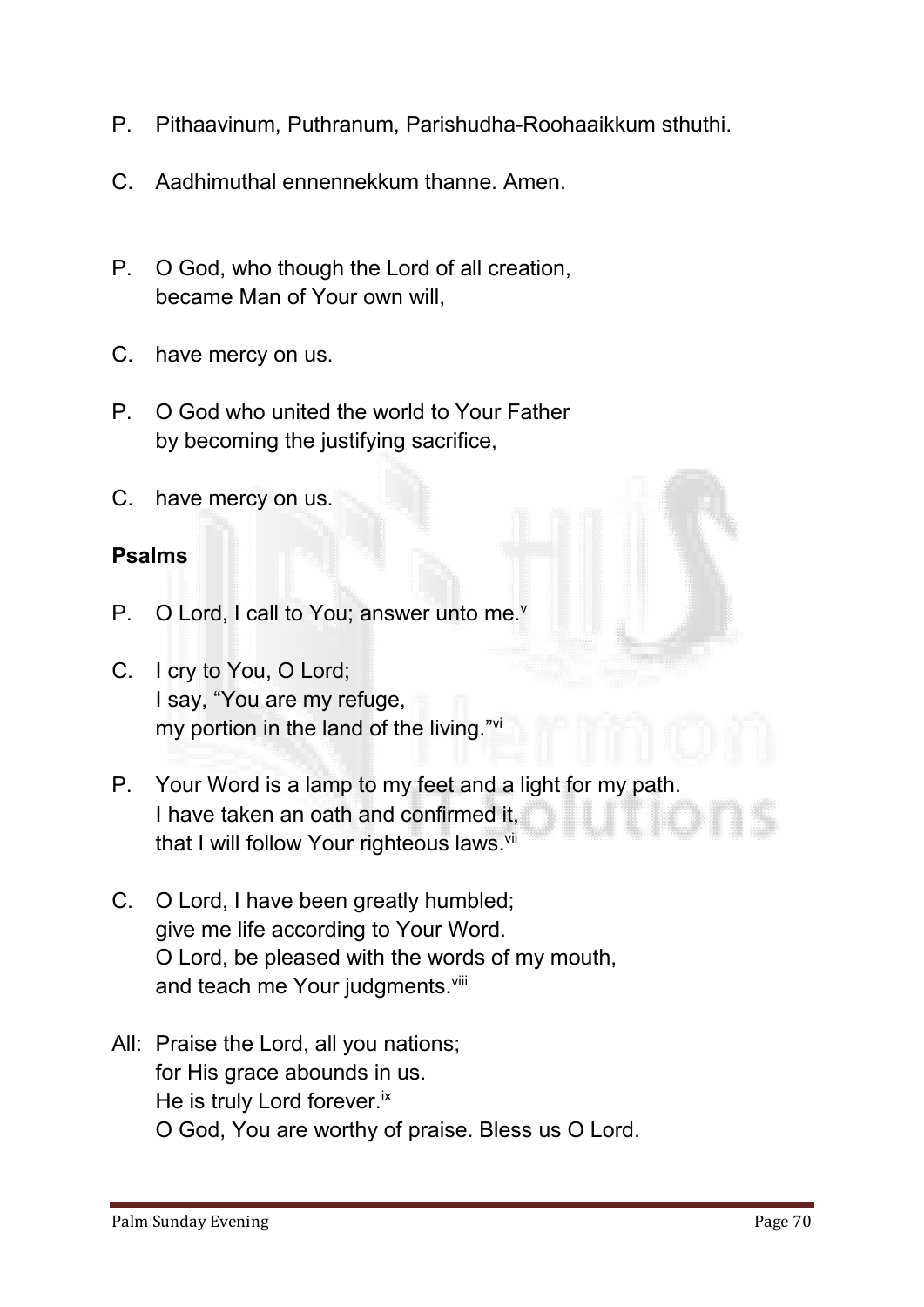- **P. Praise be to the Father, the Son and the Holy Spirit.**
- **C. As it was in the beginning is now and forever shall be. Amen.**

#### Promeon (Pg.46)

- **P. Naam ellaavarum praarthichu, Karthaavinodu anugrahangalum, karunayum yaachikkanam.**
- **C. Anugrahikkunnavanaaya Karthaave, njangale anugrahichu, njangale sahaayikkename.**
- **P. Sthuthiyum, sthothravum, thejasum, pukazhchayum, maanju pokaatha nalla mahimayum, nirantharam karettuvaan, njangal yogyathayullavaraayi theerename.**

**Namme kashtatha illaathavarum, maranam illaathavarum aakkitheerkuvaan Thante manushyaa-vathaarathaal, manasode ezhunellivannu, Thante peedanubhavathaal nammude kuttapathrangal keerikkalakayum, kashtathayulla nammude vargathinu kashtayillaaymaye sambaadhikkeyum, swargavaasikaleyum, bhoovaasikaleyum thammil yojippikkukayum cheiythavanum, Thante unmayil kashtatha-yillaathavanum-aaya Mashiha Thamburaanu; sandhyaa praarthanayude ee nerathum, nammude aayushkaalam okkeyum, sthuthiyum, bahumaanavum, vandhanavum yogyamaayirikkunnu, hosho vab'kulas ban la'olmen.**

**C. Amen.**

#### Sedhara (Pg.46)

**P. Aruthiyillaatha manushya snehathaal njangulade rakshakkuvendi swamanasaa kashtatha anubhavicha kaarunyavaanum, dhayaaluvum aaya Mashiha Thamburaane, Ninte peedaanubhavathaal rakshikapetta njangal aahlaadhathode aarthuparayunnu.**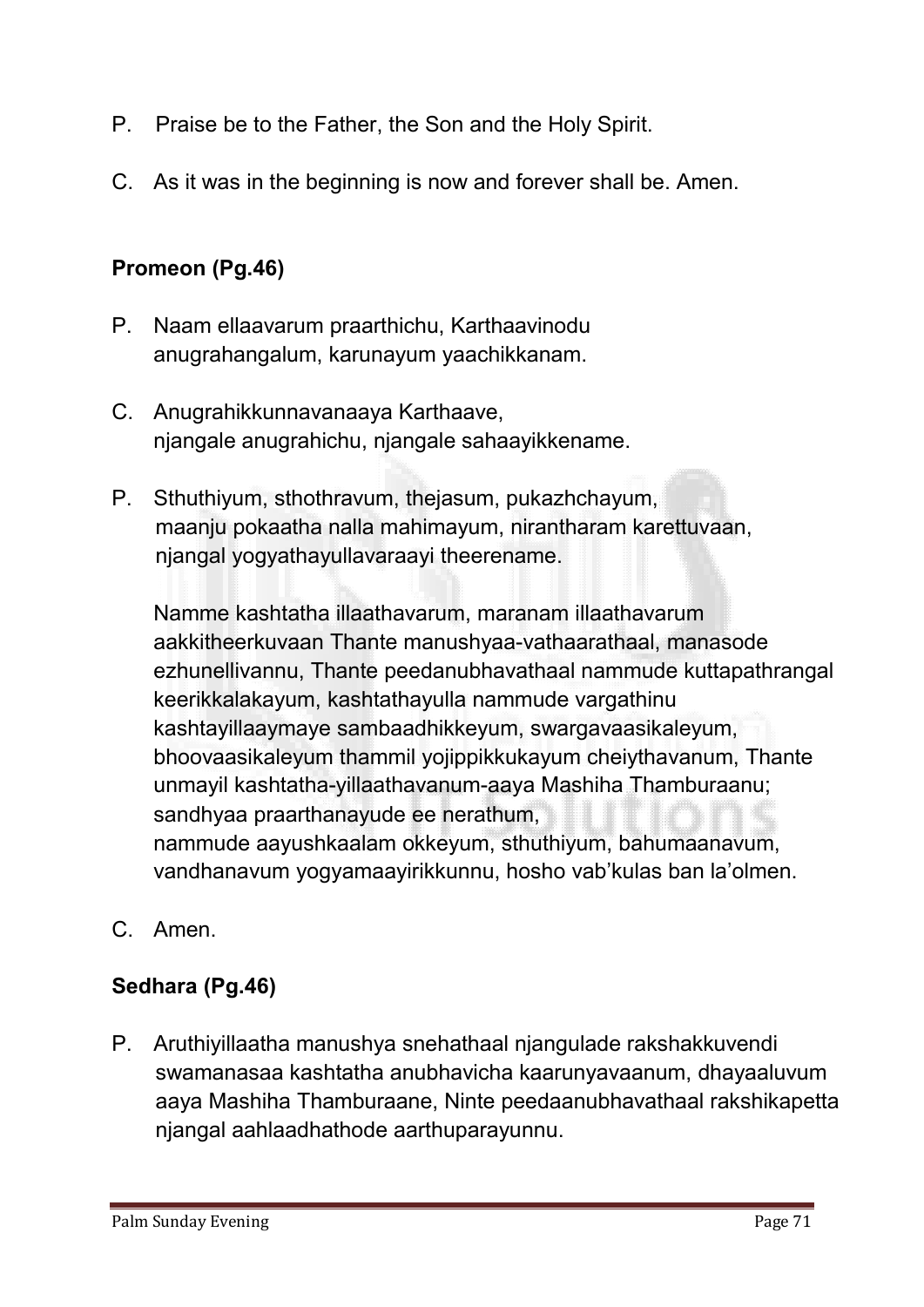**Paapathinte ashudha vichaarangalil ninnu njangale veendedutha, rakshaakaravum, vishudhavum-aaya peedaanubhavame, samadhaanathode varika!** 

#### Preface

- **P. Let us all pray and plead to the Lord for His blessings and mercies.**
- **C. Lord of all blessings, bless us and help us.**
- **P. May we become worthy to continuously offer You praise, thanksgiving, glory, adoration and everlasting majesty.**

**O Lord the Messiah, who by very nature is without agony, and who by Your incarnation, willingly came to free us from anguish and death, to tear the records of our debt through Your passion, x to acquire for our tormented race release from the bondage of suffering and to reconcile the heavenly beings with those on earth; You are worthy of praise, honour and worship at this time of evening prayer and all the days of our lives, now and forever more.**

**C. Amen.**

#### Prayer

**P. O merciful and compassionate Lord the Messiah, who in Your infinite love for humanity, voluntarily suffered for our salvation, we who have been redeemed by Your passion joyfully exclaim praises to You.**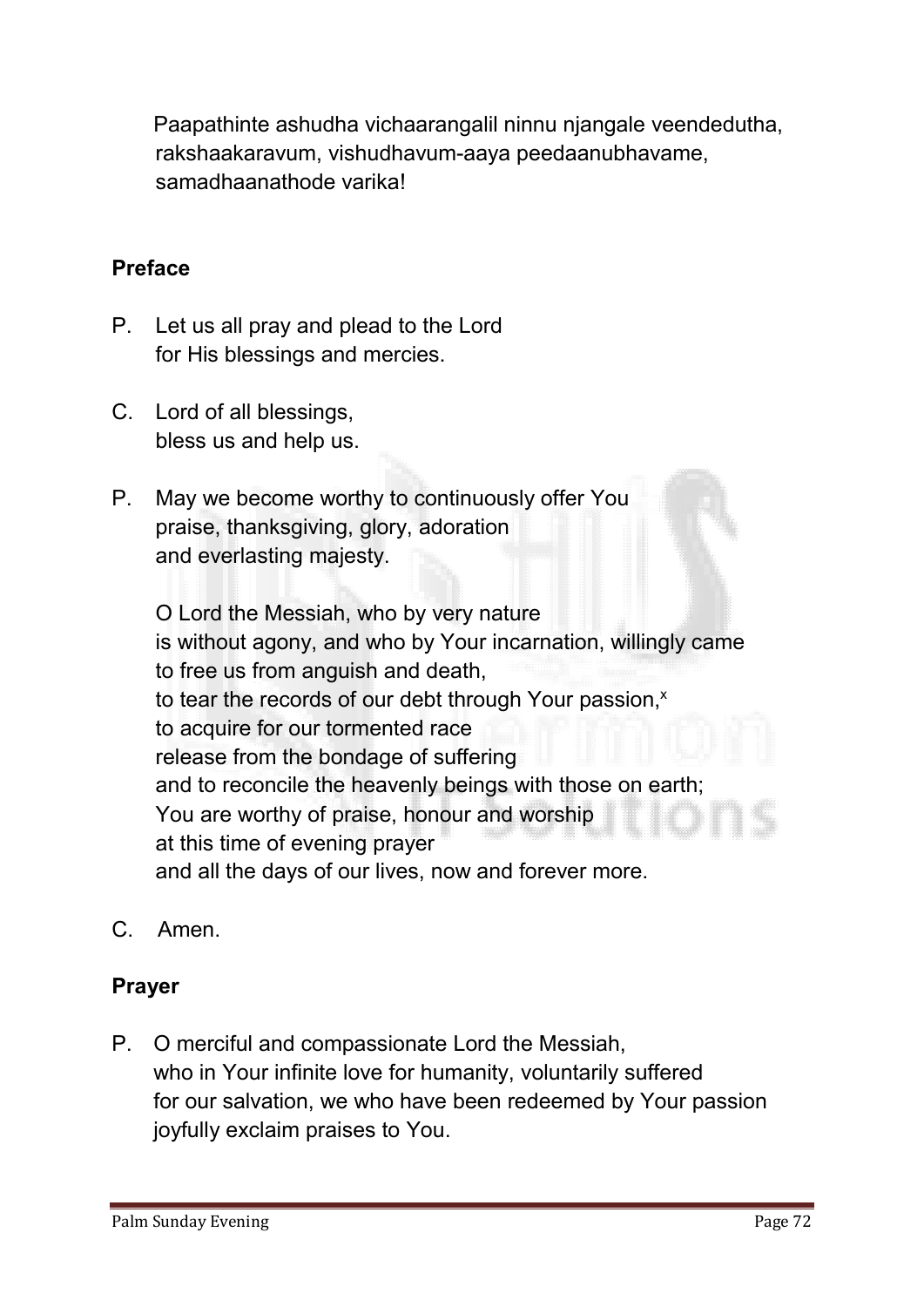**O redeeming and holy Passion, who freed us from the wicked desires of sin, come in peace!**

**Akshayamaaya puthiya jeevan njangalkku pradhaanam cheiytha, rakshaakaram-aaya peedanubhavame, samaadhaanathode varika!** 

**Aathmeeya bhaaghyangalude bhandaarathe njangalkku thurannu thanna rakshaakaram-aaya peedanubhavame, samaadhaanathode varika!** 

**Malinathayil ninnu njangale vishudheekarichu sathya paathayil aakkiya vishudhavum, rakshaakaravum-aaya peedanubhavame, samaadhaanathode varika!** 

**Njangalkku rakshayude aayudhavum, salgunangalude sankethavumaayi theernna, vishudhavum, rakshaakaravum-aaya peedanubhavame, samaadhaanathode varika!** 

**Saathaante vanchana nashippichu, njangalude kadangal pariharicha, vishudhavum, rakshaakaravum-aaya peedanubhavame, samaadhaanathode varika!** 

**Lokamokkeyum sakala jaathikalaalum Raajaavaayi kondaadappedunna, vishudhavum rakshaakaravum-aaya peedanubhavame, samaadhaanathode varika!** 

**Njangalude vedhanakalum, rogangalum maatti tharikayum, paapathinte olangalilum, thiramaalakalilum-ninnu viduvichu, samaadhaanathinte thuramukhathu njangale ethikkukayum cheiytha vishudhavum, rakshaakaravum-aaya peedanubhavame, samaadhaanathode varika!**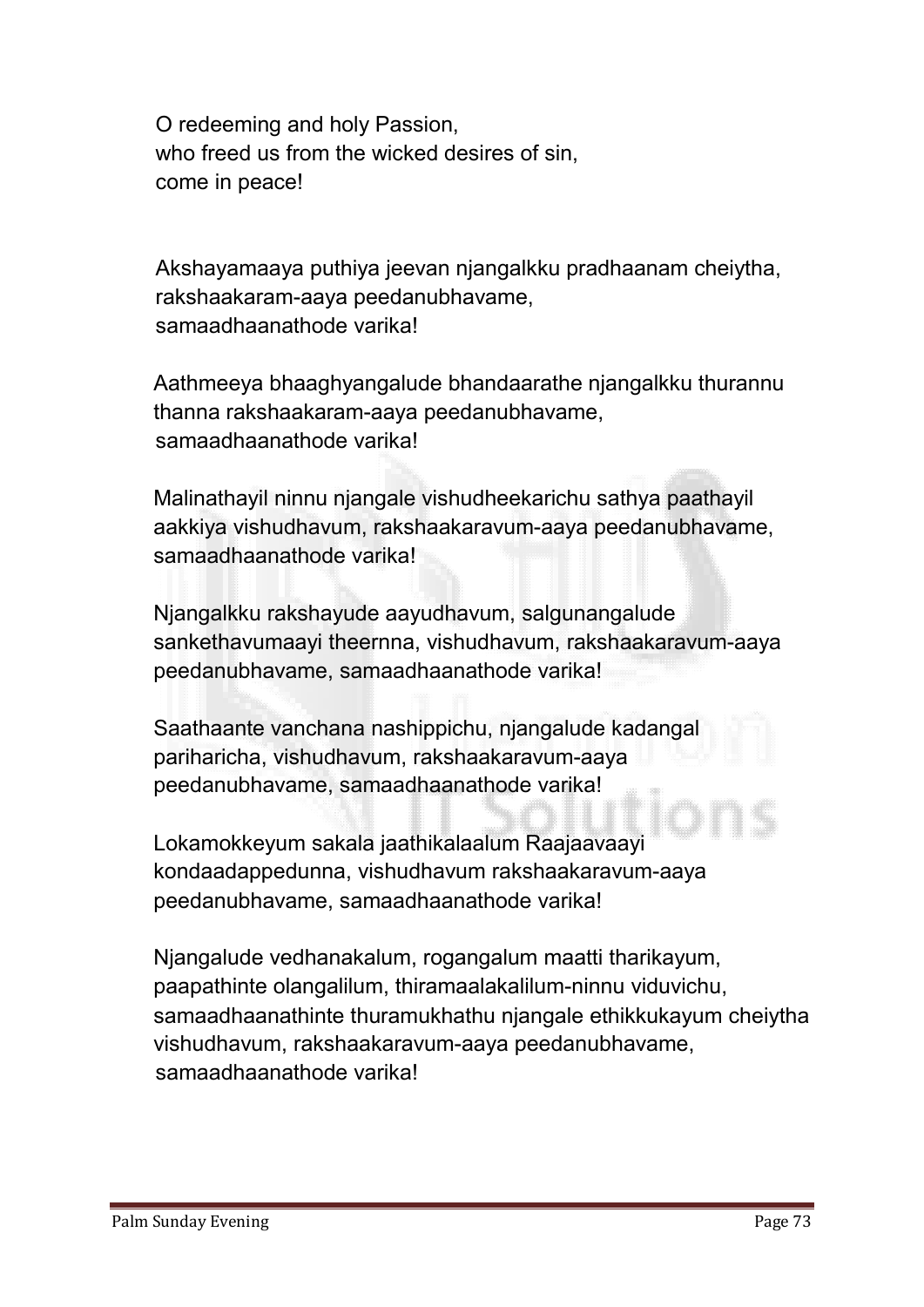**Sakala srshttikkum jeevanum, prakaashavum udhippichu, njangale Pithaavinodu nirappicha vishudhavum, rakshaakaravum-aaya peedanubhavame, samaadhaanathode varika!** 

**O redeeming Passion, who granted us an imperishable new life, come in peace!**

**O redeeming Passion, who opened for us the treasures of spiritual blessings, come in peace!**

**O redeeming and holy Passion, who sanctified us from filthiness and set us on the path of truth, come in peace!**

**O redeeming and holy Passion, who has become for us the weapon of salvation and the haven of goodness, come in peace!**

**O redeeming and holy Passion, who destroyed the deceit of Satan and pardoned our sins, come in peace!**

**O redeeming and holy Passion, who is celebrated as King by all the nations of the world, come in peace!**

**O redeeming and holy Passion, who removed our pain and disease, saved us from the surges and tempestuous waves of sin and brought us to the harbour of peace, come in peace!**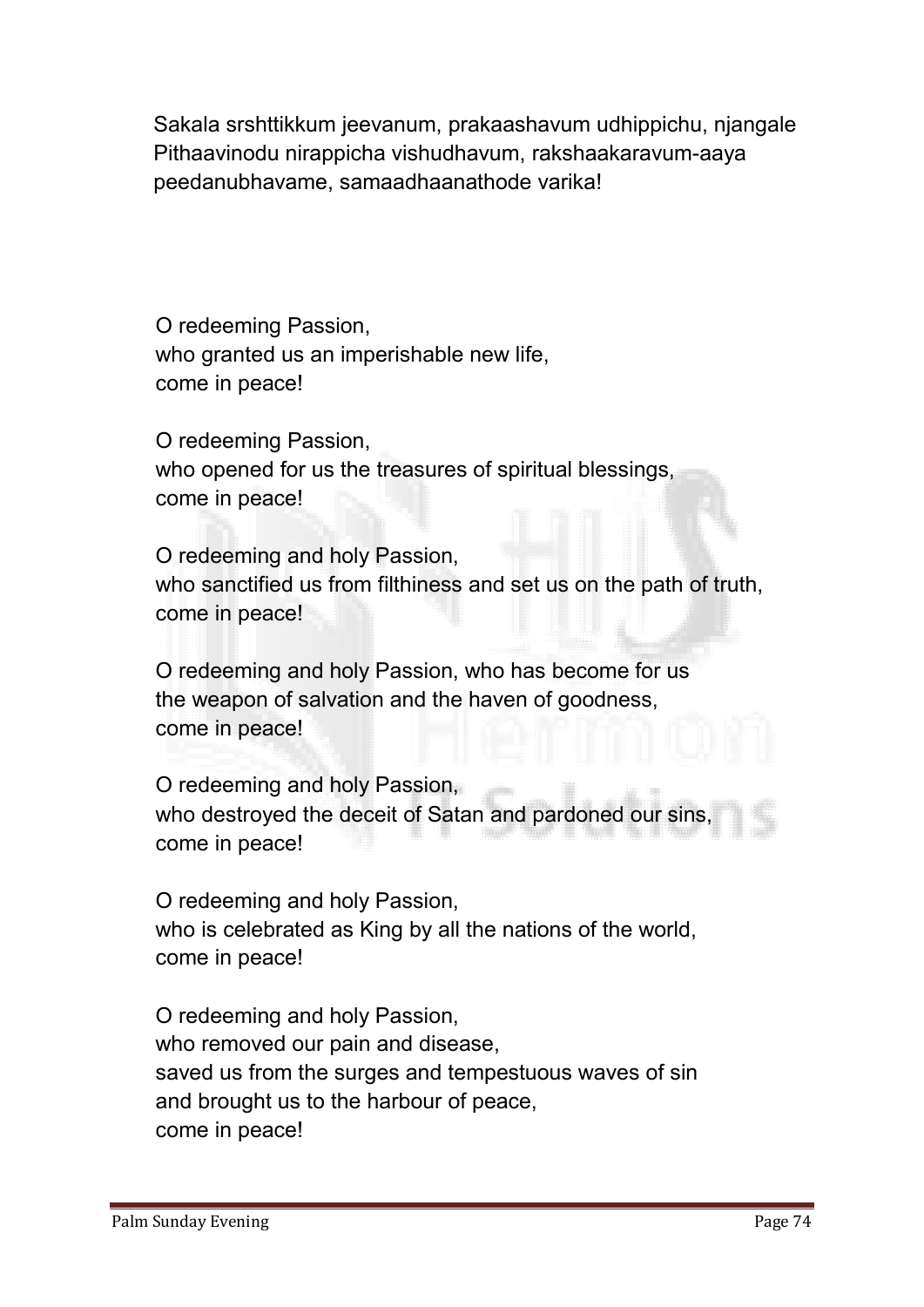**O redeeming and holy Passion, who has granted life and light to all creation and reconciled us to the Father, come in peace!**

**Swargeeyamaaya ounnathyam nalki, njangale swargeeyarodu ramyappeduthiya, vishudhavum, rakshaakaravum-aaya peedanubhavame, samaadhaanathode varika!** 

**Njangalkkuvendi manassode shareerathil peeda anubhavicha njangalude Mashiha Thamburaane, Ninnodu njangal praarthikkunnu; Ninte peedanubhavathil panku kondu, apamaanam vahippaanum, Ninte thaazhchayil saathmyappettu, krooshaarohanathil vijayam ghoshikkuvaanum, Ninte kalyaana virunnil, Ninnodu-koode maniyarayil praveshippaanum njangale yogyaraakkename.** 

**Njangal Ninakkum, Pithaavinum, Parishudha-Roohaaikkum sthuthiyum, sthothravum arppikkunnu, hosho vab' kulas ban la'olmen.**

T Solutior

**C. Amen.**

#### Kukkaaya (Pg.48)

**Aaridathil pokendu njaan – Eesho Naadha? Paaril Nee ozhinjenikkaarum – thunayillethume. Cherunnadiyaan – thirukrupaasanathinkal; kaarunyathaal – karalalinjeedename. Paaram njaan uzhalunnayyo – paapakoopathil. Bhaarathaal njarangi vannidunnen – Ninkalekkee paathakan Haaleluyya - thunacheiytheedaname**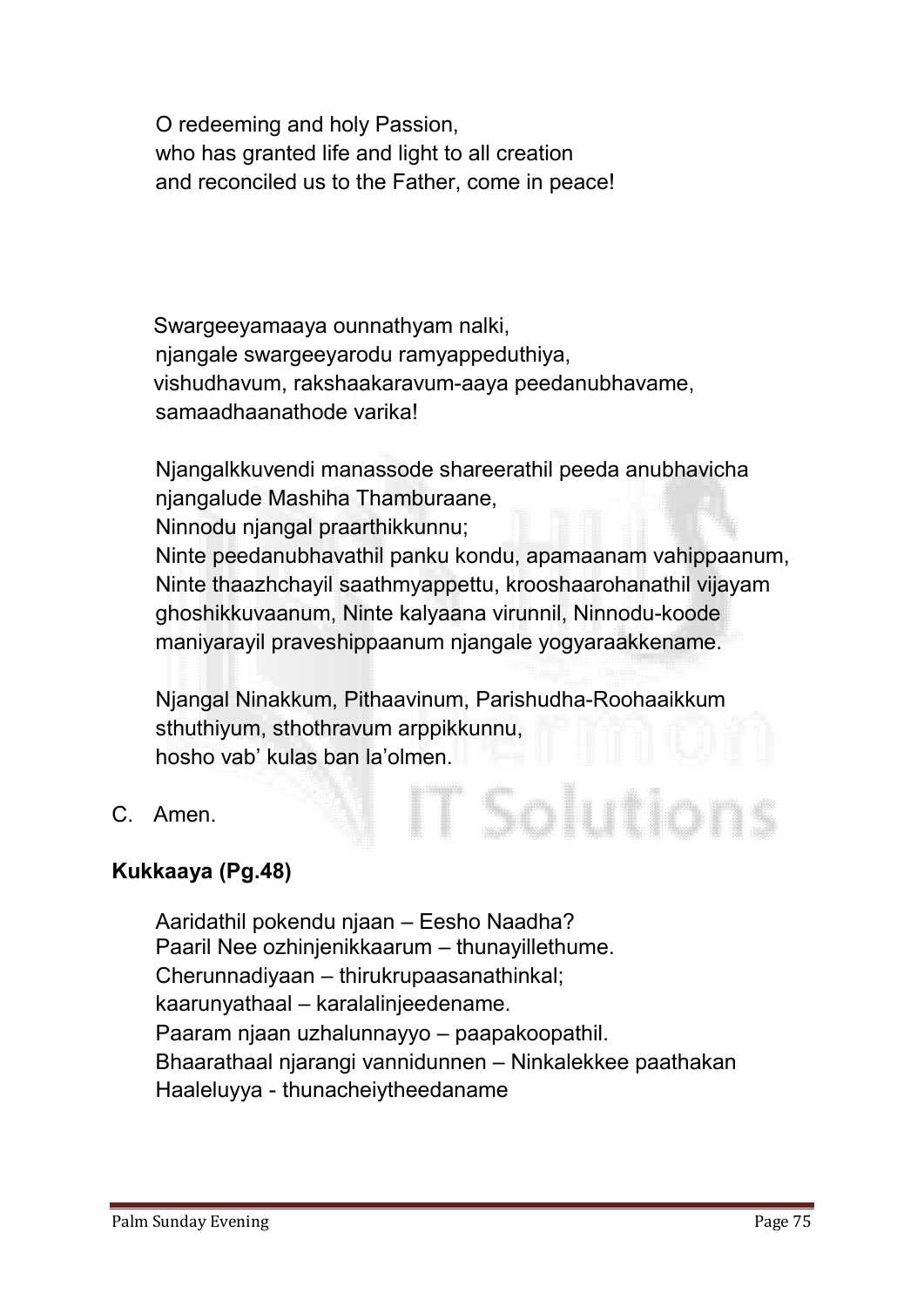**O redeeming and holy Passion, who has exalted us to heavenly status and reconciled us with the heavenly beings, come in peace!**

**Our Lord the Messiah, who of Your own will, bore the passion for us on Your body, we pray to You; make us worthy to partake in Your passion, to bear the humiliation, to identify with Your humility, to rejoice in the victory of the cross and to enter the bridal chamber with You for the wedding feast.**

IT Solutions

**We offer praise and thanksgiving to You, the Father and the Holy Spirit, now and forever more.**

**C. Amen.**

#### Chant

**Who shall I go to, Lord Jesus? In this world, I have no one but You for my help. I, Your servant, come before Your throne of grace; in Your mercy, have compassion on me. I wander around under the burden of sin. Heavy-laden, I, a criminal, come crying to You. Halleluiah. Come to my aid.**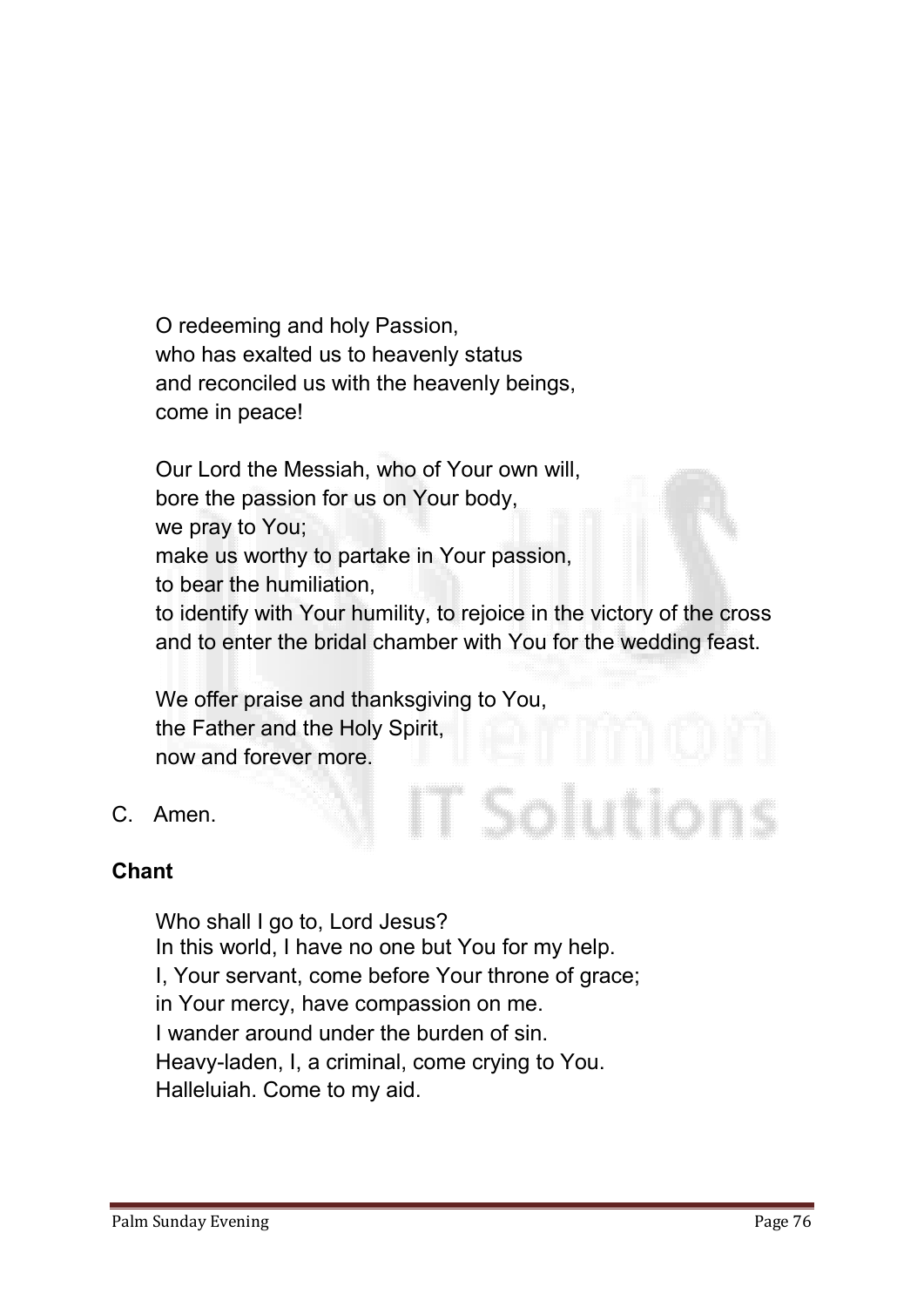#### **Shubaha**

- **P. Pithaavinum, Puthranum, Parishudha-Roohaaikkum sthuthi.**
- **C. Aadhimuthal ennennekkum thanne. Amen.**

**Naadha! Neeyallathaarull-enikkanguyare? Bhoovil njaan aagrahicheeduvan – veroravanumille. Athi-sundharan Nee – manushya-vargathil. Pathinaayirathe – kkaal athi-sreshtan Neeye Mahathwathil Thaatha saman Nee – ennathinaal njangalum Dhoothanmaarum sthuthi cheiyyunn-ennekkum Ninne. Haaleluyya – sthuthi ennum Ninakke Naadha anugrahichengale thunakkename.**

#### Ethra (Pg.49)

**P. Karthaave Ninte vishudha Sabhayude praarthana, kanivode kaikollename. Ninte peedaanubhavangale vandhikkukayum, sthuthikkukayum, thiru-murivukale snehathode chumbikkukayum, Ninte kurishil santhoshathode prashamsikkukayum cheiyyunna Ninte vivekamulla aattinkoottathinte apekshakalil prasaadham thonnename.** 

**Pithaavinodum, Parishudha-Roohaayodum-koode vandhikkappedukayum, sthuthikkappedukayum cheiyyunna vandhya Puthranum, saakshaal avakaashiyum aakunna Ninakku, sthothram-aakunna madhura phalam idavidaathe samarpippaan, athinte kombine ella bhaagangalilum uyarthukayum cheiyyename.**

**C. Amen.**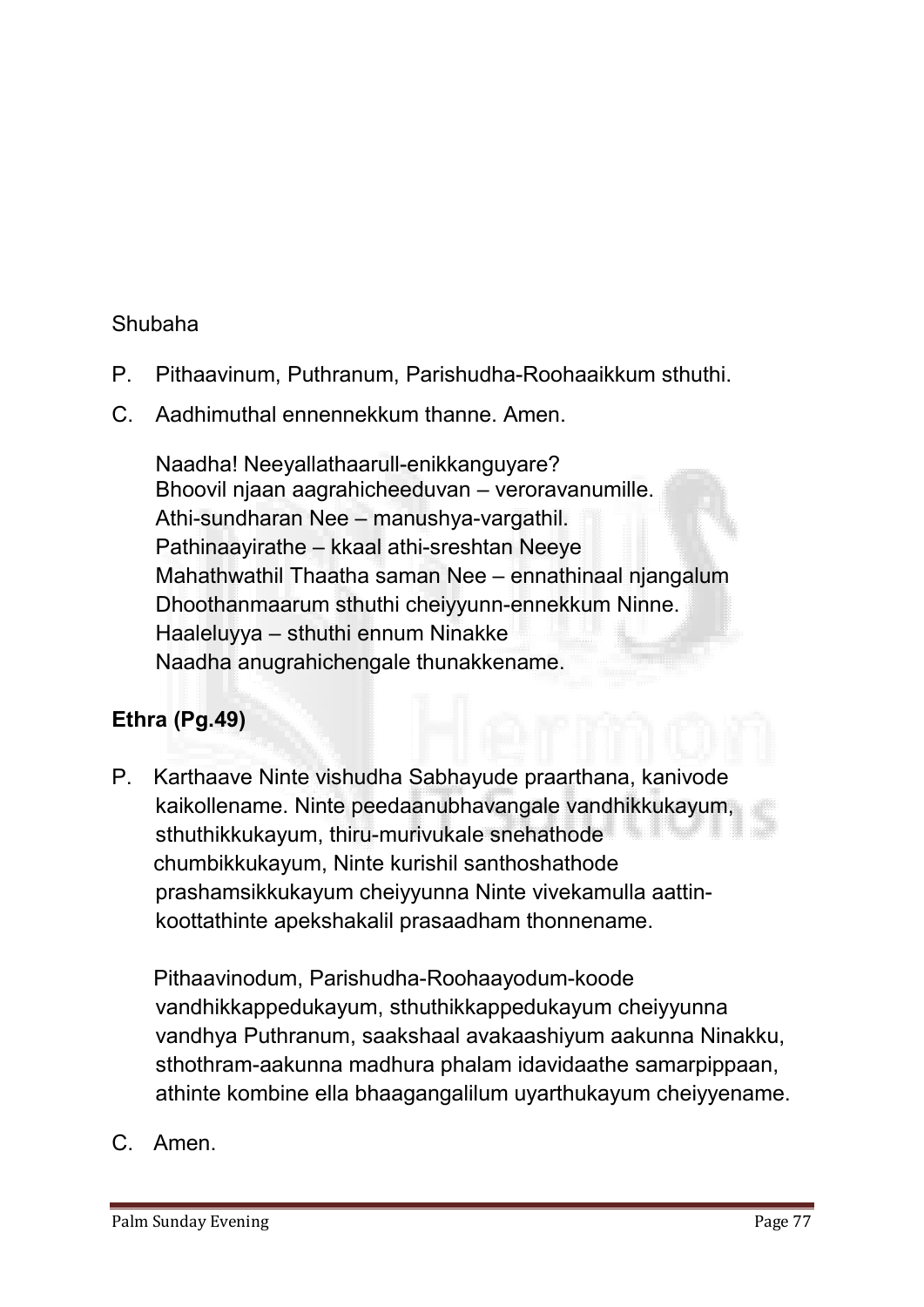#### **Praise**

- **P. Praise be to the Father, to the Son and to the Holy Spirit.**
- **C. As it was in the beginning, is now and forever shall be. Amen.**

**Lord, who do I have up above but You? On earth, I desire no one else. You are the loveliest among the human race.**  You are the most outstanding among ten thousand<sup>xi</sup>. **Because You are equal to the Father in glory, We, together with the angels, praise You for ever. Halleluiah. Praise be to You always. Lord, bless us and help us.**

#### Prayer of Incense

**P. Lord, in Your mercy, accept the prayers of Your holy Church. May the supplications of Your wise flock of sheep who worship and praise Your passion, lovingly kiss Your holy wounds and joyously boast in Your cross, xii be pleasing to You.**

**May the horn of Your Church be raised in all places and the sweet fruit of thanksgiving be offered at all times so that she will praise and worship You, the glorious Son and true Heir, together with the Father and the Holy Spirit.**

**C. Amen.**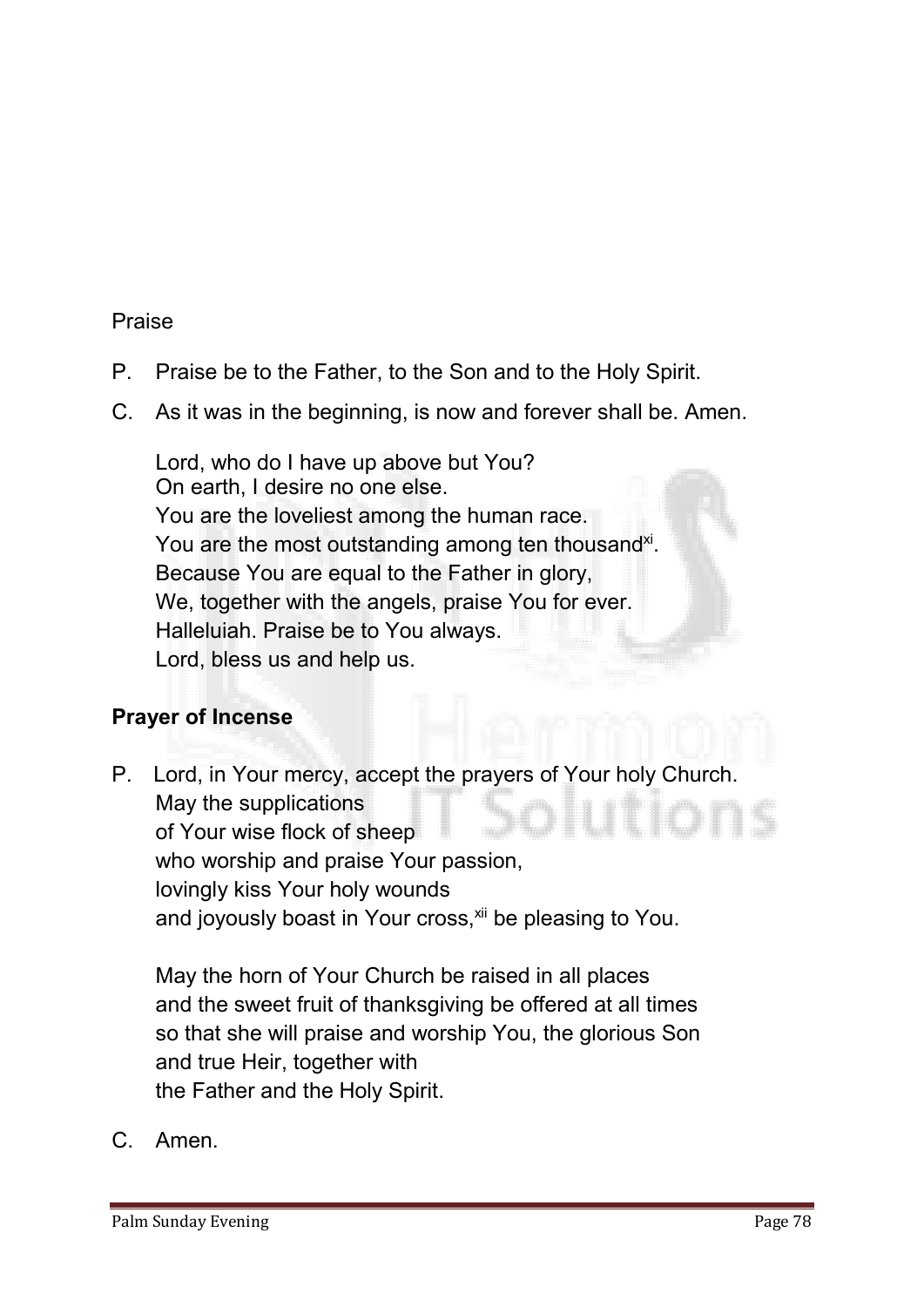## Baathedh Haasha (Pg.49)

*(Prathivaakyam: ┼ Njangalude Dhaivamaaya Karthaave, njangalodu karuna cheiyyename. Kuriyelaayisson.)* 

**1. Njangalkkaai etta Nin kashtatha, thaazhcha Karthaave vazhthappettathaaka.**

#### *(Prathivaakyam)*

**2. Haashaa-yil memra chollaanaa-thma viralaalen kinnaram-orukkeedename. Krupayaal labhicha nalvaramennil nashicheedaathe-marana-kkattaye mooran Nin haasha-vayalil vannen.**

#### *(Prathivaakyam)*

**3. Dhaiva-Suthane snehipporkku, Than kashtatha jeeva-thuramukhamallo? Than mruthyu vaartha-cholleedumbol, dhushtan kayyaal-vannoradima Than kashttappaadaal-viduthalaakunnu.**

#### *(Prathivaakyam)*

**4. Dhaiva-thwathil-thaan vannenkil, sannidhou nilpaan aaraal kazhiyum? Thirumanasaal than-jadathil namukkai jeevan nalkaan-kashtatha sahichu snehathaal thaan-maranamettu.** 

*(Prathivaakyam)*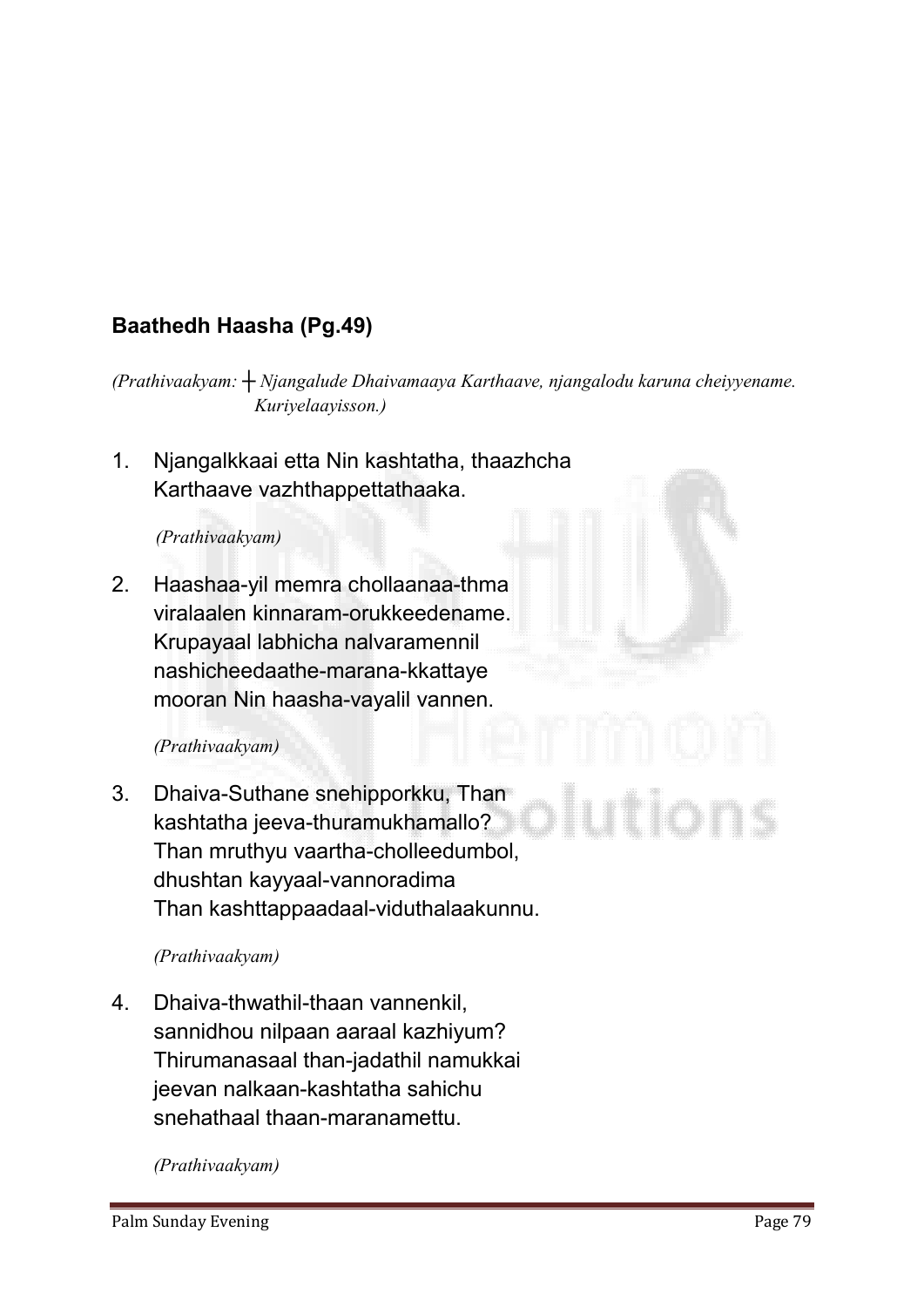**5. Neechare jeevi-ppicheeduvaan Nee Yeshuve maranam-ruchichathinaale naashakan kayyil-veezhaathe njangale krooshathil Nee thaan-nediya rakshayin aashishamellaam-aruleedename**

#### *(Prathivaakyam)*  Song of Passion

*(Response: ┼ O Lord our God, have mercy on us. Kurie Eliesson)*

**1. O Lord, blessed be the hardship and humiliation that You endured for our sake.** 

*(Response)*

**2. Prepare my lyre to recite the song of passion with the Spirit's finger. You came to the field of passion to uproot and overcome the sheaves of death so that the good gifts that I received by grace, may not be lost.**

#### *(Response)*

**3. To those who love the Son of God, are not His sufferings the harbour of life? When the news of Your death is told, for the ones enslaved by the Devil's hand it meant freedom received through Your suffering.**

*(Response)*

**4. If You had come as God, who would have been able to stand in Your presence? Of Your own holy will, You became flesh suffered to give us life and lovingly, accepted death.** 

*(Response)*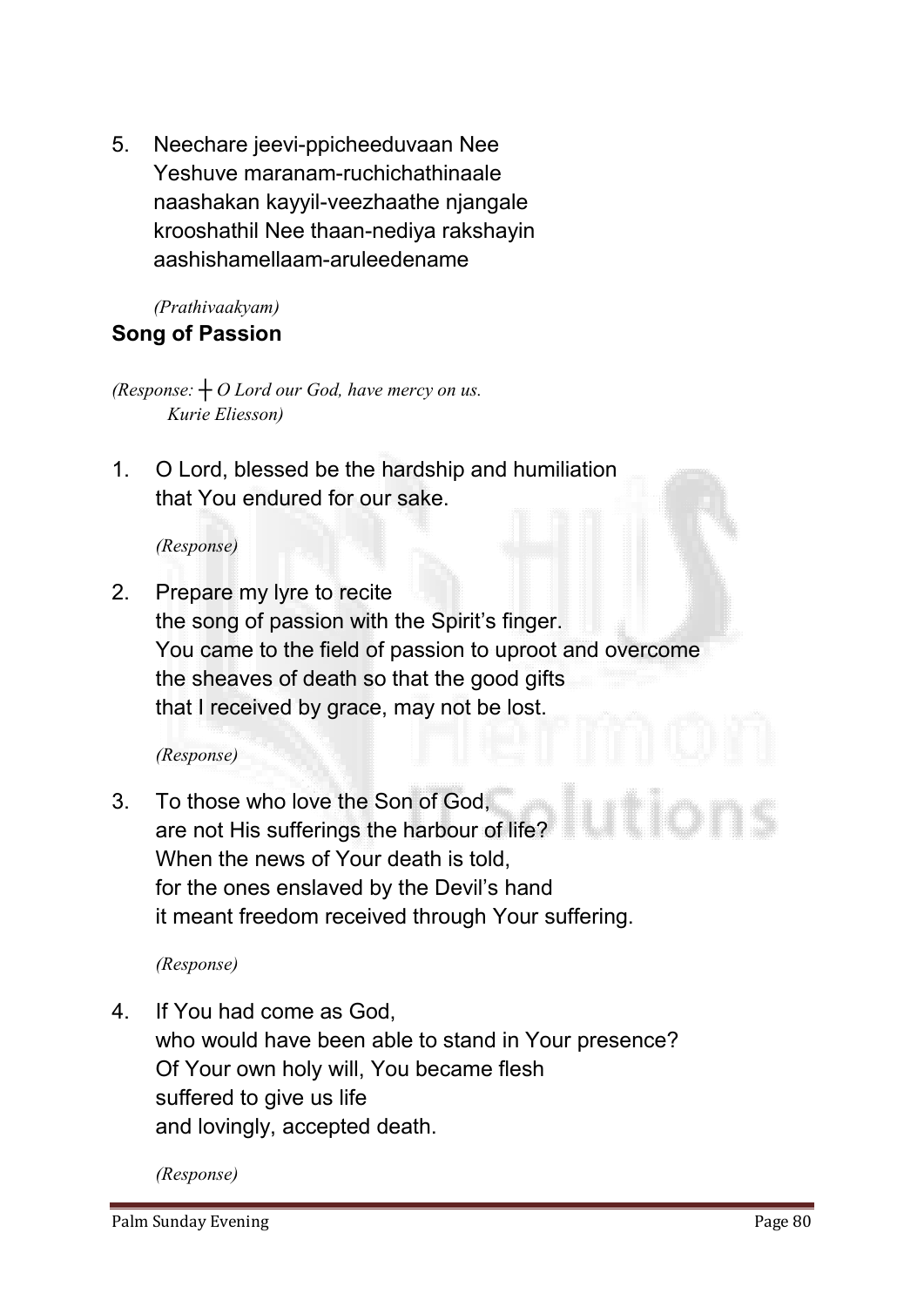**5. O Jesus, because You tasted death to give life to the lowly, grant that we do not fall into the hands of the wicked and bestow all the blessings of the salvation You earned for us on the cross.**

# *(Response)*

Mar Yaakobinte Baaoosa (Pg.50)

*(Prathivaakyam: ┼ Njangalude Dhaivamaaya Karthaave, njangalodu karuna cheiyyename. Kuriyelaayison.)* 

**1. Kashtatha skeepaa maranam sahippaan vanna Mashiha praarthaana ketting-arulka Nin krupaye njangalude-mel.**

*(Prathivaakyam)* 

**2. Aacharyan Nee, anacheedumoru kaazhchayum Nee. Meladhyakshanum-kuttamillaathoru Risheessaayum Nee. Nivedhithanum, Sweekariyum Nee-yaagaadhi Naadhanum. Yaagathinn-Aadum Nee, yaagamanakkum Aacharyanum Nee.**

*(Prathivaakyam)* 

**3. Shaalem theruvil-kazhuthameleri-vannavane Nee, Yoodha janathin naasham kandu Nee karanjo Naadha? Ninnude kanneer anuthaapathaal-thudekkunnadiyar. Ninnude kopam jwalicheedaaivaan thuna cheiyyename.**

#### *(Prathivaakyam)*

**4. Paapikale than baliyaal veendor Eshu Naadhane Nee njangalude shikshaavidhiye azhichu Nin krooshil. Gaagulthaayil-chavalam chankine pilarnna Naadhane oottiya raktham paanam cheiythadiyaar jeevikkename.**

#### *(Prathivaakyam)*

**5. Viduthal nalkaan-thanayane thanna Pithaave vaazhka. Ebraaya makalil chathiv-ariyicha Suthane vaazhka Nee.**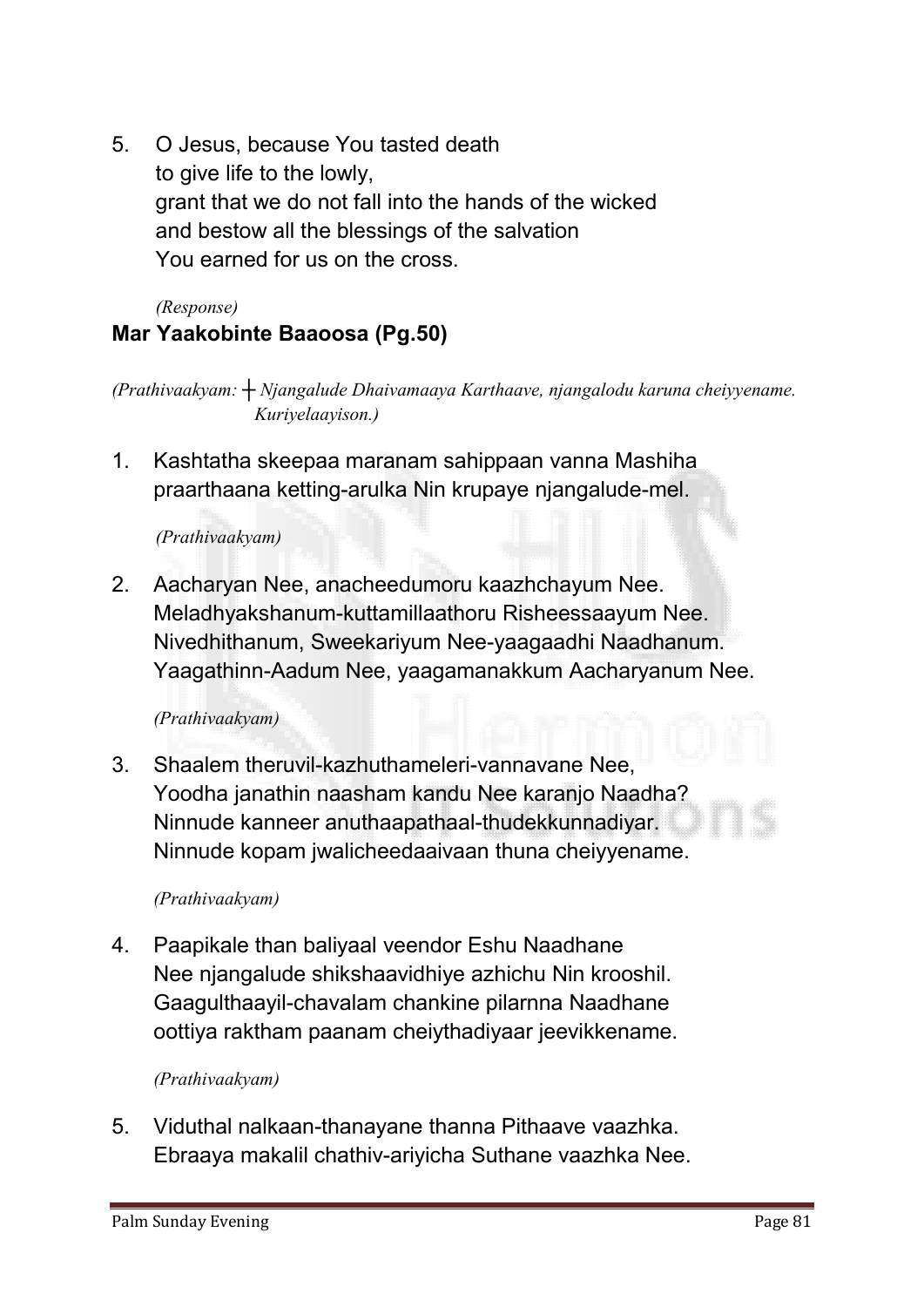**Sthuthippaan Sabhaye nirmichoru Roohaaye sthothram. vishudha Thrithvame, paapikale chevikkollaname Nee.**

*(Prathivaakyam)* 

**6. Utharam arulka, arulka Dheva, anugrahikka. Marthiar chitham maanasaanthare varutheedename.**

*(Prathivaakyam)* 

#### St James' Hymn of Supplication

*(Response: ┼ O Lord our God, have mercy on us. Kurie Eliesson.)*

**1. O Messiah, who came to suffer and die on the cross for us, listen to our prayer and shower us with Your grace.**

*(Response)*

**2. You are the High Priest and also the gift to be offered. You are the supreme Head and the unblemished Offering. You are the Offering, the Receiver and the Lord of all sacrifices. You are the Lamb for sacrifice and the High Priest who offers the sacrifice.**

*(Response)* 

**3. O Lord who arrived on the streets of Jerusalem riding on a donkey, did You not weep seeing the destruction of the Jewish people?xiii In repentance, we Your servants, wipe Your tears. Help us to not arouse Your wrath.**

*(Response)*

**4. Lord Jesus, by Your sacrifice, You redeemed sinners and on Your cross, removed our punishment and judgement. O Lord, whose chest was pierced on Golgotha by a spear, xiv allow us, Your servants to live by drinking the blood that flowed out.**

*(Response)*

**5. Long live the Father who gave us His Son for our redemption. Long live the Son who revealed the betrayal of the Hebrew children.**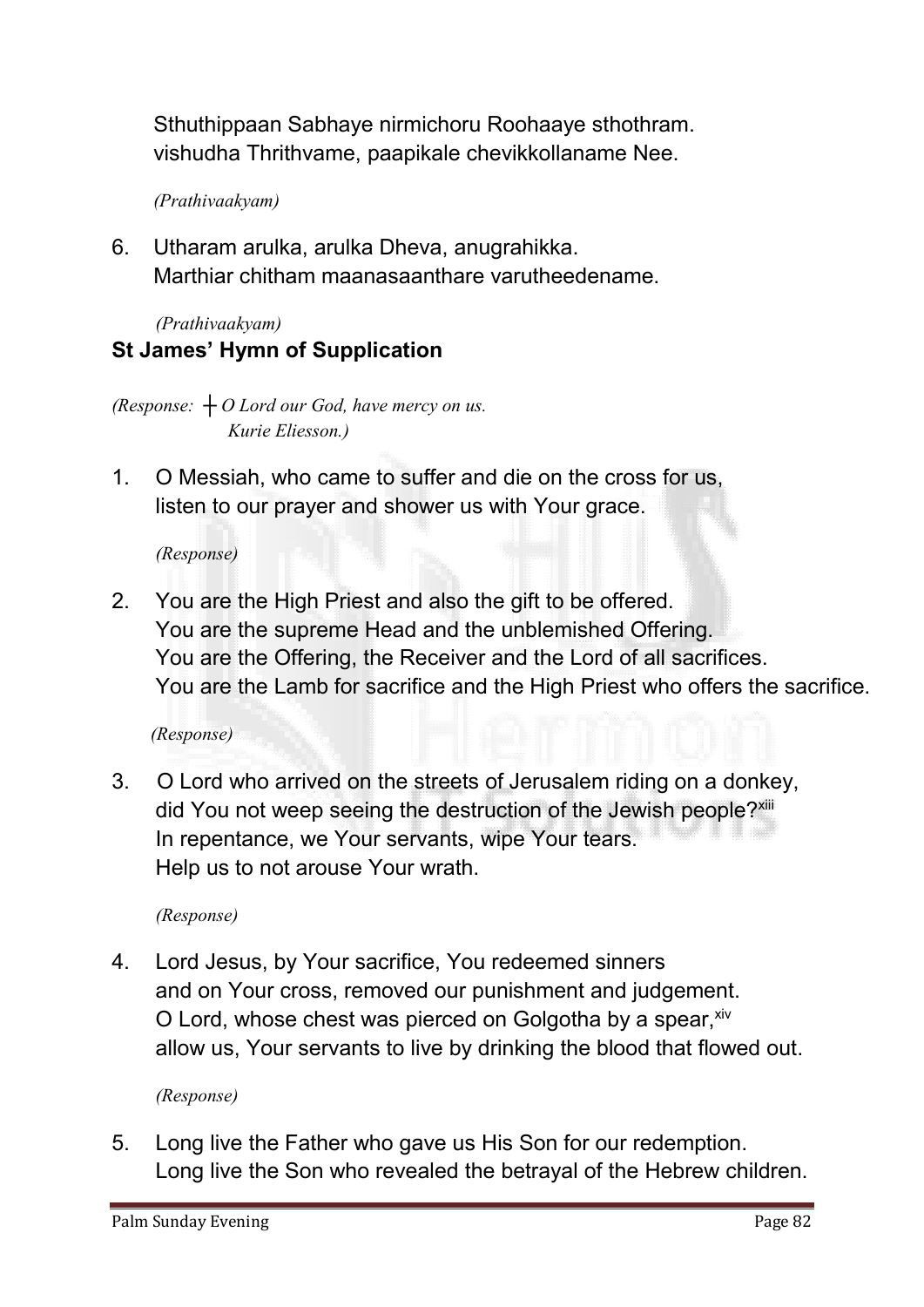**Thanks be to the Holy Spirit who built the Church for praise. O holy Trinity, listen to us sinners.**

*(Response)*

**6. Answer us O God, answer and bless us. Bring about a transformation in human minds.** 

*(Response)*

#### Kauma (Pg.32)

*(Moonnu praavashyam pattakkaarente pinnaalle ettuchollenam)*

**Thante peedaanubhavathaale, vazhithettil ninnu njangale rakshicha Mashiha Thamburaane njangalude shushroosha kaikondu njangalodu karuna cheiyyename.** *┼ Kuriyelaayisson*

#### *(Pattakkaarente pinnaale ettuchollenam)*

**Njangalude Karthaave, Ninakku sthuthi, Ninte Pithaavinu bahumaanavum, Parishudha-Roohaaikku vandhanavum, pukazhchayum undaayirikkatte. Paapikalaaya njangalude-mel anugrahangalum, karunakalum undaayirikkename. Melulla Yerushaleminte vaathilukal thurannu, Mashihaaye, Ninte simhaasanathin munpaake, njangalude praarthanakal praveshikkumaar-aakaname. Njangalude Karthaave, Ninakku sthuthi. Ennekkum njangalude sharanavume, Ninakku sthuthi. Baarekmaar.** 

#### *(Allenkil geetham)*

**Karthaa, sthuthi Ninakku, Thaathanu bahumaanam, Vishudha-Roohaaikku, pukazhcha vandhanam. Paapikalaakunna, Ninnude adiyaaril anugraham, krupayum chorinjeedename Nee. Melulla Yerushalem vaathil thurannittu,**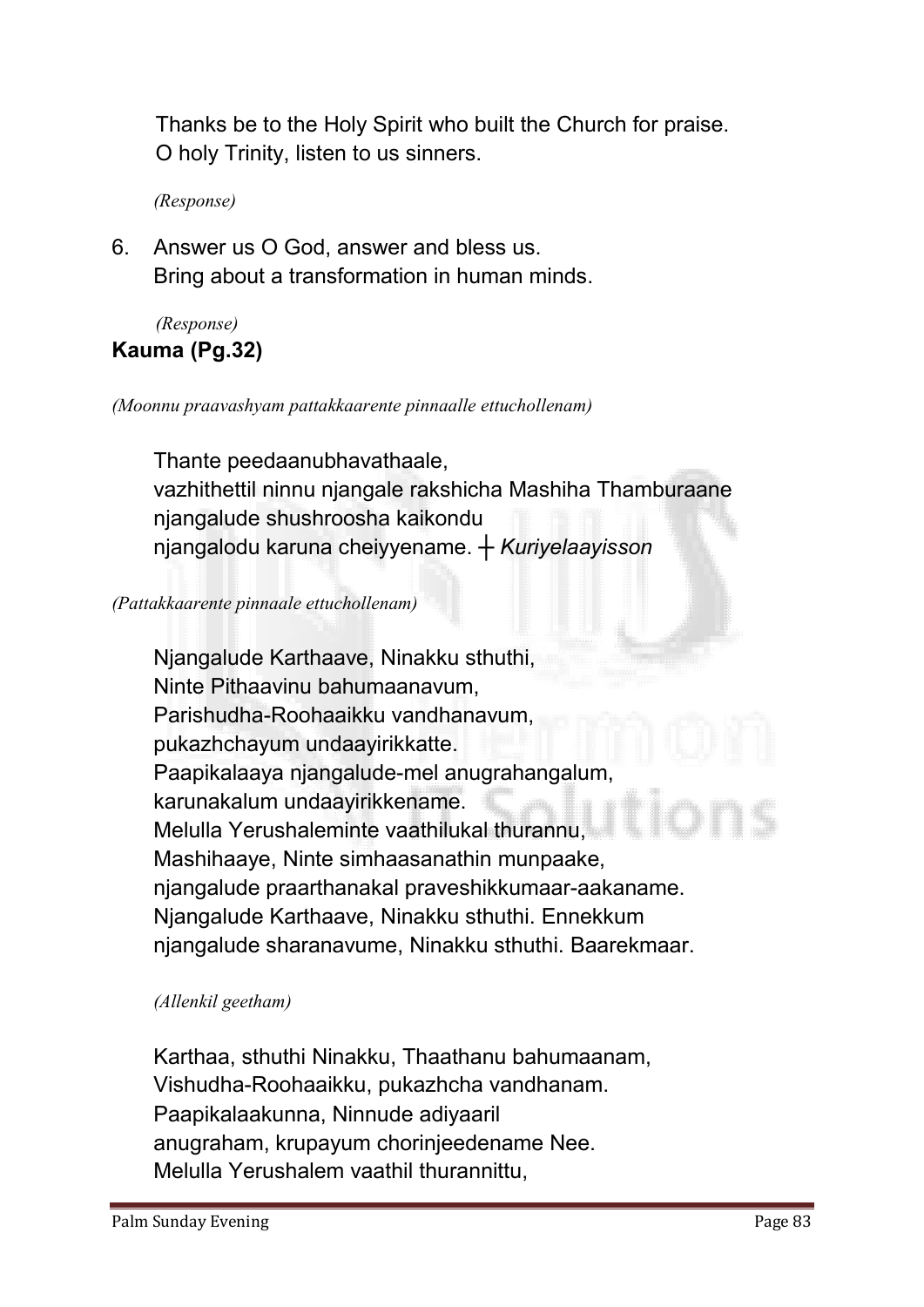**Mashiha, simhaasane praarthana ethaname. Sthuthi en Karthaave, sthuthi en Karthaave, nithya sharanavume, sthuthithe. Baarekmaar.**

#### Adoration

*(To be said three times after the priest)*

**O Lord the Messiah, who by Thy passion, saved us from going astray, accept our worship and have mercy on us.** *┼ Lord, have mercy*

*(Repeat after the priest)*

**Our Lord, praise be to Thee, glory be to Thy Father, and our praise and worship be to the Holy Spirit. May Thy blessings and mercies be on us sinners. O Messiah, open the doors of heavenly Jerusalem so that our prayers may reach Thy throne of grace. Our Lord, praise be to Thee. Praise be to Thee, our eternal refuge. Bless us O Lord.**

#### *(Or in song)*

**Praise be to Thee O Lord, glory be to the Father and to the Holy Spirit, our praise and worship. Bestow Thy blessings and grace upon us, Thy sinful servants. O Messiah, open the doors of heavenly Jerusalem**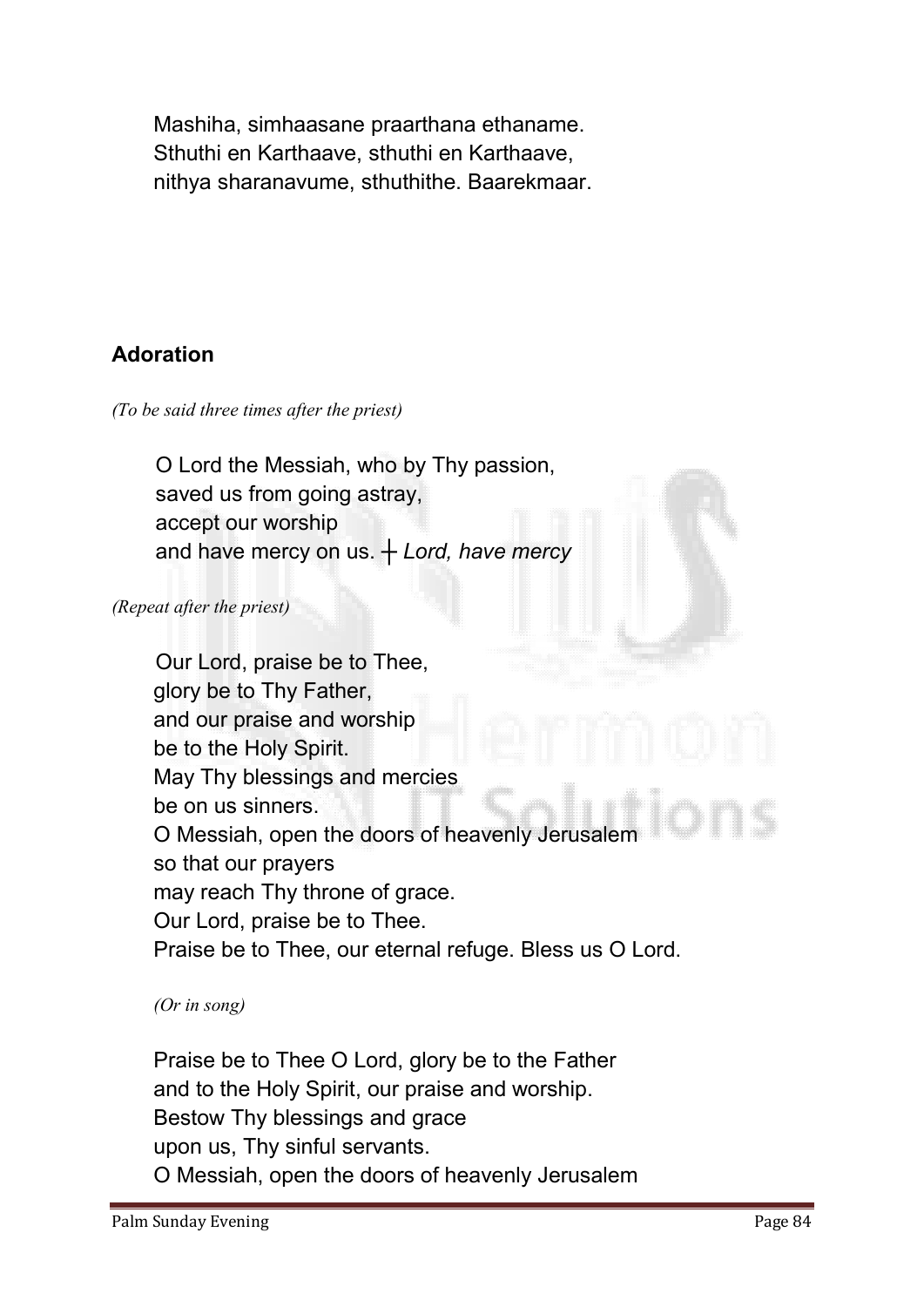**so that our prayers may reach Thy throne of grace. My Lord, praise be to Thee. My Lord, praise be to Thee. Praise be to Thee, our eternal refuge. Bless us O Lord.**

#### Karthaavinte Praarthana (Pg.2)

- **P. Swargasthanaaya njangalude Pithaave,**
- **C. Ninte naamam parishudham aakkapedename. Ninte Raajyam varename; Ninte ishtam swargathile-pole, bhoomiyilum-aakaname. Njangalkku aavashyamulla aahaaram innu njangalkku tharename. Njangalude kadakkaarodu njangal kshamichirikkunnathu-pole, njangalude kadangalum, dhoshangalum, njangalodum kshamikkename. Njangale pareekshayilekku praveshippikkaathe, njangale dhushtanil ninnu rakshichu-kollename; enthukondennaal, Raajyavum, shakthiyum, mahathwavum, ennekkum Ninakkullath-aakunnu. Amen.**

#### *(Allenkil geetham)*

#### Karthaavinte Praarthana (Pg.3)

- **P. Swarlokathil-irunnarulum Dheva, njangalude Thaatha,**
- **C. Ninthiru-naamam paavanamaai, perumaarapettee-dename.**
- **P. Thaathaa Ninnude thiru Raajyam, vannee-daname eeyulakil.**
- **C. Thiruhitham ethu-pol suraloke, athu-polivideyum-aakaname.**
- **P. Vendunn-aahaaram engalkkinn-ekaname Nee Karthaave.**
- **C. Anyarod-engal kshamichathu-pol, adiyaar paapam mochikka.**
- **P. Pareekshayil-engale aakkaruthe, dhushtanil ninnozhi-vaakkuka Nee.**
- **C. Raajyam, shakthi, mahathwangal, ennum Ninakkullava. Amen.**

#### Onnaam Paadam: Yeshayyavu 5

#### Randaam Paadam:Ebraayar 5:12 – 6:20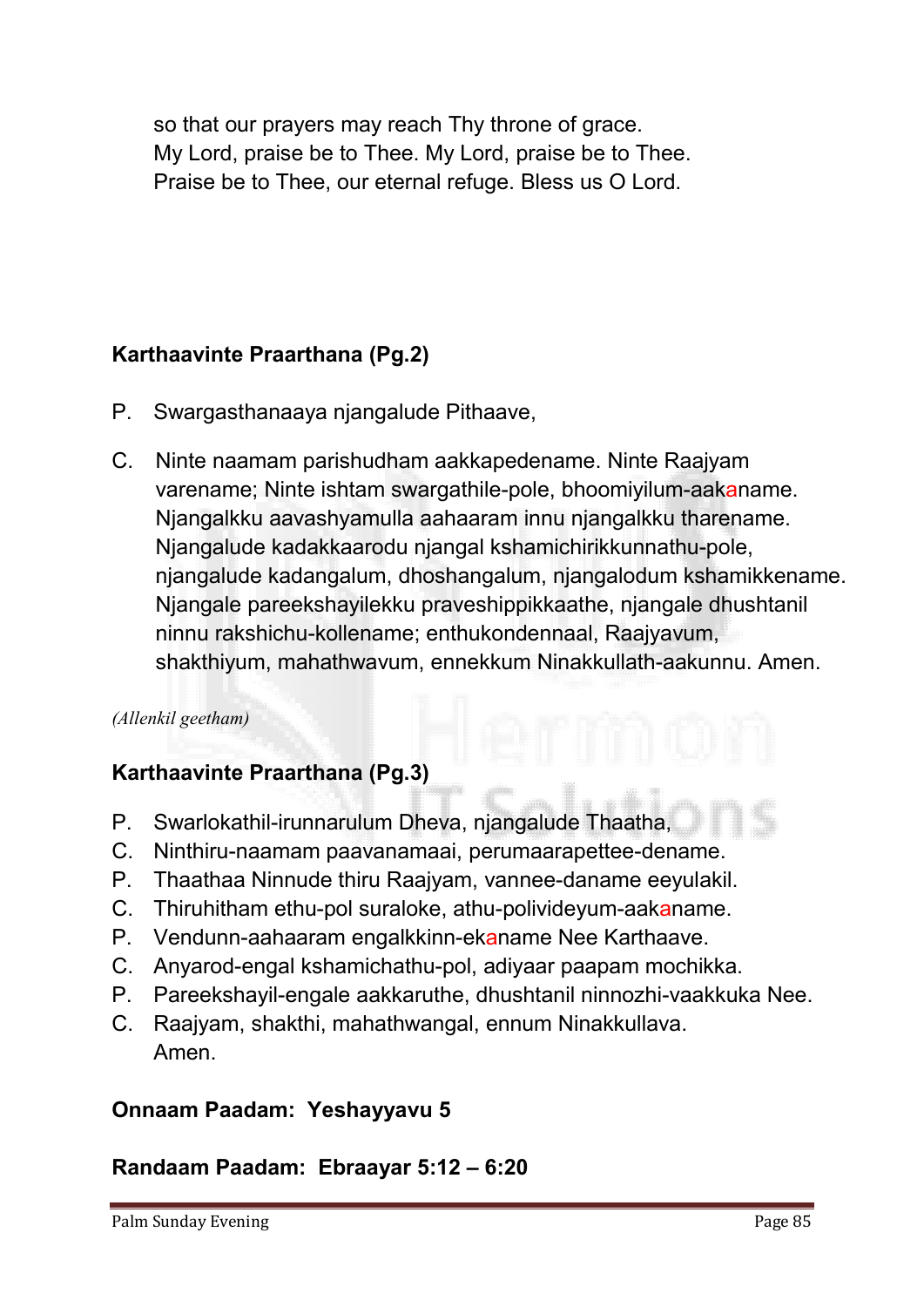#### The Lord's Prayer

- **P. Our Father in heaven,**
- **C. hallowed be Thy name. Thy Kingdom come; Thy will be done on earth, as it is in heaven. Give us this day our daily bread. Forgive us our sins and offences, as we forgive those who sin against us. Lead us not into temptation and deliver us from the evil one; for Thine is the Kingdom, the power and the glory, forever and ever. Amen.**

*(Or in song)*

#### The Lord's Prayer

- **P. Our Father in heaven,**
- **C. Hallowed be Thy name.**
- **P. Thy Kingdom come;**
- **C. Thy will be done on earth, as it is in heaven.**
- **P. Give us this day our daily bread.**
- **C. Forgive us our sins as we forgive those who sin against us.**
- **P. Lead us not into temptation and deliver us from the evil one,**
- **C. For Thine is the Kingdom, the power and the glory forever and ever. Amen.**

T Solutions

#### First Lesson: Isaiah 5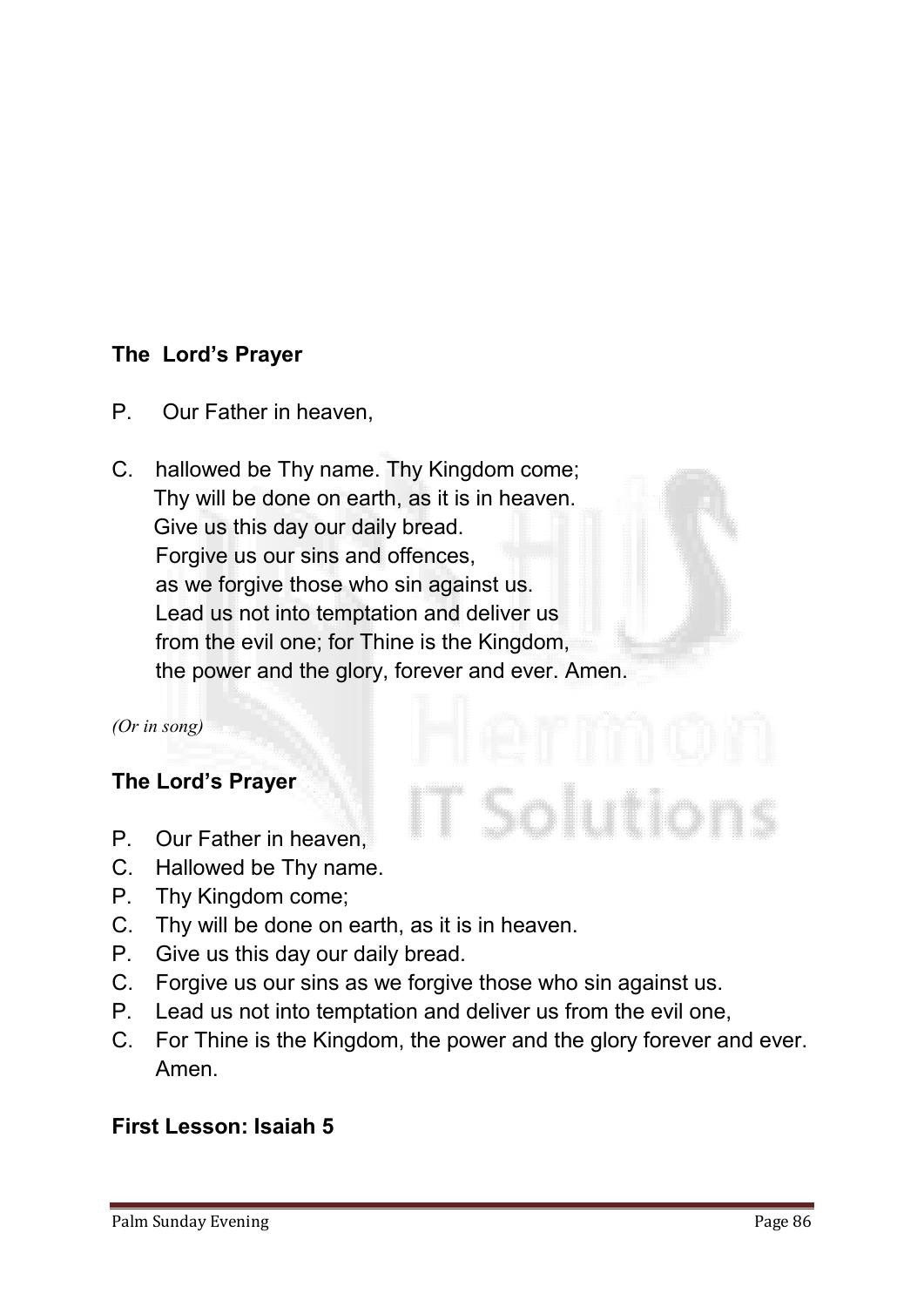#### Second Lesson: Hebrews 5:12 – 6:20

#### Soothaara Apeksha (Pg.51)

**P. Njangalude rakshakkaayi kashtathakalum, maranavum sahichavanaaya Mashiha Thamburaane, Ninte peedanubhavathil kashtatha anubhavippaanum, Ninte apamaanathe vahippaanum, Ninte thaazhchayil uyaruvaanum, Ninte kurishil vijayam ghoshippaanum, Ninte sleebaayaal aathmaakkale shudheekarippaanum, Ninte maniyarayil virunnukaarum, virunnin thozhmakkarum aakuvaanum njangale ellaavareyum Nee arharaakkename.** 

**Ninakkum, Pithaavinum, Parishudha-Roohaaikkum, sthuthiyum, sthothravum njangal arppichukollunnu, hosho vab'kulas ban la'olmen.**

T Solutions

**C. Amen.**

#### Madharaasha (Pg.52)

- **1. Than dhivya baliyaal marmangal ellaam thikachavanaam Naadha, sthuthi Ninakkennum. Mooshe nibiyanmaar kurichoru marmam Thirumeniyil baliyaal niravetti Nee.**
- **2. Kazhuthameleri dharshippaan vanna Avakaashi thaan-ennarinjill ethum. Ooshaana cholli-sthuthichoru janathe dweshichavar vilakki amartheedunnu.**
- **3. Ooshaana paadi sthuthikkum baalare**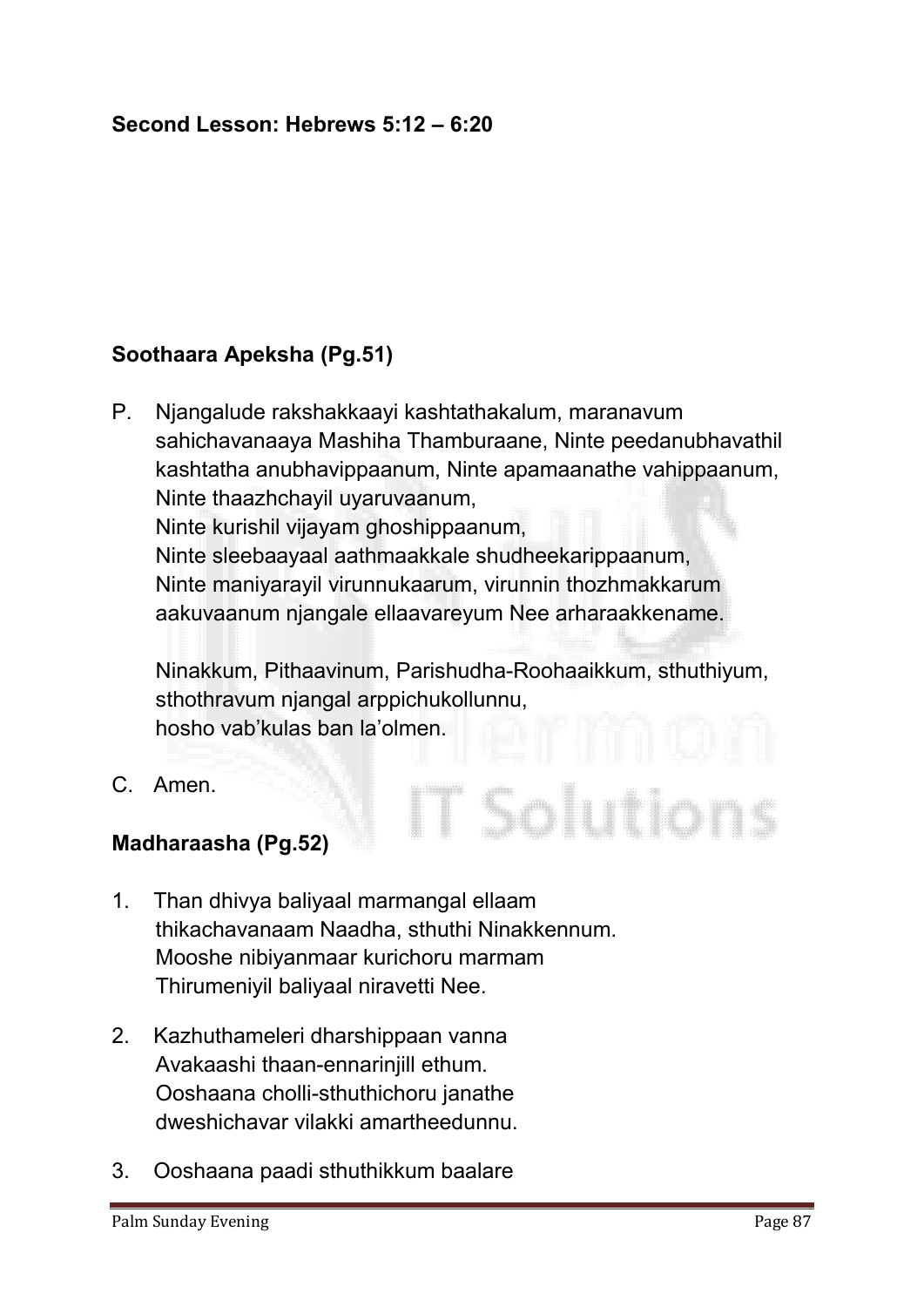**amartheeduvaan thannodu yaachikkunnu. "Adangeedil shilakal attahasicheedume," nnaruleedum thiru Vaakkavar-kkarulunnu.**

- **4. Swajanathe thedi vannoru Naadha, swajanathaal thyajikka-ppettallo Nee. Thaathante thoppil-phalam vaangaan vanna Suthanne, Yoodhar thalli skeepaayiletti.** Compline
- **P. O Lord the Messiah who endured suffering and death for our salvation, make us all worthy to suffer with You in Your passion, to bear Your humiliation, to grow in Your humility, to rejoice in the victory of Your cross, to sanctify souls through Your cross and to be privileged guests and ideal companions in Your bridal chamber.**

**We offer praise and thanksgiving to You, the Father and the Holy Spirit, now and forever more.**

**C. Amen.**

#### **Teachings**

- **1. O Lord who fulfilled all the prophecies by Your divine sacrifice, praise be to You forever. By Your Lordship's sacrifice, the prophecies of Moses and the prophets were fulfilled in You.**
- **2. They did not know that You were the Heir who came to visit, riding on a donkey. They angrily, hindered and silenced the people who praised and sang Hosanna.**
- **3. They pleaded with You to stop**

T Solutions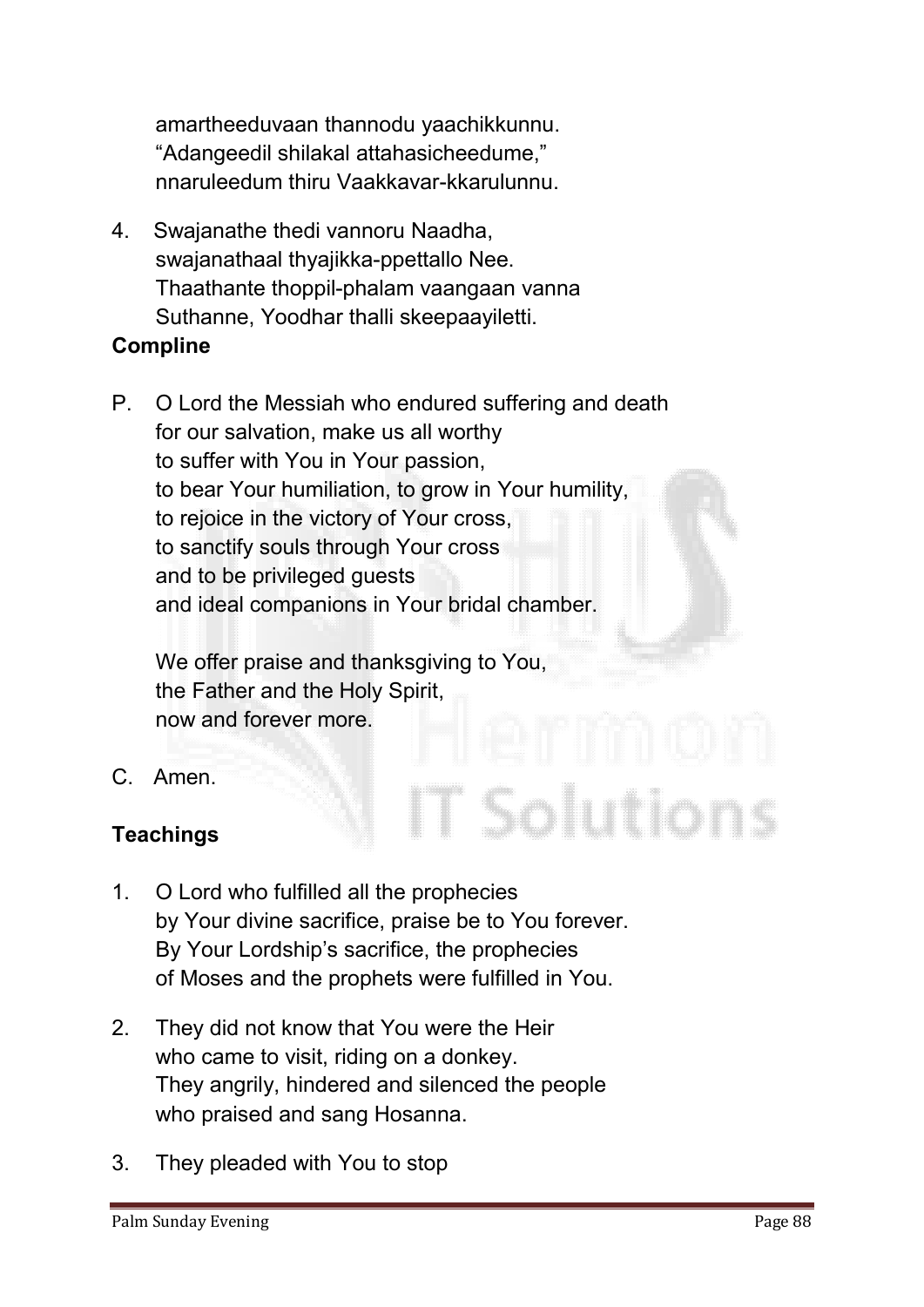**the children who praised You and sang Hosanna. From Your holy Word You declare to them, "If they stop, the stones will cry out."xv**

- **4. O Lord, You came in search of Your own people but Your own people rejected You. The Son who came to receive the fruits from His Father's vineyard, was rejected and hung on the cross by the Jews.**
- **5. Thaathante geham thaskara guhayaai kandathinaal thanayan jwalicheedunnu. Vyaapaaram cheiythoru janathe shaasi chirakkiya shakthi avararinjilla.**
- **6. Thaatha mudhrayin rashmi Nin mukhathil vilasunnathu kaanmaan kannavarkkilla. Vedhathin marmmam-theliyaathirippaan bodhathin kankal irulaakki Saathaan.**
- **7. Swasthatha labhippaan-ottere janangal chuttum koodithangal nilavilikkunnu. Rogam, paapam-ellam chumappaan vanna Pinayaali ivarkku sukham nalkunnu.**
- **8. "Kannaal kandittum kaanaathavarum, cheviyaal kettittum grahikkaathavarum, ulle thirichariyaan-manassillaatha vallaatha janam," enn-aruleedunnu.**
- **9. Ivaril ninnuthan-thottameduthu thakka phalathe kodutheedunna jaathikale iniyum elpicheedume nnarulunnu Naadhan-avar kelkkave.**
- **10. Ee perunnaalil Avane kola cheiyvaanai shaapametta koottam aalochikkunnu. Thakkam nokkeeduvaan ororuvaneyum, Yoodhayeyum thedi odeedunnu.**
- **11. "Naaikkal chutti-chennaaykkal valanju**



Palm Sunday Evening Page 89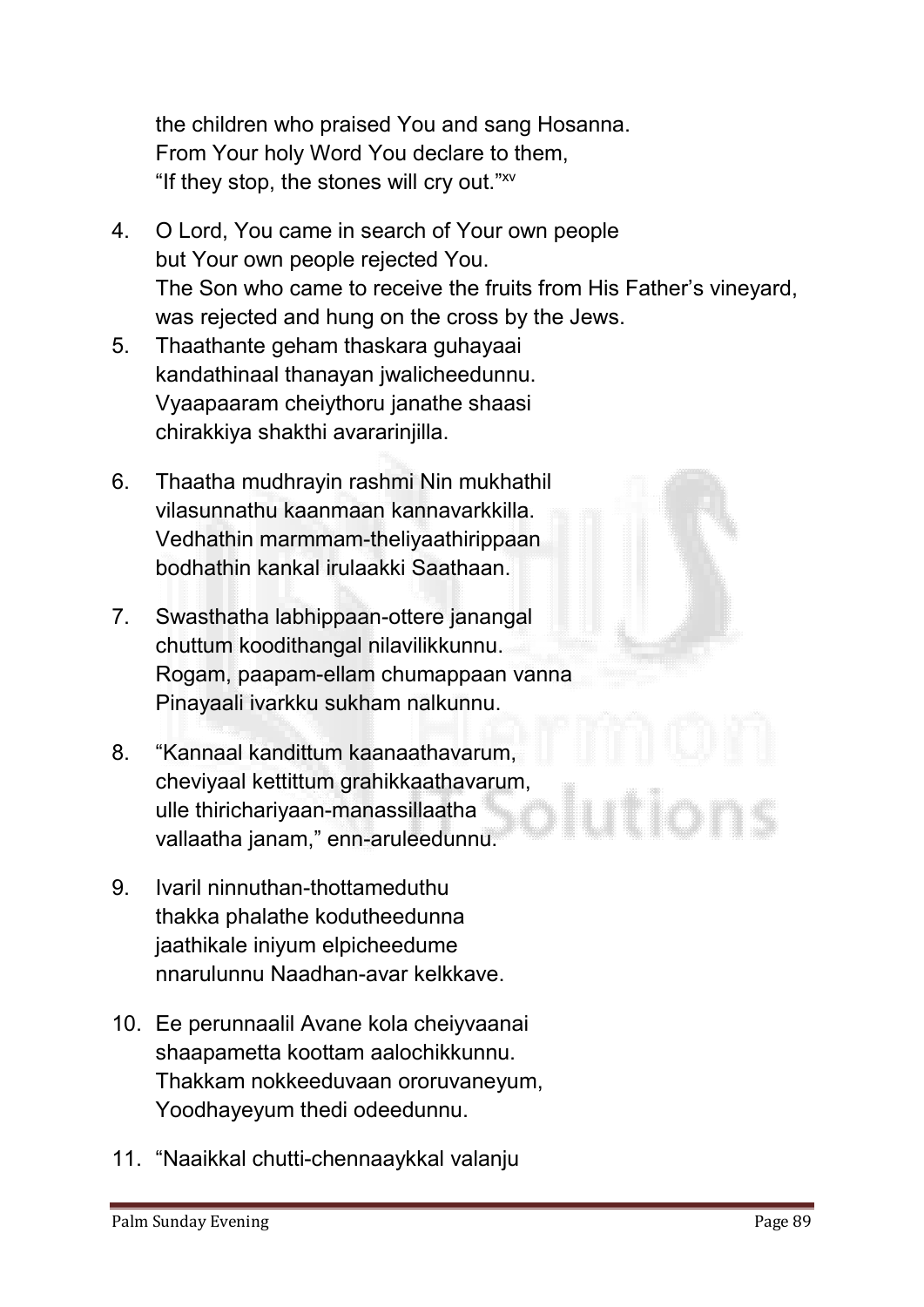**cheerippanjidunne"-nnurachoruvaakyam Thanmel niravettu-nnatharinju Naadhan sahikkunnu dheerkha-kshamayaalivare.**

- **12. Paapakkara neekkaan vannoru Naadha, njangale kopaagni-kkirayaakkaruthe. Ninn-aalayamaakki shuddhi chaithengale bali Ninakk-arppippaan-orukkeedaname.**
- **5. You became furious on seeing Your Father's house being turned into a robbers' den.xvi Those who did business there did not recognise the power of the One who rebuked and drove them out.**
- **6. They didn't have eyes to see the radiance of the Father's seal, reflecting on Your face. Satan blinded their eyes of perception** to cloud the understanding of the mysteries of the Scripture.<sup>xvii</sup>
- **7. A multitude gather round You and cry out to obtain peace. The Friend who came to bear all sickness and sin gives them comfort.**
- **8. "You are terrible people," He says; "You have eyes that do not see, ears that do not hear and minds that cannot discern." xviii**
- **9. O Lord, You declare to them that You will take the vineyard from them and entrust it to the nations who will bear good fruit. xix**
- **10. The cursed mob conspire to kill Him during this festival. Seeking the right opportunity, they run in search of Judas and the others.**
- **11. The Lord endures it all with tremendous patience,**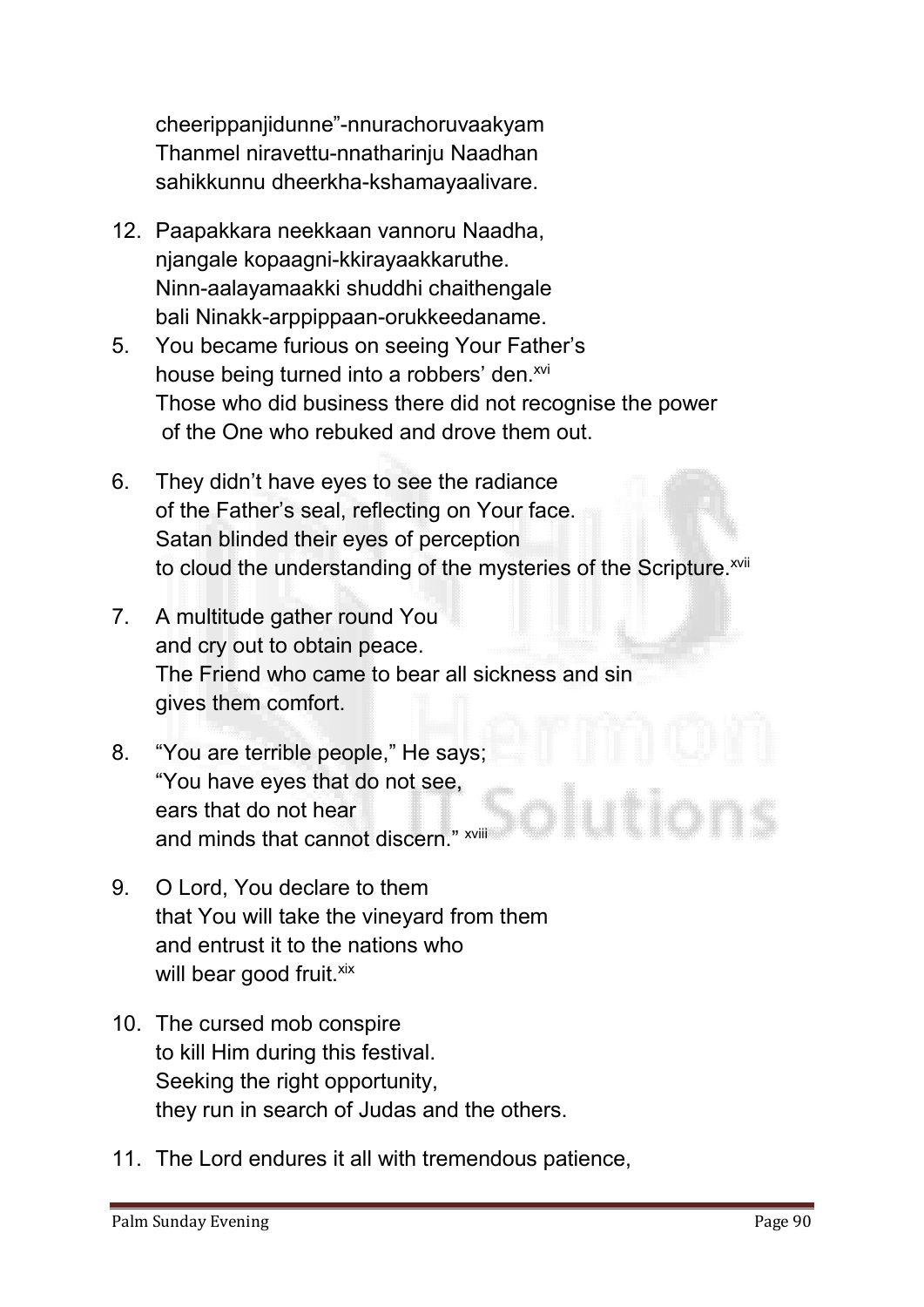**knowing that the scripture which says that "Dogs will surround and wolves will encircle You**  and attack with fury,"xx is being fulfilled in Him.

**12. O Lord who came to remove the stain of sin, do not cast us into the fire of wrath. Sanctify us, transform us to be Your temple** and prepare us as a living sacrifice.<sup>xxi</sup> Baathedh Haasha (Pg.53)

*(Prathivaakyam: ┼ Njangalude Dhaivamaaya Karthaave, njangalodu karuna cheiyyename. Kuriyelaayisson.)* 

**1. Njangalkkaai etta Nin kashtatha thaazhcha, Karthaave vazhtha-ppettathaaka.**

#### *(Prathivaakyam)*

**2. Ooshaanacholli janangal Ninakku dhevaalaye Nee kareriyaneram; vyaaparikale kandathil ninnudan aattiyirakki shudham cheiythapol, Nin vishudha-alayamaakkuka njangale.**

#### *(Prathivaakyam)*

**3. Nin maranathaal Nin srshttikale uyarppichone amarthya Naadha, manassode kashtatha maranamettu Nee Nin murivathinaal Aadhaaminte kadacheettine keeriyavan Nee.**

#### *(Prathivaakyam)*

**4. Sathya Pithaave, Vachanam mahathwam, valsala Suthane, keerthiyum vaazhvum, Vishudhaathmaave, sthothram pukazhcha. nithyam-undaaka thava kashtathayaal,**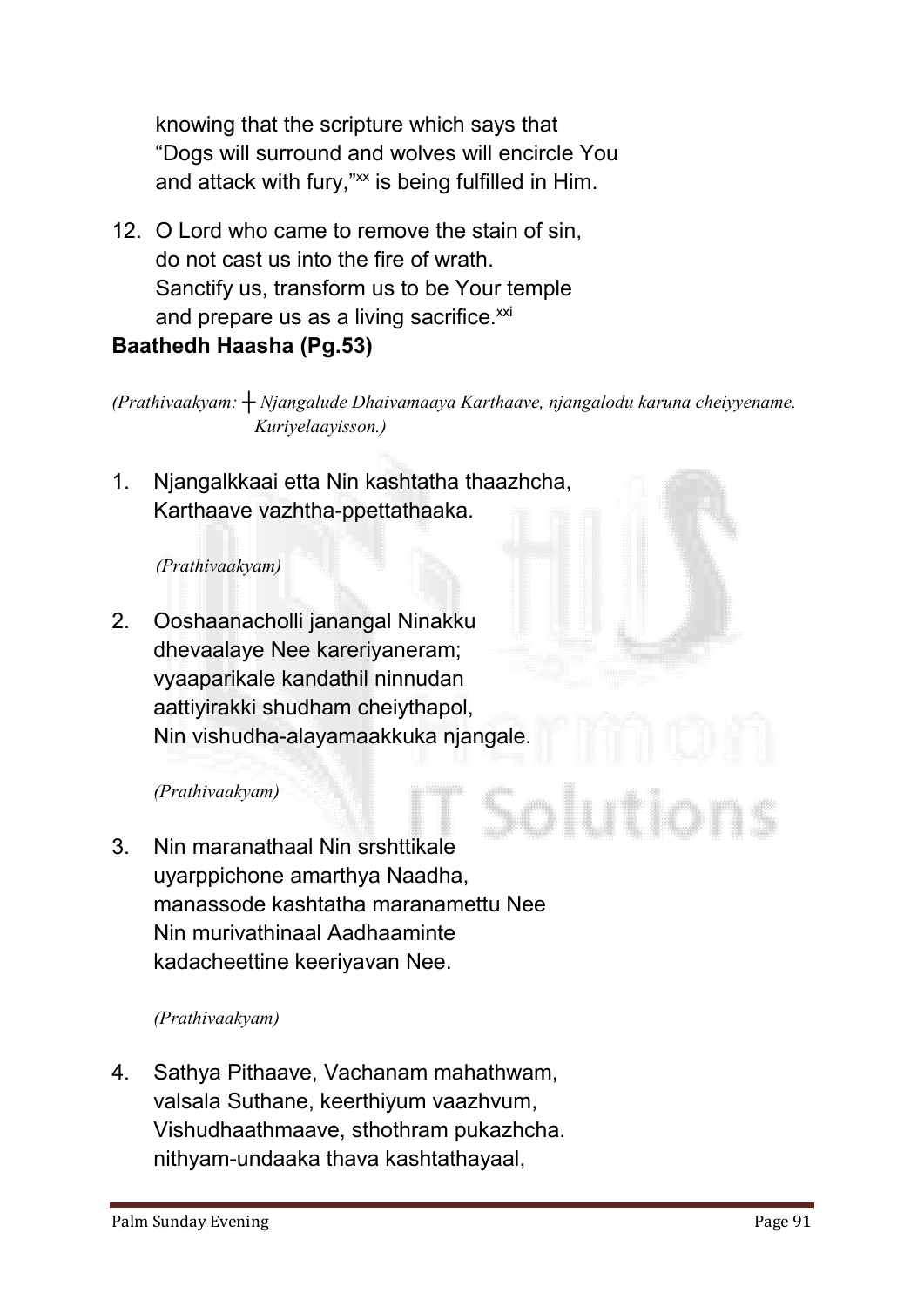**dhivya balathaal kaakkanam njangale.**

*(Prathivaakyam)* 

## Song of Passion

*(Response: ┼ O Lord our God, have mercy on us. Kurie Eliesson)*

**1. O Lord, blessed be the hardship and the humility You endured for our sake.** 

#### *(Response)*

**2. The crowd sang Hosanna to You when You entered the temple; just as You cleansed it by driving out the merchants**  as soon as You saw them,<sup>xxii</sup> **transform us, to be Your holy temple.**

#### *(Response)*

**3. Immortal Lord, who by Your death raised Your creation to life, You willingly took on suffering and death and by Your wounds, You are the One who destroyed Adam's debt card.**

*(Response)*

**4. Father of truth, glory be to Your Word, blessings and honour be to the beloved Son, thanks and adoration be to the Holy Spirit. By Your suffering and divine strength,**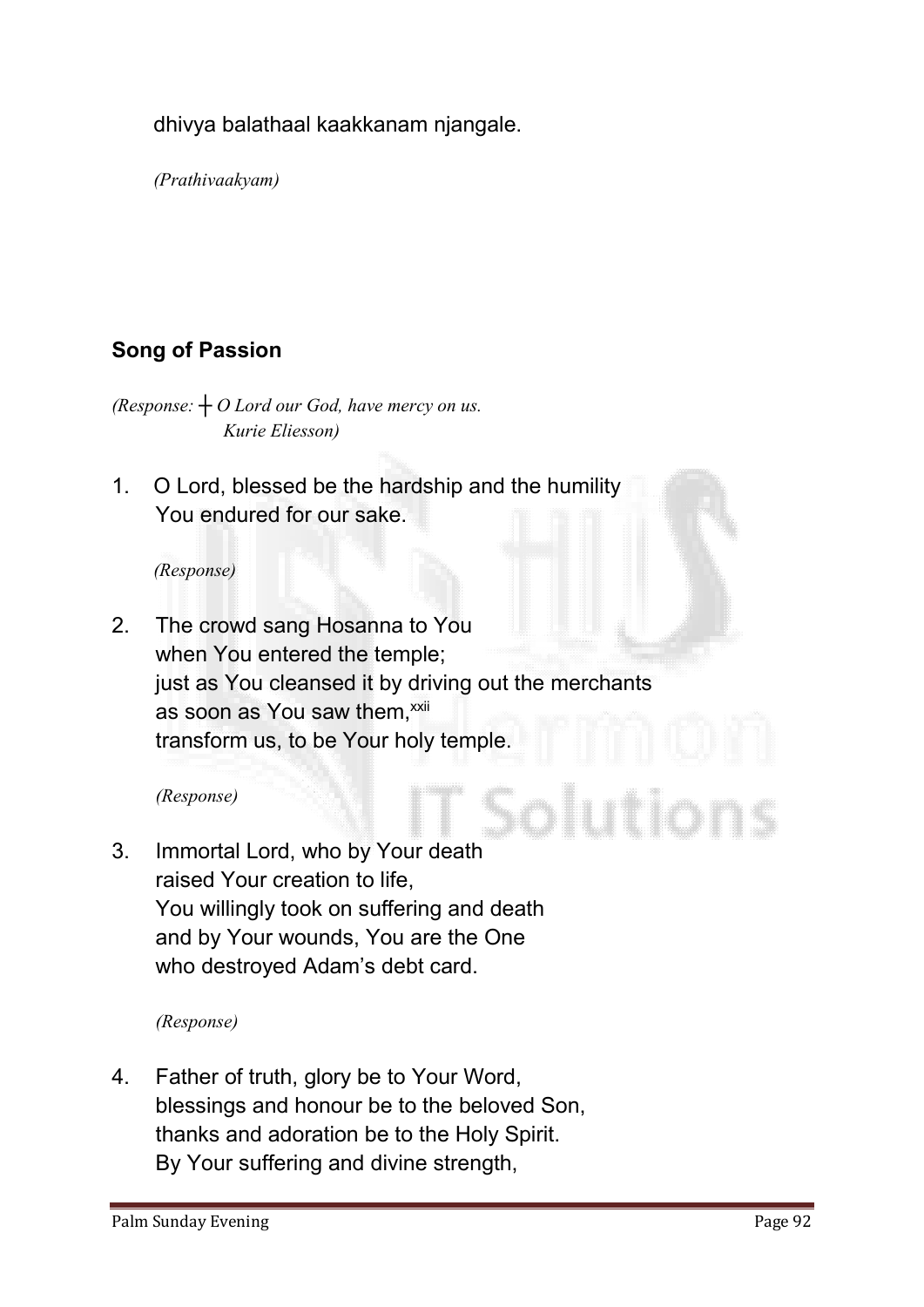**protect us and grant us eternity.**

*(Response)*

#### Mar Apreminte Baaoosa (Pg.54)

*(Prathivaakyam: ┼ Njangalude Dhaivamaaya Karthaave, njangalodu karuna cheiyyename. Kuriyelaayisson.)* 

**1. Njangalkaayathi kashtathakal ettoru Naadha, njangale Nee anugrahichavayin pankum Nin Raajyohariyum nalkename.**

#### *(Prathivaakyam)*

**2. Dhaivathin Kunjaadaayon shishyarumaayi perumaari. Paapikaleprathi baliyaayi, Thaathanu thanneyangarppichu. Than Thaathane thirurakthathaal samyojippippaanum Than Thirumeniye Than manassode parihaaraardham koduthallo.**

#### *(Prathivaakyam)*

**3. Kazhuthameleri Nee Raajaneppol, Yerushalem theruvil chennappol, kurutholakal janam-eduthu Ninne ethirettavar 'Hoshaana' paadi. Ninnude randaam varavilengal, kaikalil kurutholakal-enthi, ullaasathod-ethirelppaan njangale yogyara-kke-na-me.**

#### *(Prathivaakyam)*

**4. Peeda-yengalkkaai sahichonum, nirappin baliyaai theernnonum, njangalin rakshakkai Thanne ayachoru Thaathanum sthothram. Parishudhaathmanum sthuthi ennum paadan anugraham arulaname. Aayiramaayiram sthuthi Ninakke aayusin naalellam. Amen.**

*(Prathivaakyam)*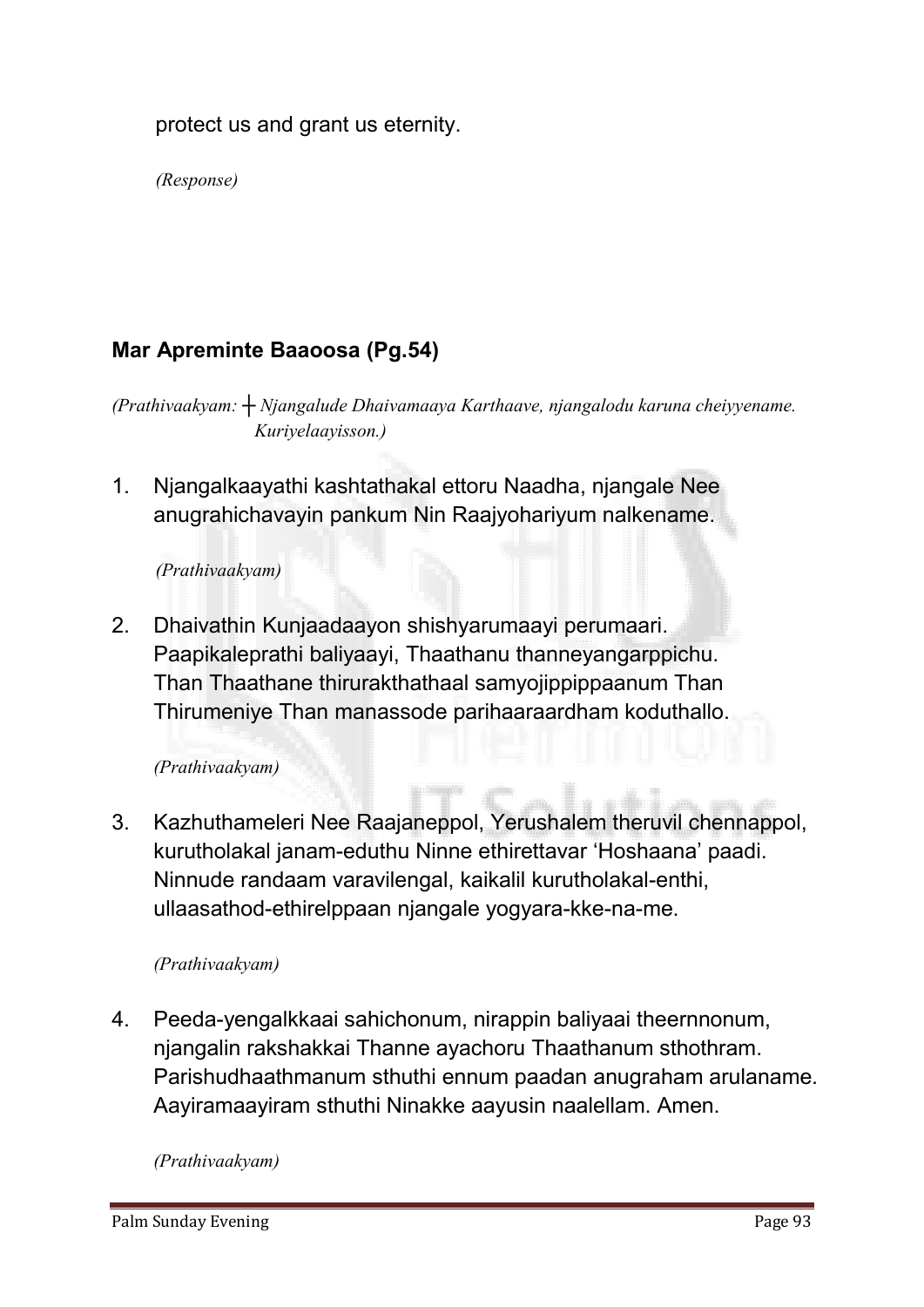# St. Ephrem's Hymn of Supplication

*(Response: ┼ O Lord our God, have mercy on us. Kurie Eliesson.)*

**1. O Lord who suffered immensely for us, bless us and grant us a share in Your heavenly Kingdom.**

#### *(Response)*

**2. The Lamb of God mingled with the disciples. For the sake of sinners, You offered Yourself as a sacrifice to the Father. How willingly You sacrificed Your holy body as an atonement and reconciled us to Your Father through Your holy blood.**

#### *(Response)*

**3. As You rode on a donkey on the streets of Jerusalem like a King, the crowds carrying palm leaves greeted You by singing 'Hosanna'. Make us worthy to rejoicingly approach You at Your second coming, with palm leaves in our hands.**

#### *(Response)*

**4. Thanks be to the One who suffered passion for us, to the One who became the sacrifice of reconciliation and to the Father who sent You for our salvation. Grant us the blessing to always sing praises to the Holy Spirit. Thousands of praises to You, all the days of our life. Amen.**

*(Response)*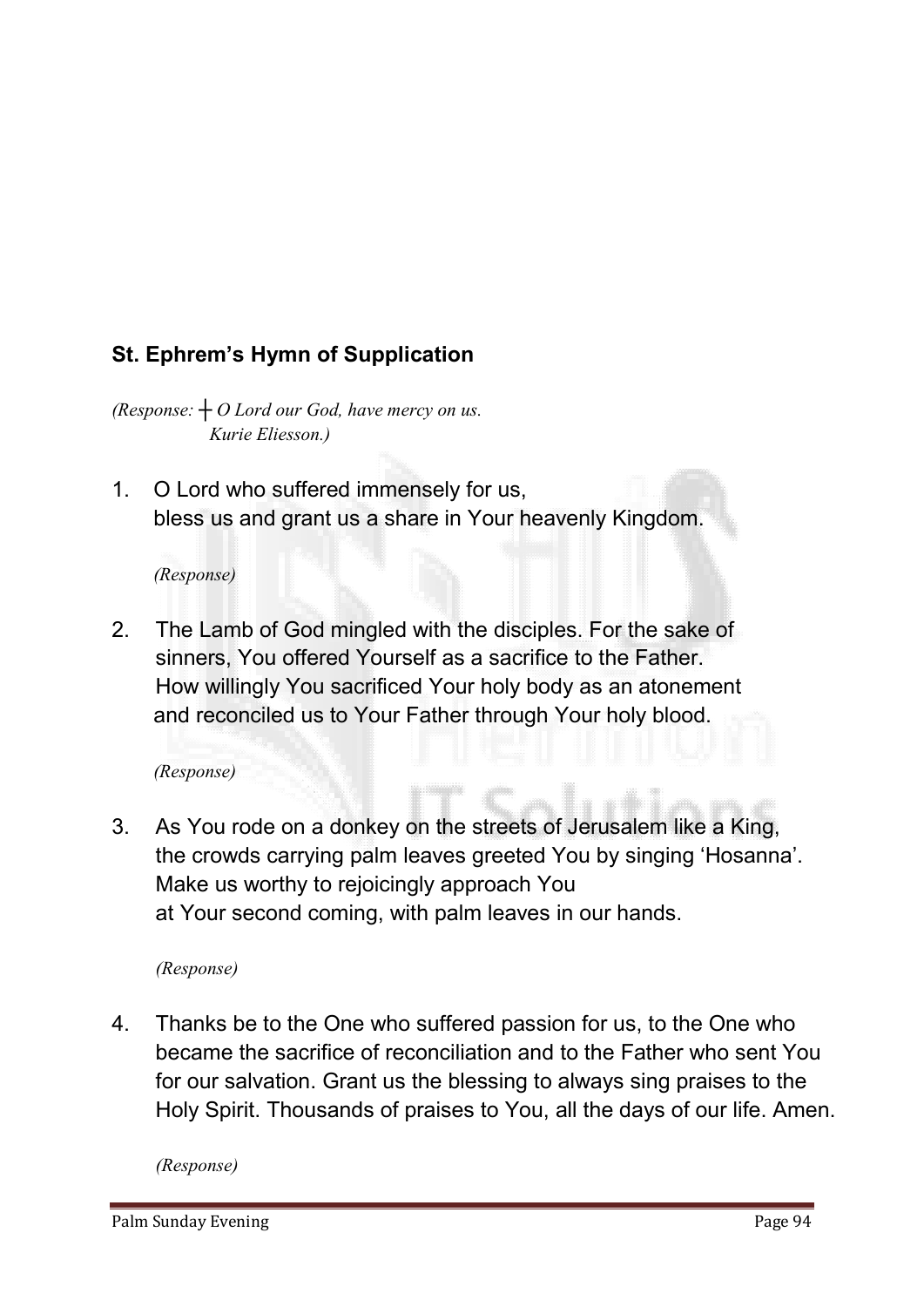#### Sankeerthanam 91 (Pg.38)

- **P. Athyunnathante maravil vasikkayum, Sarvashakthante nizhalin-keezhil paarkkayum cheiyyunnavan,**
- **C. Yahovayekkurichu, "Avan ente sankethavum, kottayum, njaan aashrayikkunna ente Dhaivavum," ennu parayunnu.**
- **P. Avan ninne vettakkaarante kaniyil-ninnum, naashakaramaaya mahaamaariyil-ninnum viduvikkum.**
- **C. Thante thoovalukal-kondu Avan ninne maraykkum; Avante chirakin-keezhil nee sharanam praapikkum; Avante viswasthatha ninakku parichayum, palakayum aakunnu.**
- **P. Raathriyile bhayatheyum, pakal parakkunna asthratheyum,**
- **C. iruttil sancharikkuna mahaamaariyeyum, uchakku nashippikkunna samhaaratheyum ninakku pedippaanilla.**
- **P. Ninte vashathu aayiram perum, ninte valathu vashathu pathinaayiram perum veezhum, enkilum athu ninnodu aduthu varikayilla.**
- **C. Ninte kannukal-kondu-thanne nee nokki, dhushtanmaarkku varunna prathiphalam kaanum.**
- **P. "Yahove, Nee ente sankethamaakunnu";**

utions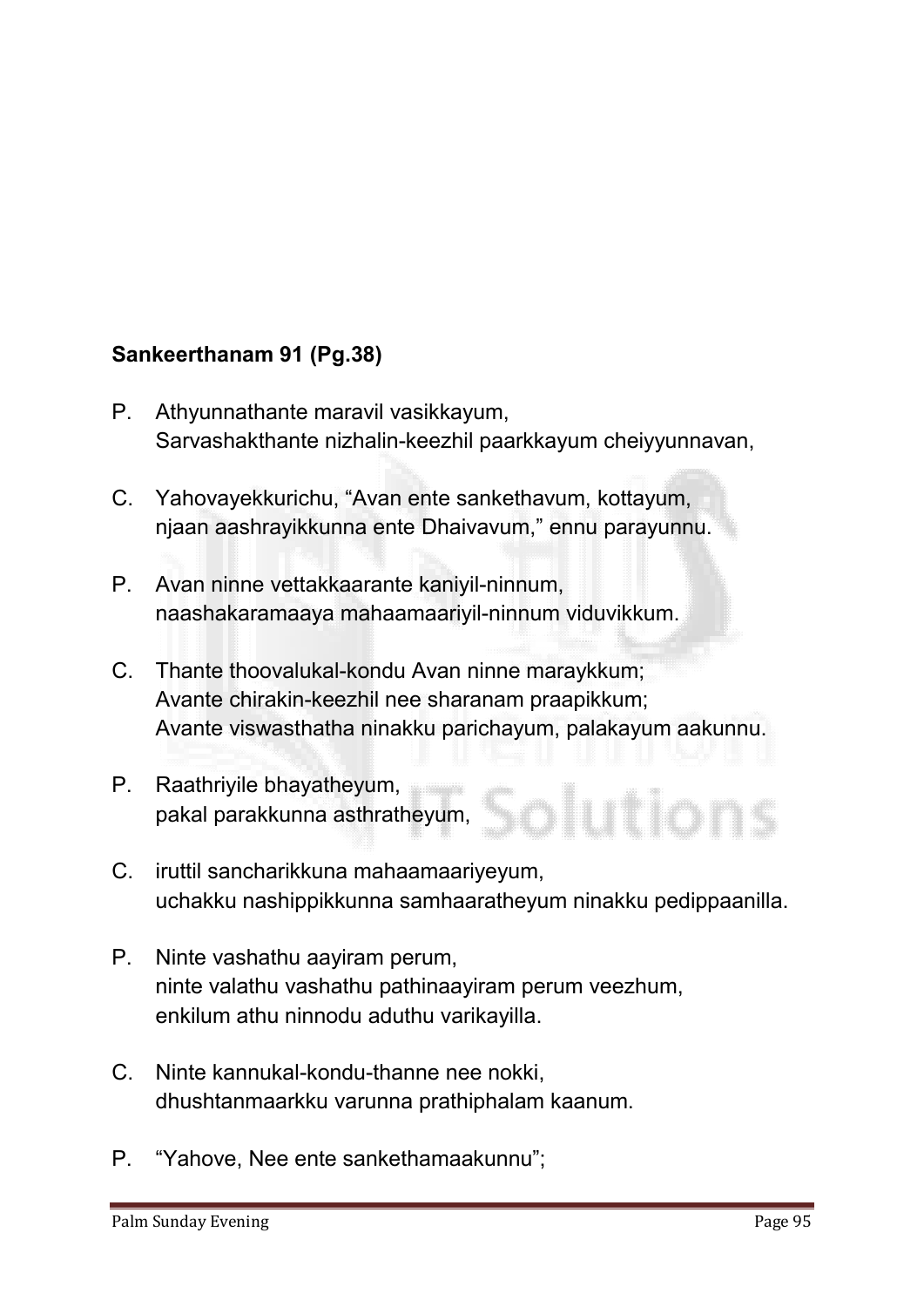**nee Athyunnathane ninte vaasasthalam-aakkiyirikkunnu,**

**C. oru anarthavum ninakku bhavikkayilla; oru baadhayum ninte koodaarathinu adukkayilla.**

#### Psalm 91

- **P. Whoever dwells in the shelter of the Most High, will rest in the shadow of the Almighty.**
- **C. I will say of the Lord, "He is my refuge and my fortress, my God, in whom I trust."**
- **P. Surely He will save you from the fowler's snare, and from the deadly pestilence.**
- **C. He will cover you with His feathers, and under His wings you will find refuge; His faithfulness will be your shield and rampart.**
- **P. You will not fear the terror of night, nor the arrow that flies by day,**
- **C. nor the pestilence that stalks in the darkness, nor the plague that destroys at midday.**
- **P. A thousand may fall at your side, ten thousand at your right hand, but it will not come near you.**
- **C. You will only observe with your eyes, and see the punishment of the wicked.**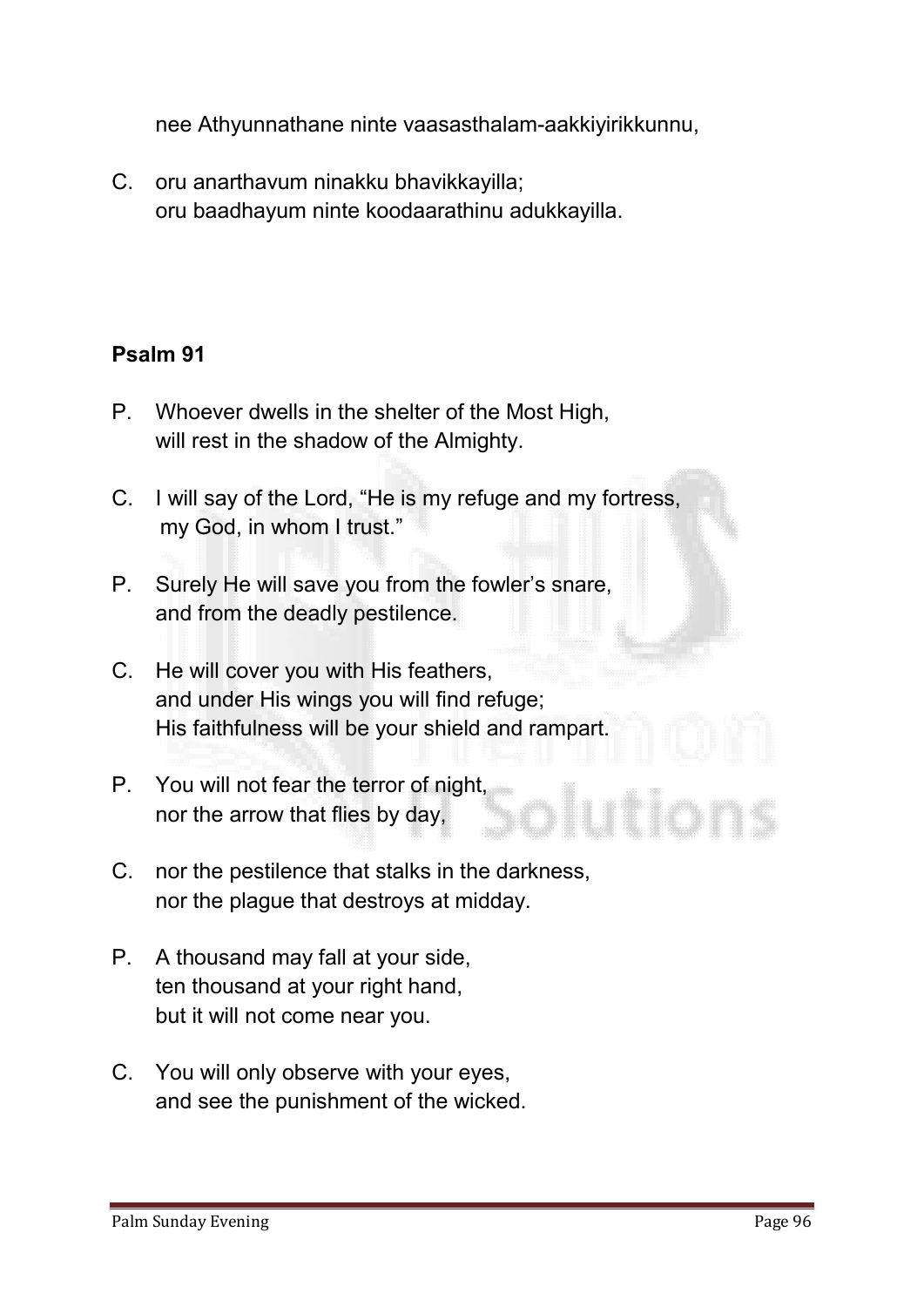- **P. If you say, "The Lord is my refuge," and you make the Most High your dwelling,**
- **C. no harm will overtake you; no disaster will come near your tent.**
- **P. Ninte ella vazhikalilum ninne kaakkendathinnu, Avan ninne-kurichu Thante dhoothanmaarodu kalpikkum;**
- **C. Ninte kaal, kallil thattippokaath-irikkendathinu, avar ninne kaikalil vahichu kollum.**
- **P. Simhathinmelum, analimelum nee chavittum; Baalasimhatheyum, perumpaampineyum nee methichu-kalayum.**
- **C "Avan ennodu pattiyirikkayaal, Njaan avane viduvikkum; Avan Ente naamathe arikayaal, Njaan avane uyarthum".**
- **P. "Avan Enne vilichapekshikkum; Njaan avannu utharam-arulum; kashtakaalathu Njaan avanodu-koode irikkum; Njaan avane viduvichu mahathwappeduthum".**
- **C. "Dheerkhaayusu-kondu Njaan avanu thrupthi varuthum; Ente rakshaye avanu kaanichu-kodukkum." Dhaivame sthuthi Ninakku yogyamaakunnu. Baarekmaar.**
- **P. Pithaavinum, Puthranum, Parishudha-Roohaaikkum, sthuthi.**
- **C. Aadhimuthal ennennekumm thanne. Amen.**

#### Sankeerthanam 121 (Pg.39)

**P. Njaan ente kannu parvathangalilekku uyarthunnu; enikku sahaayam evideninnu varum?**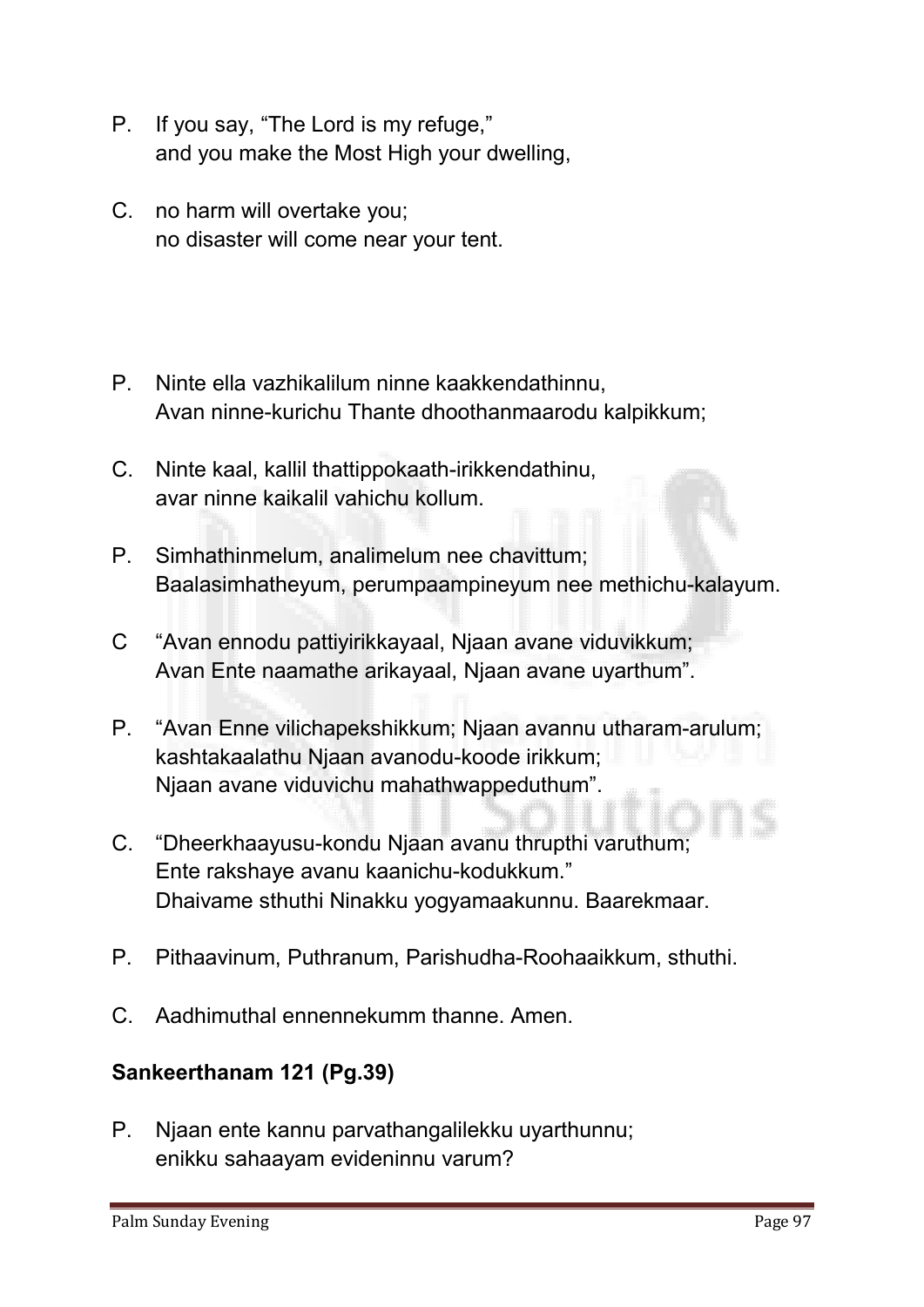- **C. Ente sahaayam aakaashatheyum,bhoomiyeyum undaakkiya Yahovayinkal-ninnu varunnu.**
- **P. Ninte kaal vazhuthuvaan avan sammathikkayilla; ninne kaakunnavan mayangukayilla;**
- **C. Yisraayelinte paripaalakan mayangukayilla, urangukayumilla.**
- **P. For He will command His angels concerning you, to guard you in all your ways;**
- **C. they will lift you up in their hands, so that you will not strike your foot against a stone.**
- **P. You will tread on the lion and the cobra; you will trample the great lion and the serpent.**
- **C. "Because he loves me," says the Lord, "I will rescue him; I will protect him, for he acknowledges My name".**
- **P. "He will call on me, and I will answer him; I will be with him in trouble; I will deliver him and honor him".**
- **C. "With long life I will satisfy him, and show him My salvation." O God, You are worthy of praise. Bless us O Lord.**
- **P. Praise be to the Father, to the Son and to the Holy Spirit.**
- **C. As it was in the beginning, is now and forever shall be. Amen.**

#### Psalm 121

**P. I lift up my eyes to the mountains; where does my help come from?**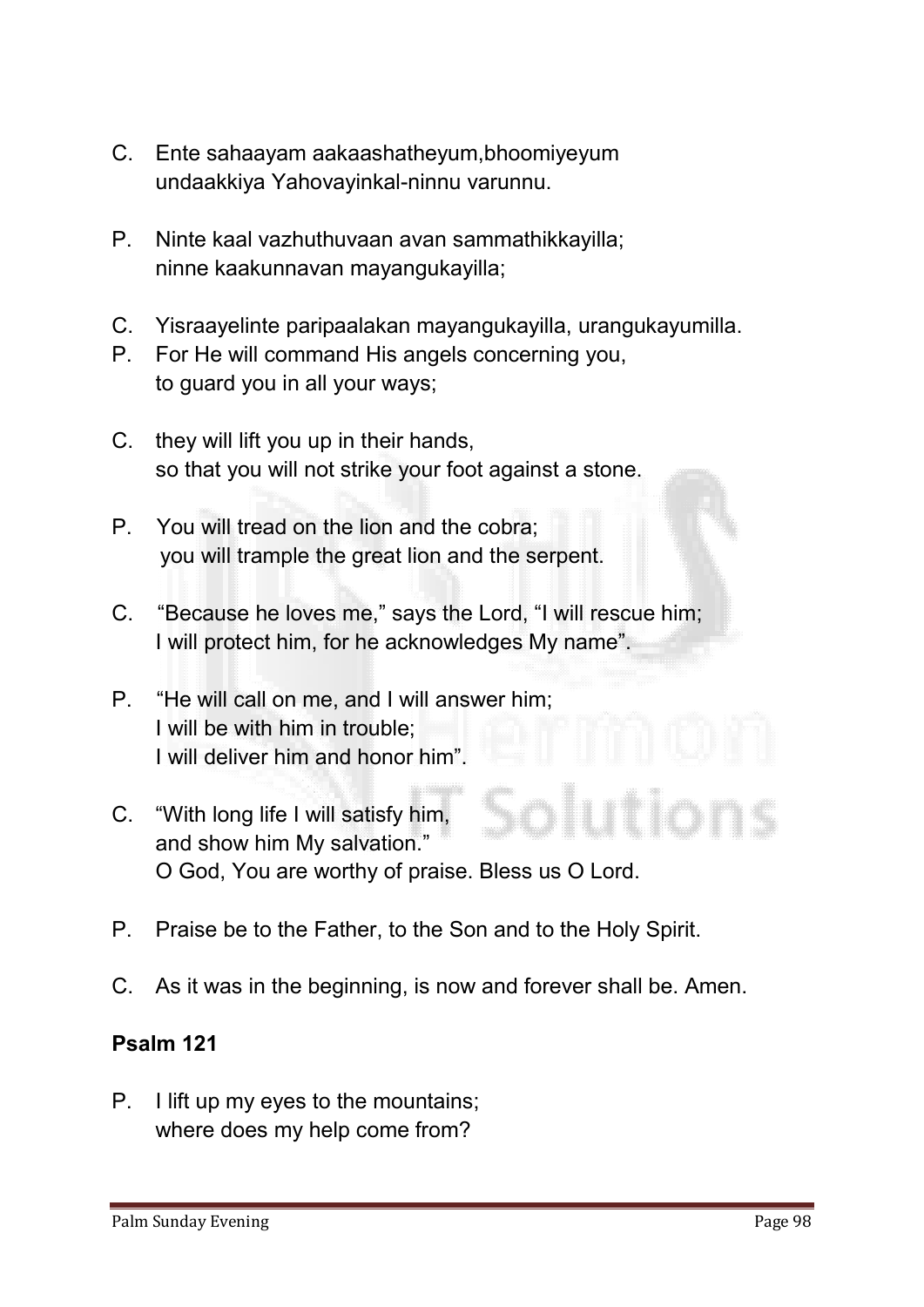- **C. My help comes from the Lord, the Maker of heaven and earth.**
- **P. He will not let your foot slip; He who watches over you will not slumber;**
- **C. indeed, He who watches over Israel will neither slumber nor sleep.**
- **P. Yahova ninte paripaalakan; Yahova ninte valathubhaagathu ninakku thanal;**
- **C. pakal sooryanenkilum, raathri chandranenkilum, ninne baadhikayilla.**
- **P. Yahova oru dhoshavum thattaathavannam ninne paripaalikkum; Avan ninte praanane paripaalikkum;**
- **C. Yahova ninte gamanatheyum, aagamanatheyum, innumuthal ennekkum paripaalikkum. Dhaivame sthuthi Ninakku yogyamaakunnu. Baarekmaar.**
- **P. Pithaavinum, Puthranum, Parishudha-Roohaaikkum sthuthi.**
- **C. Aadhimuthal ennannekkum thanne. Amen.**

#### Shayana Namaskaaram: Mar Apreminte Memmra (Pg.35)

- **1. Njangalkkulla Karthaave, njaaniha nidhrayozhinjittu unarvode Nin thiru munpil nilppanenikku Nee arulaname.**
- **2. Veendum njaan urangunnaakil, eeyadiyaanulla urakkam Karthaave Nin thirumunpil dhosham koodaathaakaname.**
- **3. Ennunarchayil njaan chathipedukil,**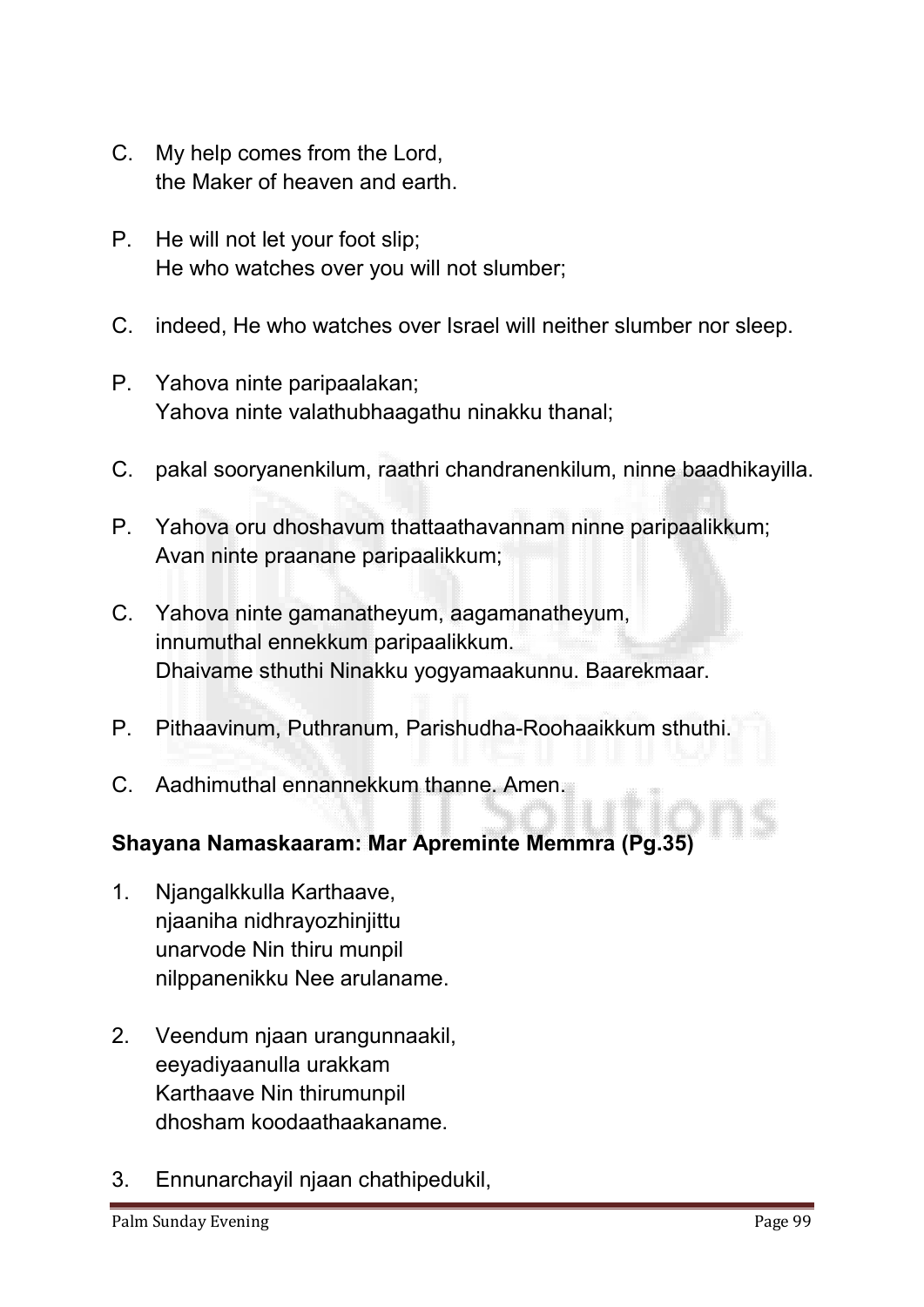**Ninkrupa mochanam enikkekum. Nidhrayilum pizha vannaakil, Aardhramathe, kshama nalkaname.**

- **4. Ninnude kurishin shaanthiyathaal, nallayurakkamenikku Nee thaa. Aakaaswapnam ashudhiyil Ninn, enne Nee rakshichu kollename.**
- **P. The Lord watches over you; the Lord is your shade at your right hand;**
- **C. the sun will not harm you by day, nor the moon by night.**
- **P. The Lord will keep you from all harm; He will watch over your life;**
- **C. the Lord will watch over your coming and going, both now and forevermore. O God, You are worthy of praise. Bless us O Lord.**
- **P. Praise be to the Father, to the Son and to the Holy Spirit.**
- **C. As it was in the beginning, is now and forever shall be. Amen.**

#### Vespers: St. Ephrem's Discourse

- **1. O Thou dear Lord and our God, help me wake up from this sleep and then may I stand awake in Thy holy presence Lord.**
- **2. If You grant me asleep again, may my sleep then also be considered before Thee Lord perfect and without a fault.**
- **3. If I blunder when awake,**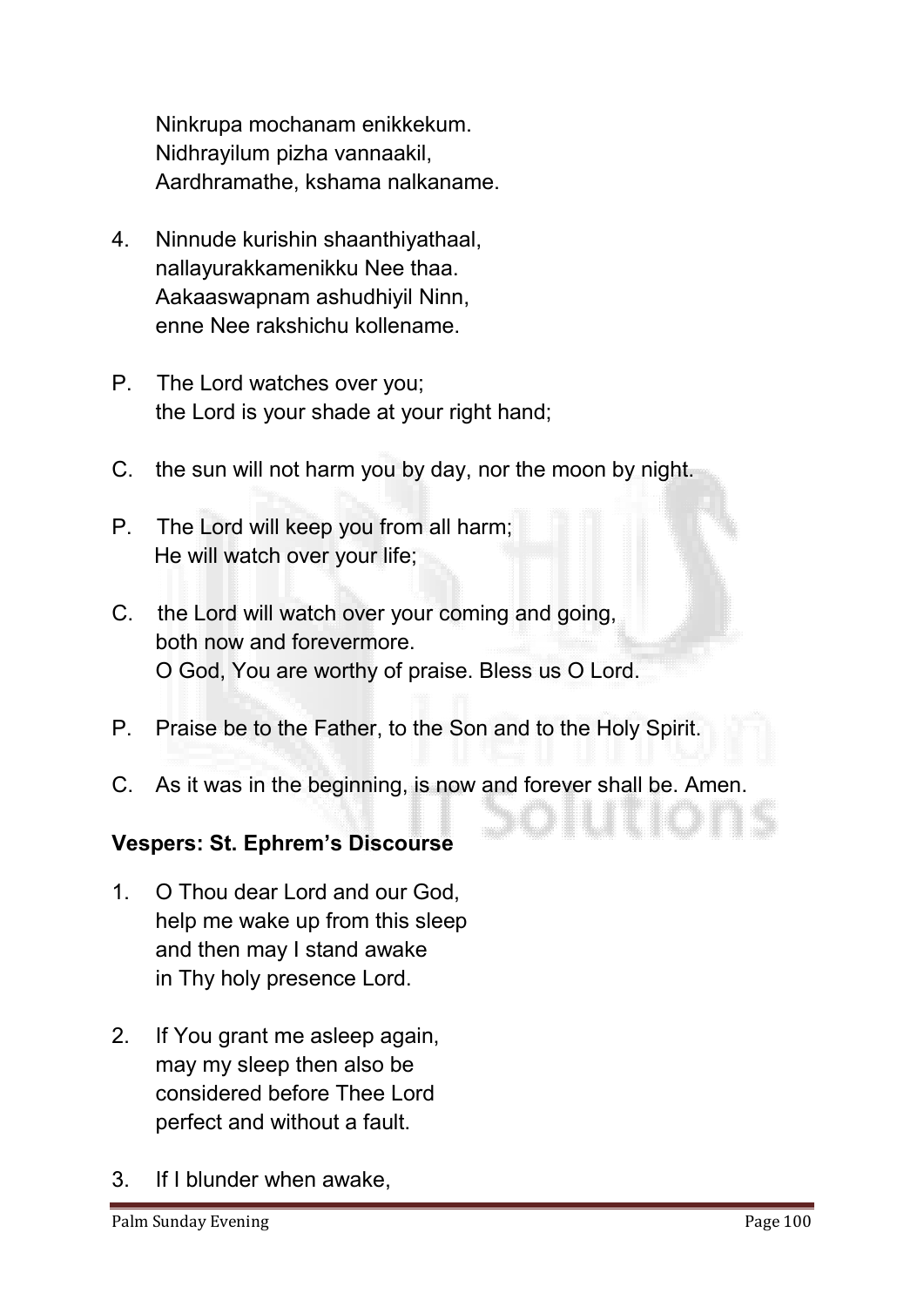**Thy grace will deliver me. If I falter in my sleep, may Thy mercy pardon me.**

- **4. By the pea-ce of Thy cross, grant me Thou a restful sleep. Vain dreams and ungodliness, keep them far away from me.**
- **5. Shaanthathayeriya nidhrayathaal, shaanthi tharenam raamuzhuvan. Aakaaninavum, dhushtathayum adhikaarathil-amarthalle.**
- **6. Ninnude adiyaan njaan athinaal, ente shareeram kaappaanai velivininude maalaakhaaye enikku Nee tharanam Karthaave.**
- **7. Dhweshatha pettorichayil ninn enne Nee rakshichu kollaname uyirekum Nin dhehathe njaan anubhavichenn-athinaale.**
- **8. Aashwaasathil urangumbol, aashiss-abhayam Nin raktham. Nin srshtikkiha swaathanthryam Nee krupayode nalkaname.**
- **9. Ninkai menanja shareerathil Ninte valankai vaazhaname. Ninte karunakal kottayathaai ente chuttilum aakaname.**
- **10. Nidhrayil-aandu kidakkumbol, bhadhram kaavalu Nin shakthi. Enteyurakkam thiru munpil**

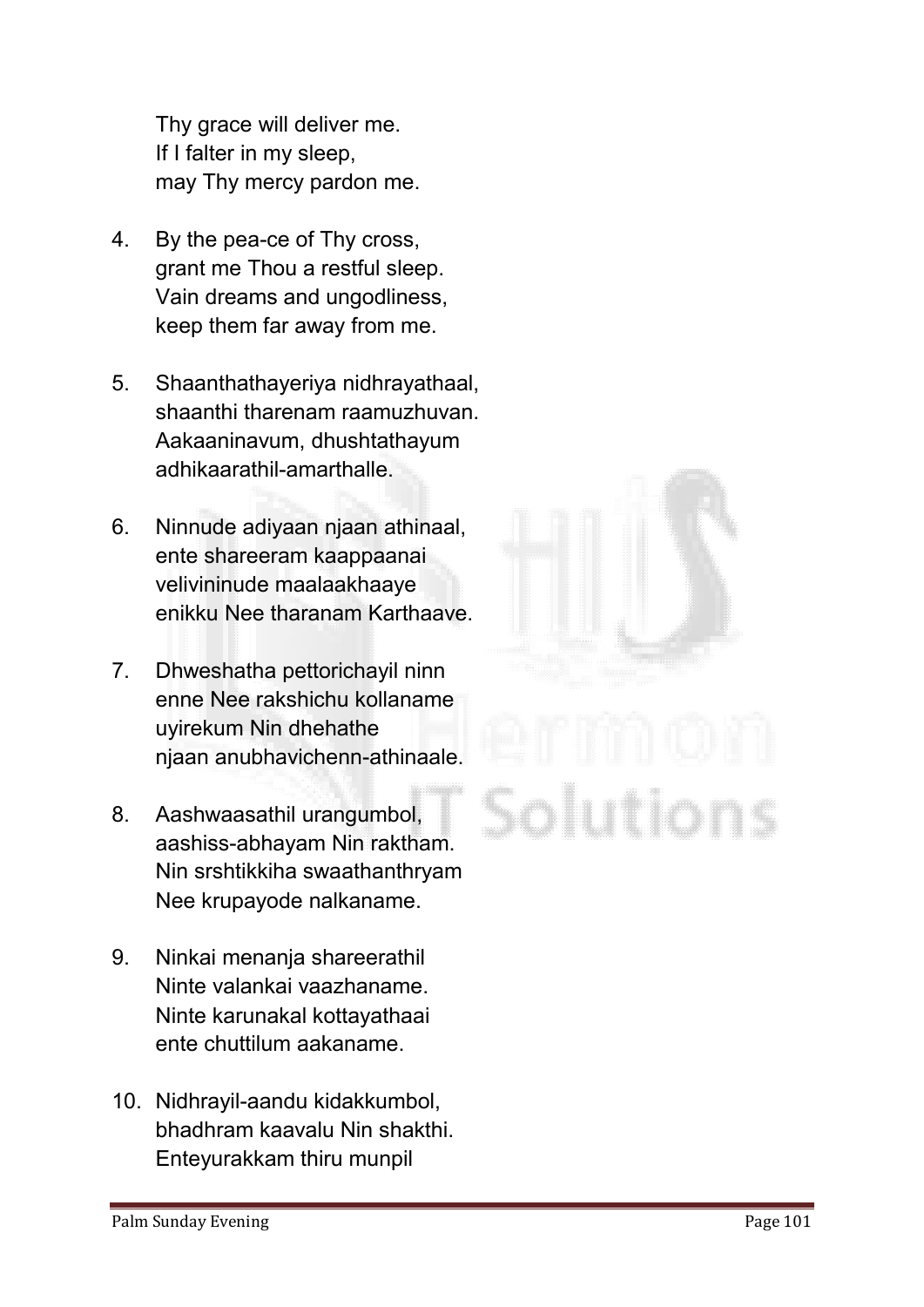**nal-dhoopam pol aakename.**

- **11. Enne pottunn-Udayavane, Ninnodu thanne yachippoo; enikkulla shayanathinmel thinma pettavan-anayaruthe.**
- **5. Through a calm and peaceful sleep, grant me peace throughout the night. May wrong thoughts and wickedness not have their hold over me.**
- **6. O Lord, since I am Thine own, keep me safe under Thy wings. Send to me an angel bright. Guard me from all evil things.**
- **7. From all vain and evil thoughts guard and keep me safe O Lord for I have exper-ienced Thy body which gives me life.**
- **8. When I am in peaceful sleep, Thy blood keeps watch over me. Freedom to Thy creation grant this by Thy mercy Lord.**
- **9. May this body Thou hath made be governed by Thy right hand. May Thy mercy like a fort be around me when I stand.**
- **10. While I am in deep slumber, vigil keeps Thy strength and power. May my sleep in Thy presence**

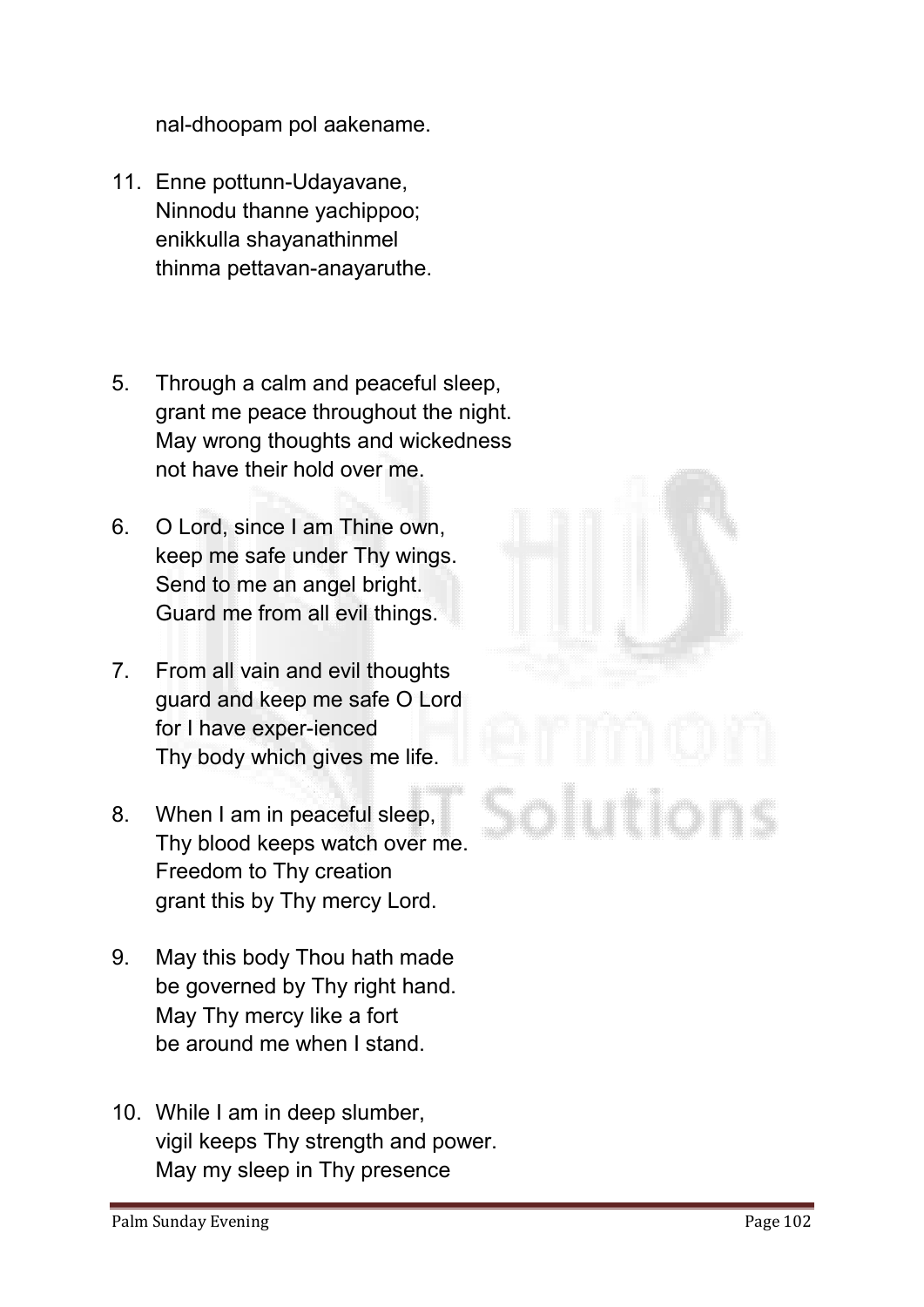**be fragrant like sweet incense.**

- **11. O Master who nurtures me this is what I ask of Thee; may my slumber never be hindered by the evil one.**
- **12. Balavaanai njaan jeevippaan, baliyaai jeevananachavane enne vyasanathil-aakkaaivan Saathaane Nee vilakkaname.**
- **13. Karthaave Nin vaagdhatham ennil niravettidaname. Ninte sleebaa maranathaal, ente aayussu kaakkaname.**
- **14. Njaan-unarum nerathinkal Ninne njaan kondaaduvaan ente nidhraa velayilum, Ninte upavi Nee kattaname.**
- **15. Nin thiru manassine njaanarinju, njaanathine chaivaanayi Ninte mano-gunam athinaale enikku mano-gunam aruluka Nee.**
- **16. Nirappu-niranjor-anthiyathum neethivilangum raavum Nee njangalude Rakshakanaam Mashiha, Naadha, adiyaarkk-arulaname.**
- **17. Velivin velivu Nee-aakunnu velivil thanne paarkkunnu. Velivinude sutharaayavarum**

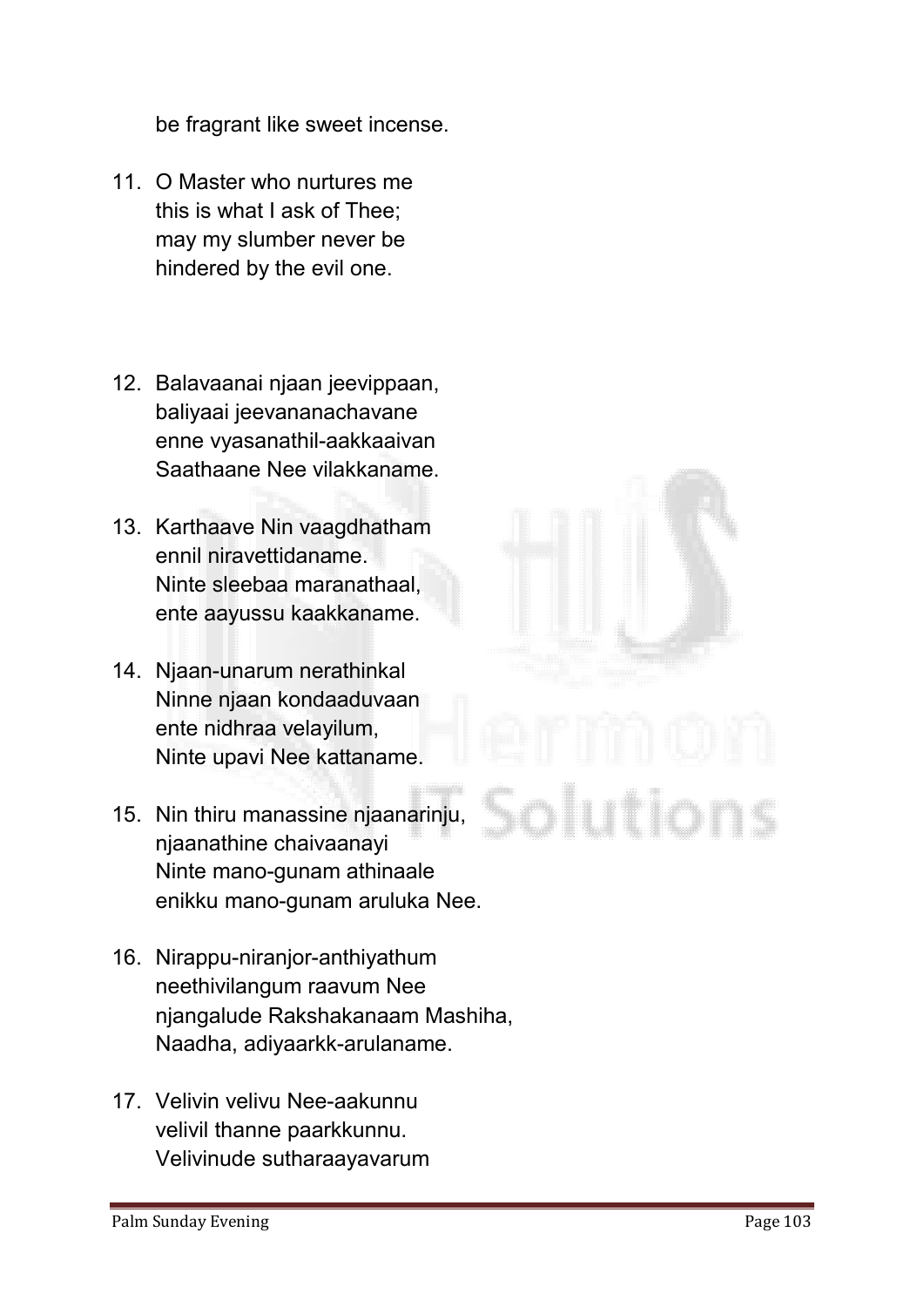**Ninne thanne namikkunnu.**

- **18. Ninakku sthuthi, Nin anugrahangal adiyaarude-mel irikkaname, ihalokathilum athupole paralokathilum aakaname.**
- **12. O my Lord who strengthens me, Thou gave up Thy life for me and now to stop hurt-ing me keep Satan away from me.**
- **13. O Lord all Thy promises may them be fulfilled in me. By Thy death on Calvary, guard my life I ask of Thee.**
- **14. All my moments when awake help me to glorify Thee. All my moments when I sleep, O Thy mercy let me see.**
- **15. Help me see Thy will for me, help me do what Thou wants me. From the goodness of Thy heart grant me Thou a pure clean heart.**
- **16. I have now been reconciled and I have been justified. O my Saviour and my Lord, Thou hath made me wholly Thine.**
- **17. O Thou art the light of light and Thou dwellest in the light.** We the children of Thy light **xxiii**

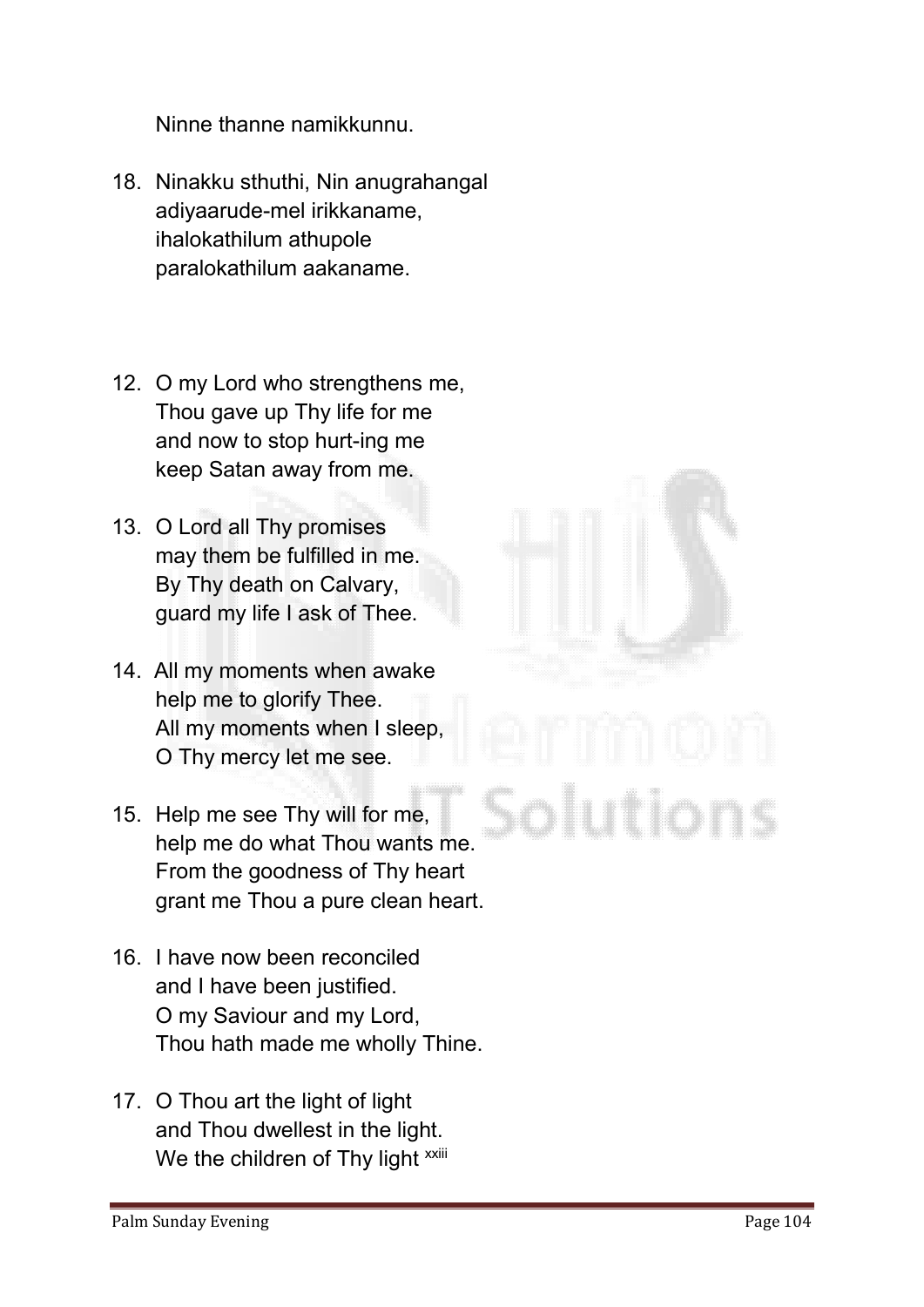**humbly bow and worship Thee.**

- **18. Praise Thee, and may Thy blessings dwell on us for evermore, both in this world and also in heaven for evermore.**
- **19. En Karthaave, Ninakku sthuthi, Ninakku sthuthi, sthuthi, Ninakku sthuthi aayirangalin-mel-aayiramai alavu-koodaathe Ninakku sthuthi.**
- **20. Praarthanakal kelkkunnavane, yaachanakal nalkunnavane, njangalin praarthanakal kettu, yaachanakal nalkeedaname.**

**Kuriyelaayisson; Kuriyelaayisson; Kuriyelaayisson.**

#### Apeksha (Pg.16)

- **P. Njangalude Karthaavaaya Yeshu Mashihaaye, Ninte anugrahangalude vaathil njangalude nere adachu-kalayaruthe.**
- **C. Karthaave, njangal paapikalaakunnu ennu njangal ettu parayunnu. Njangale anugrahikkename.**
- **P. Karthaave, Ninte maranathaal, njangalude maranam maanju pokuvan, Ninte sneham Ninne Ninte sthalathuninnu njangalude adukkalekku irakki konduvannu.**
- **C. Karthaave, njangalude-mel anugraham choriyename. Amen.**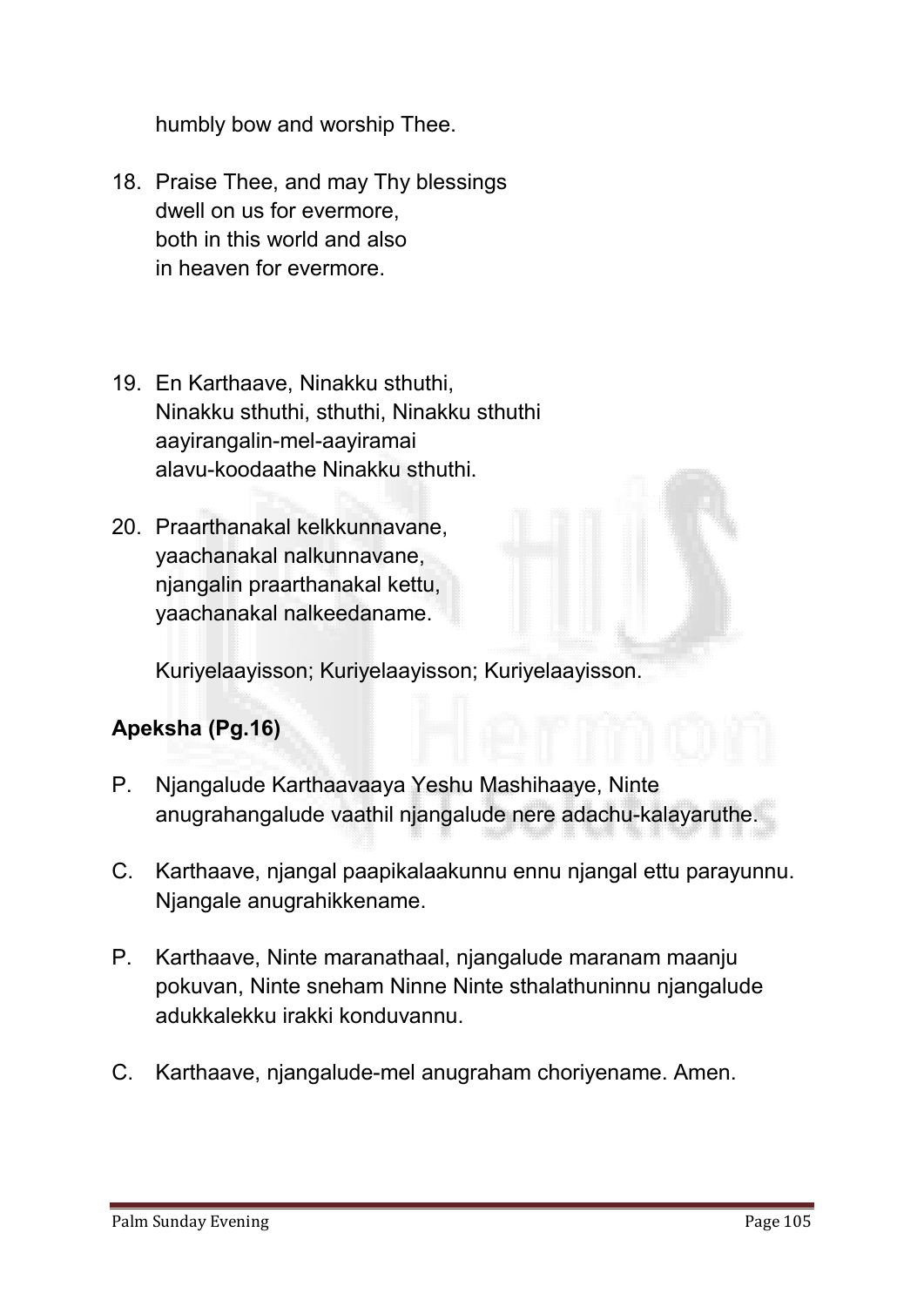- **19. My Lord, praise be unto Thee, praise Thee, praise Thee, we praise Thee hundred fold and thousand fold endless praise be unto Thee.**
- **20. O our Lord who hears our prayers, O our Lord who grants our pleas, hear the prayers we ask of thee, grant our pleas we beseech thee.**

**Lord, have mercy; Lord, have mercy; Lord, have mercy.**

#### **Supplication**

- **P. Our Lord Jesus Christ, do not shut the door of Your blessings against us.**
- **C. O Lord, we confess that we are sinners. Bless us.**
- **P. O Lord, Your love brought You down to us from Your abode, so that our death may be averted by Your death.**
- **C. O Lord, shower Your blessings on us. Amen.**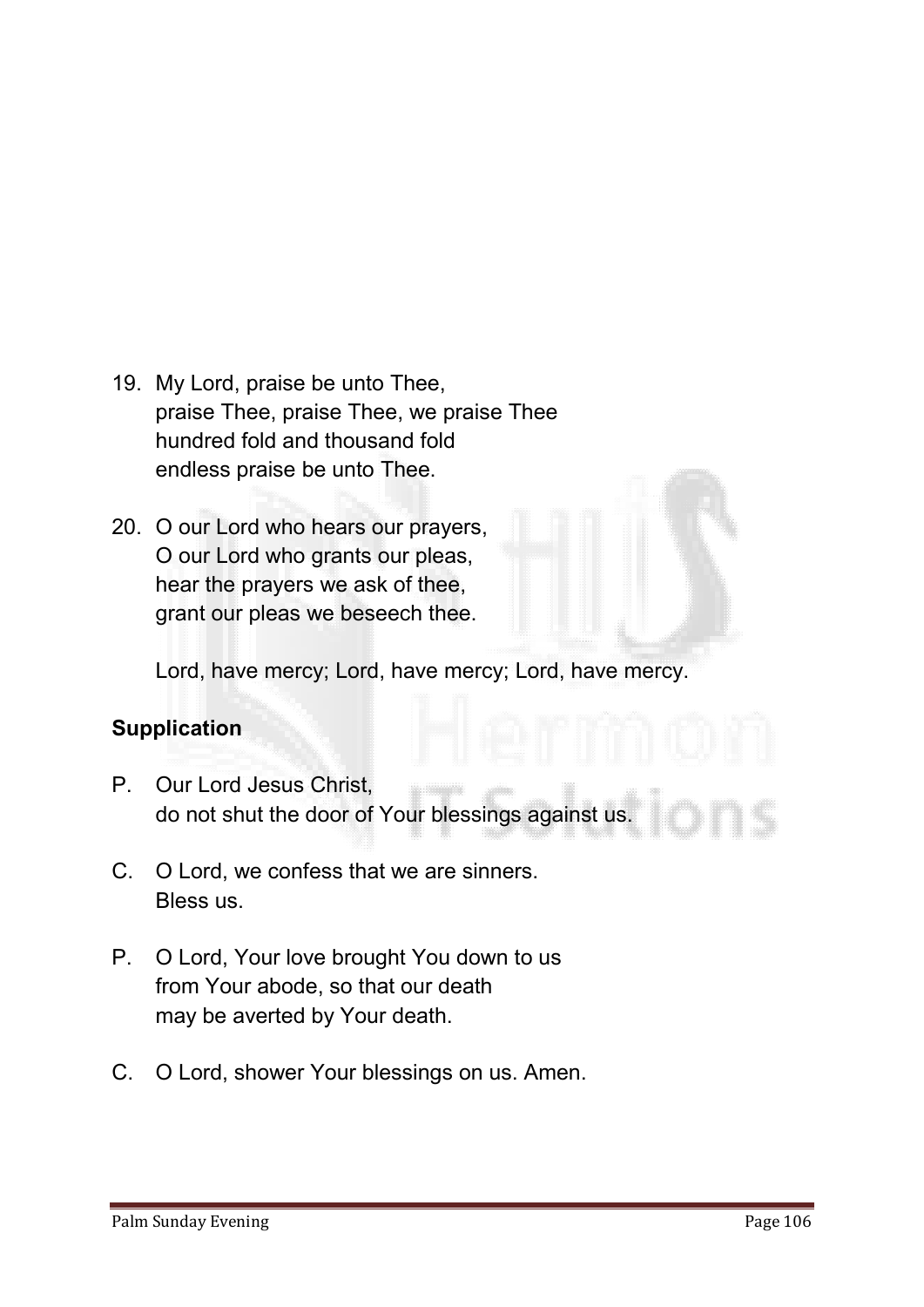## Kauma (Pg.32)

*(Moonnu praavashyam pattakkaarente pinnaalle ettuchollenam)*

**Thante peedaanubhavathaale, vazhithettil ninnu njangale rakshicha Mashiha Thamburaane, njangalude shushroosha kaikondu, njangalodu karuna cheiyyename.** *┼ Kuriyelaayisson*

*(Pattakkaarente pinnaalle ettuchollenam)*

**Njangalude Karthaave, Ninakku sthuthi, Ninte Pithaavinu bahumaanavum, Parishudha-Roohaaikku vandhanavum, pukazhchayum undaayirikkatte. Paapikalaaya njangalude-mel anugrahangalum, karunakalum undaayirikkename. Melulla Yerushaleminte vaathilukal thurannu, Mashihaaye, Ninte simhaasanathin munpaake, njangalude praarthanakal praveshikkumaar-aakaname. Njangalude Karthaave, Ninakku sthuthi. Ennekkum njangalude sharanavume, Ninakku sthuthi. Baarekmaar.** 

*(Allenkil geetham)*

**Karthaa, sthuthi Ninakku, Thaathanu bahumaanam, Vishudha-Roohaaikku, pukazhcha vandhanam. Paapikalaakunna, Ninnude adiyaaril anugraham, krupayum, chorinjee-dename Nee.**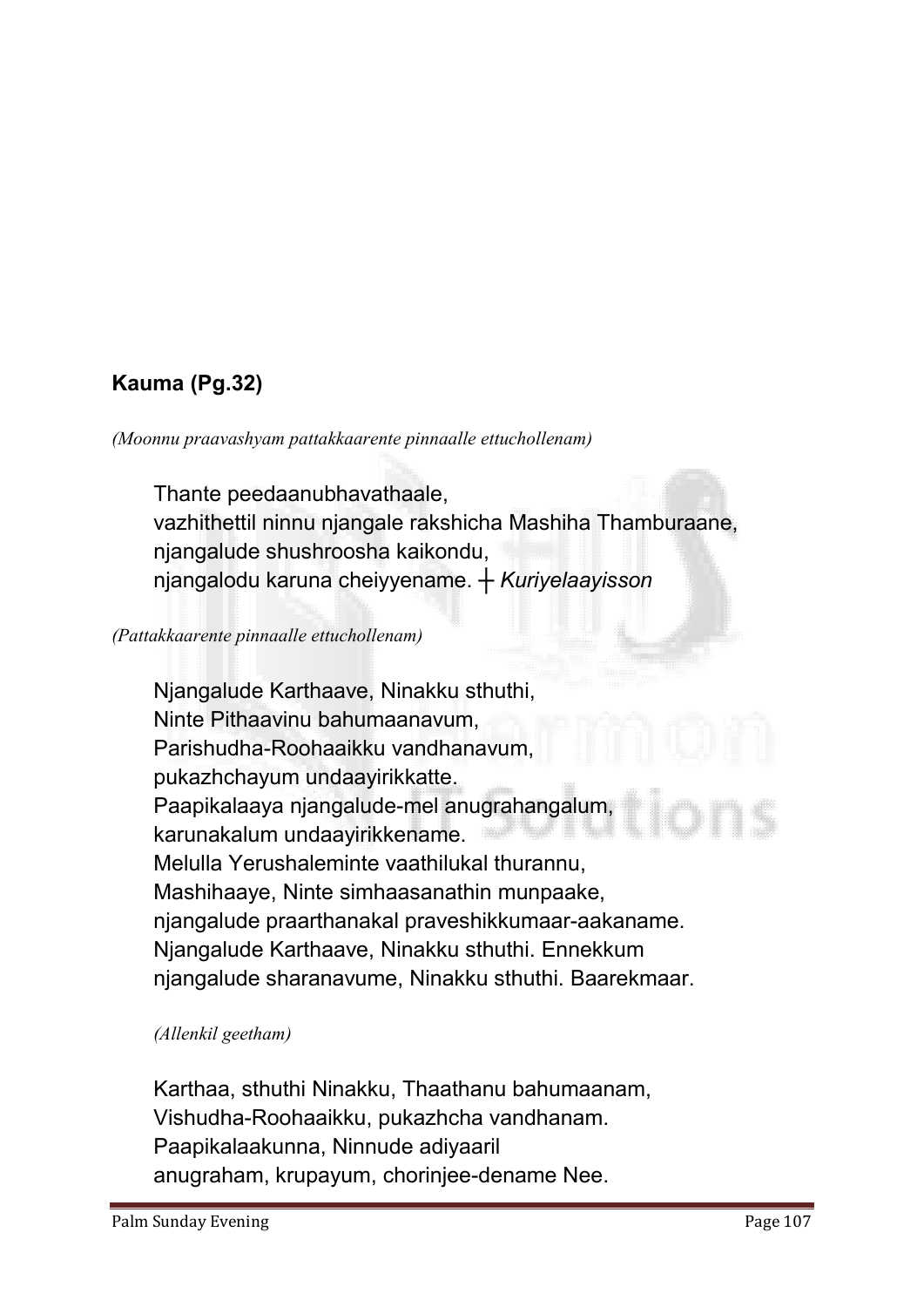**Melulla Yerushalem vaathil thurannittu, Mashiha, simhaasane praarthana ethaname. Sthuthi en Karthaave, sthuthi en Karthaave, nithya sharanavume, sthuthithe. Baarekmaar.**

#### Adoration

*(To be said three times after the priest)*

 **O Lord the Messiah, who by Thy passion, saved us from going astray, accept our worship and have mercy on us.** *┼ Lord, have mercy.*

*(Repeat after the priest)*

**Our Lord, praise be to Thee, glory be to Thy Father, and our praise and worship be to the Holy Spirit. May Thy blessings and mercies be on us sinners. O Messiah, open the doors of heavenly Jerusalem so that our prayers may reach Thy throne of grace. Our Lord, praise be to Thee. Praise be to Thee, our eternal refuge. Bless us O Lord.**

*(Or in song)* 

**Praise be to Thee O Lord. Glory be to Thy Father and to the Holy Spirit, our praise and worship. Bestow Thy blessings and grace upon us, Your sinful servants.**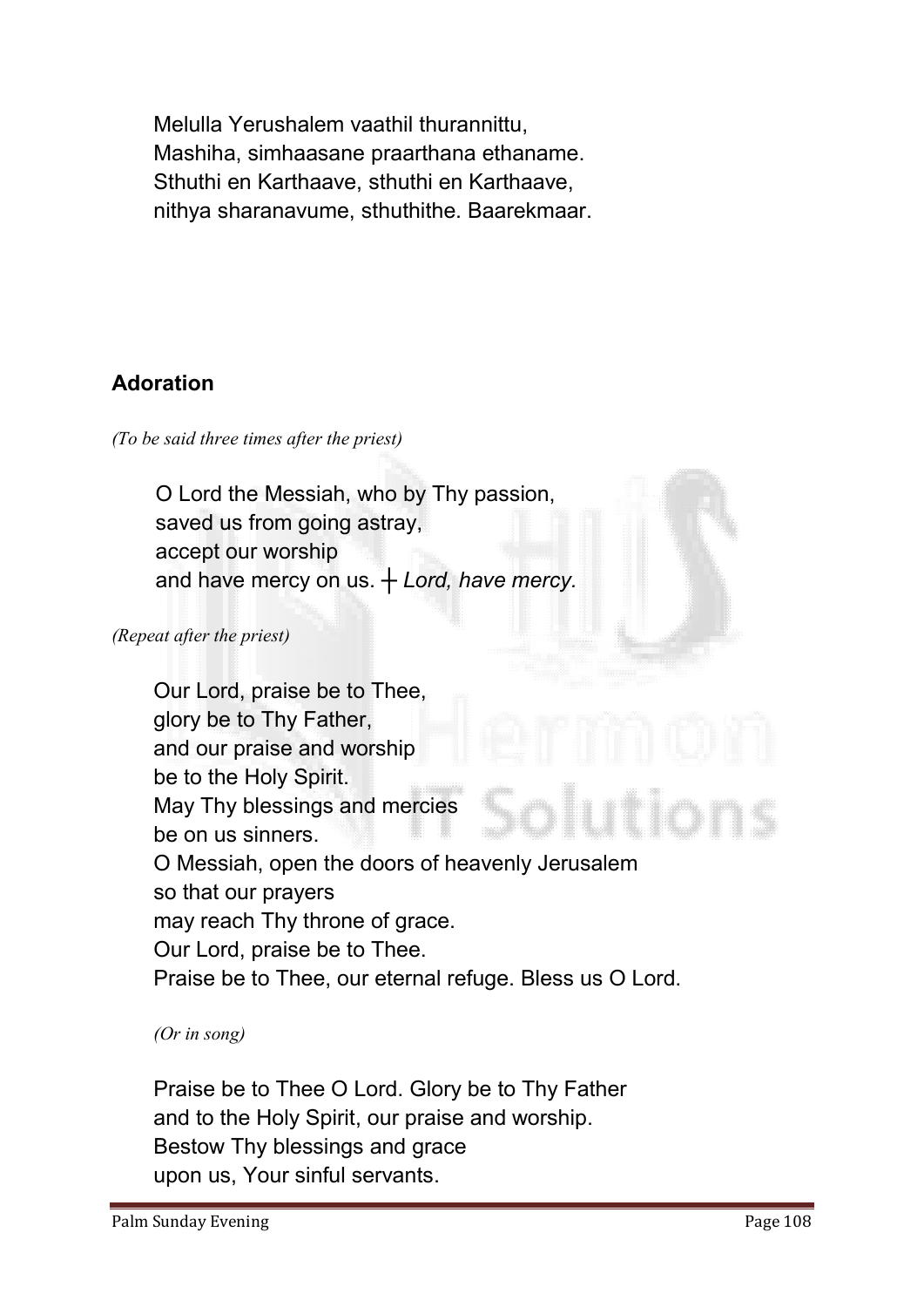**O Messiah, open the doors of heavenly Jerusalem so that our prayers may reach Thy throne of grace. My Lord, praise be to Thee. My Lord, praise be to Thee. Praise be to Thee, our eternal refuge. Bless us O Lord.**

#### Karthaavinte Praarthana (Pg.2)

- **P. Swargasthanaaya njangalude Pithaave,**
- **C. Ninte naamam parishudham aakkapedename. Ninte Raajyam varename; Ninte ishtam swargathile-pole, bhoomiyilum-aakaname. Njangalkku aavashyamulla aahaaram innu njangalkku tharename. Njangalude kadakkaarodu njangal kshamichirikkunnathu-pole, njangalude kadangalum, dhoshangalum, njangalodum kshamikkename. Njangale pareekshayilekku praveshippikkaathe, njangale dhushtanil ninnu rakshichu-kollename; enthukondennaal, Raajyavum, shakthiyum, mahathwavum, ennekkum Ninakkullath-aakunnu. Amen.**

#### *(Allenkil geetham)*

# Karthaavinte Praarthana (Pg.3)

- **P. Swarlokathil-irunnarulum Dheva, njangalude Thaatha,**
- **C. Ninthiru-naamam paavanamaai, perumaarapettee-dename.**
- **P. Thaathaa Ninnude thiru Raajyam, vannee-daname eeyulakil.**
- **C. Thiruhitham ethu-pol suraloke, athu-polivideyum-aakaname.**
- **P. Vendunn-aahaaram engalkkinn-ekaname Nee Karthaave.**
- **C. Anyarod-engal kshamichathu-pol, adiyaar paapam mochikka.**
- **P. Pareekshayil-engale aakkaruthe, dhushtanil ninnozhi-vaakkuka Nee.**
- **C. Raajyam, shakthi, mahathwangal, ennum Ninakkullava. Amen.**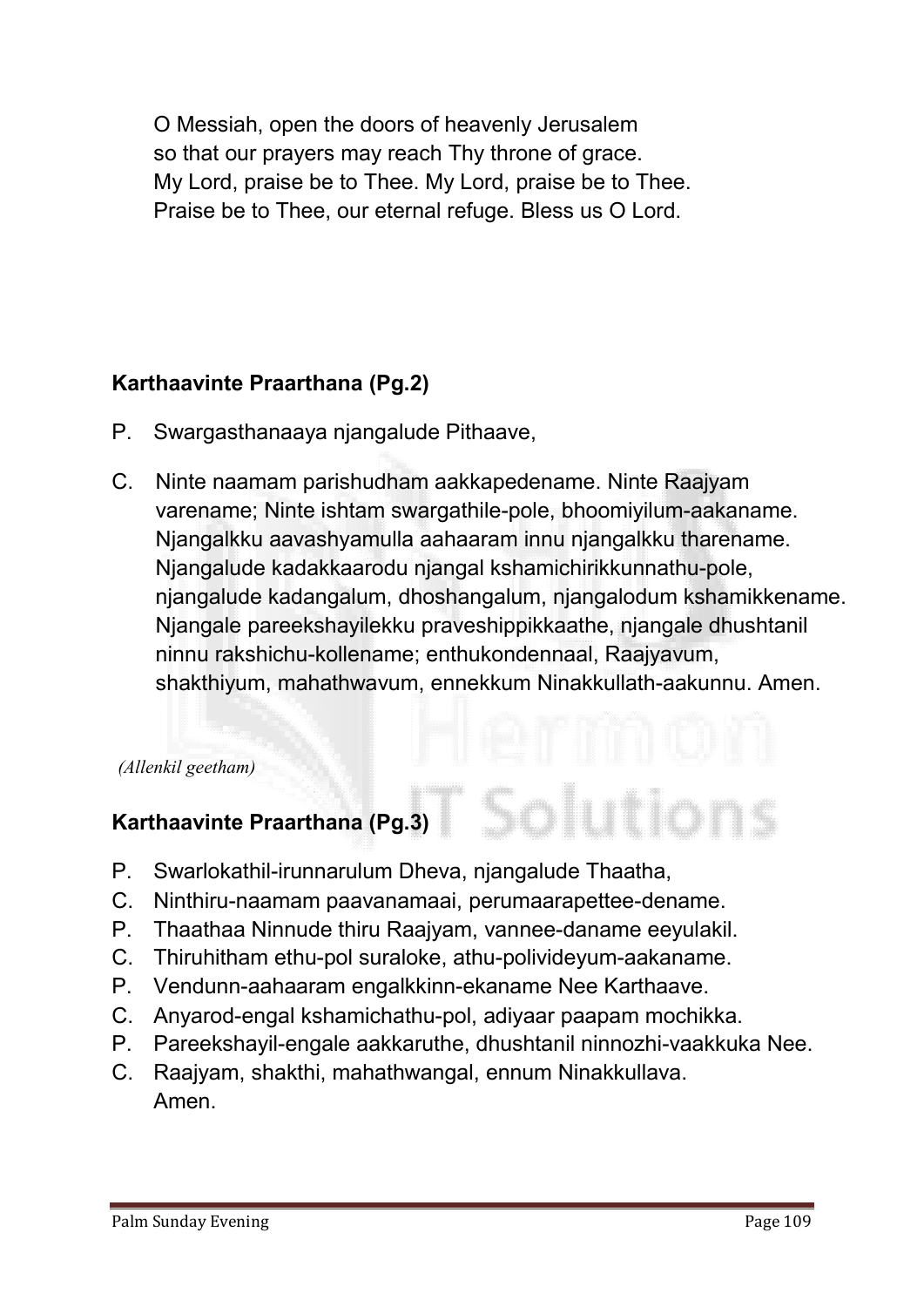#### Evangeliyon: Mathaai 21: 17- 22

#### The Lord's Prayer

- **P. Our Father in heaven,**
- **C. hallowed be Thy name. Thy Kingdom come; Thy will be done on earth, as it is in heaven. Give us this day our daily bread. Forgive us our sins and offences, as we forgive those who sin against us. Lead us not into temptation and deliver us from the evil one; for Thine is the Kingdom, the power and the glory, forever and ever. Amen.**

*(Or in song)*

#### The Lord's Prayer

- **P. Our Father in heaven,**
- **C. Hallowed be Thy name.**
- **P. Thy Kingdom come;**
- **C. Thy will be done on earth, as it is in heaven.**
- **P. Give us this day our daily bread.**
- **C. Forgive us our sins as we forgive those who sin against us.**
- **P. Lead us not into temptation and deliver us from the evil one,**
- **C. For Thine is the Kingdom, the power and the glory forever and ever. Amen.**

T Solutions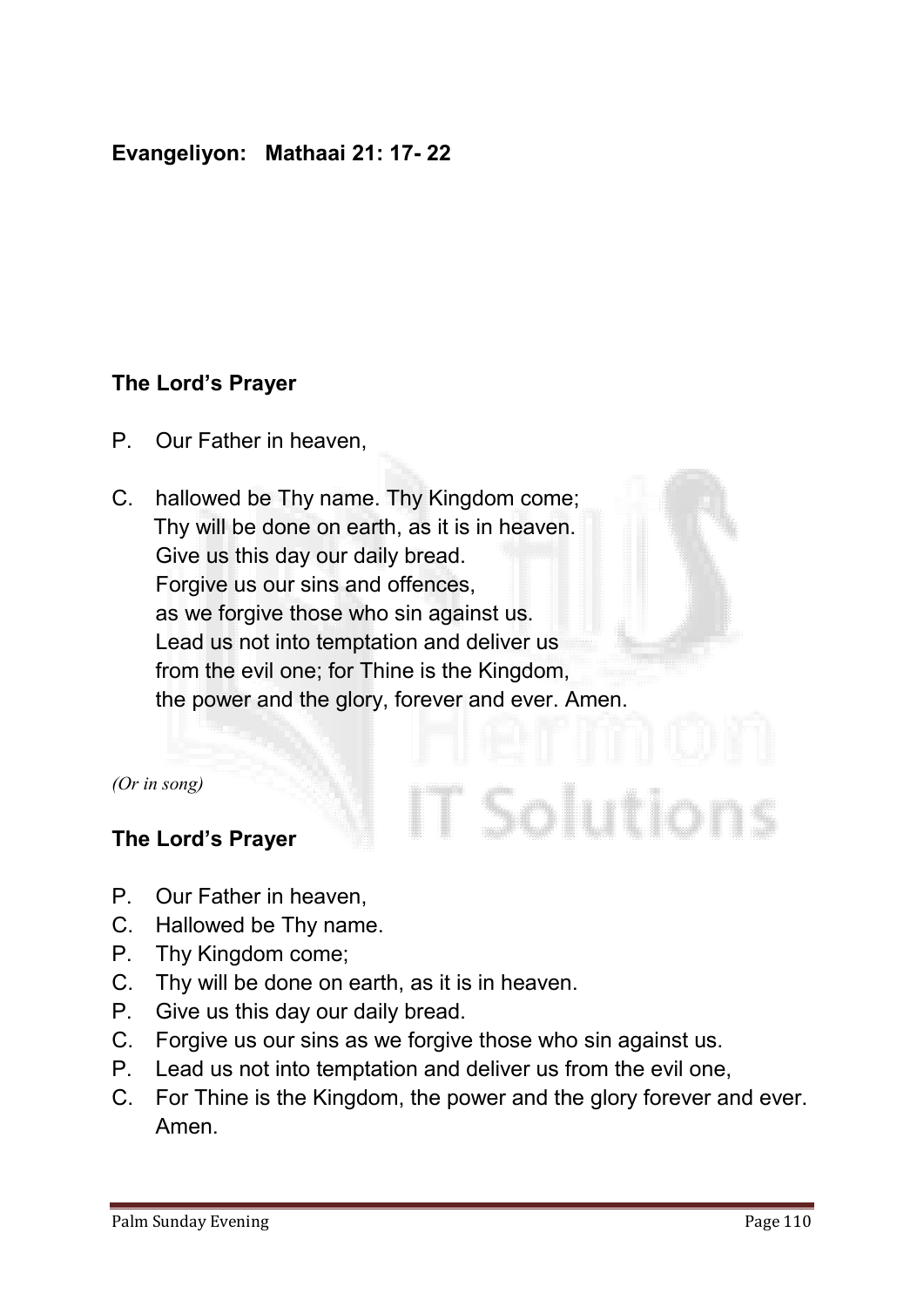#### Gospel Reading: Matthew 21: 17 – 22

#### Nikhya Vishwaasa Pramaanam (Pg.29)

- **P. Pithaavaaya Sarva Shakthanaaya,**
- **C. akaashathinteyum bhoomiyudeyum, kaanappedunnavayum kaanappedaathavayum-aaya, sakalathinteyum srshtaavaaya, sathyeka Dhaivathil njangal vishwasikkunnu.**

**Dhaivathinte eka Puthranum,**

**sarva lokangalkkum munpe Pithaavil-ninnu janichavanum; prakaashathil ninnulla Prakaashavum, sathya Dhaivathil ninnulla sathya Dhaivavum; janichavanum srshtiyallaathavanum, thathwathil Pithaavinodu ekathwamullavanum, sakala srshtikkum mukhaantharam aayavanum; manushyaraaya njangalkkum, njangalude rakshakkum-vendi, swargathil ninnu irangi, Vishudha-Roohaayaal kanyaka Mariyaamil-ninnu jadam dharichu Manushyan-aayi; Ponthiyos Peelaathosinte naalukalil, njangalkku vendi krooshikkappettu, kashtathayanubhavichu, marichu, adakkappettu, thiruhitha prakaaram moonnaam-dhivasam uyarthezhunnettu, swargathilekku kareri, Thante Pithaavinte valathu bhaagath-irikunnavanum, avasaanamillaatha Raajathwam ullavanum, jeevich-irikkunnavareyum, marichavareyum vidhippaan, Thante mahaa-prabhaavathode, iniyum varuvaan-irikkunnavanum-aaya Yeshu Mashiha aaya eka Karthaavilum njangal vishwasikkunnu.**

**Sakalatheyum jeevippikkunna Karthaavum;**

**Pithaavil-ninnu purappettu, Pithaavinodum, Puthranodum-koode vandhikkappettu sthuthikkappedunnavanum; nibyanmaarum, sleehanmaarum mukhaantharam samsaarichavanum-aaya, jeevanum vishudhiyum ulla, eka Roohaayilum, kaatholikavum,**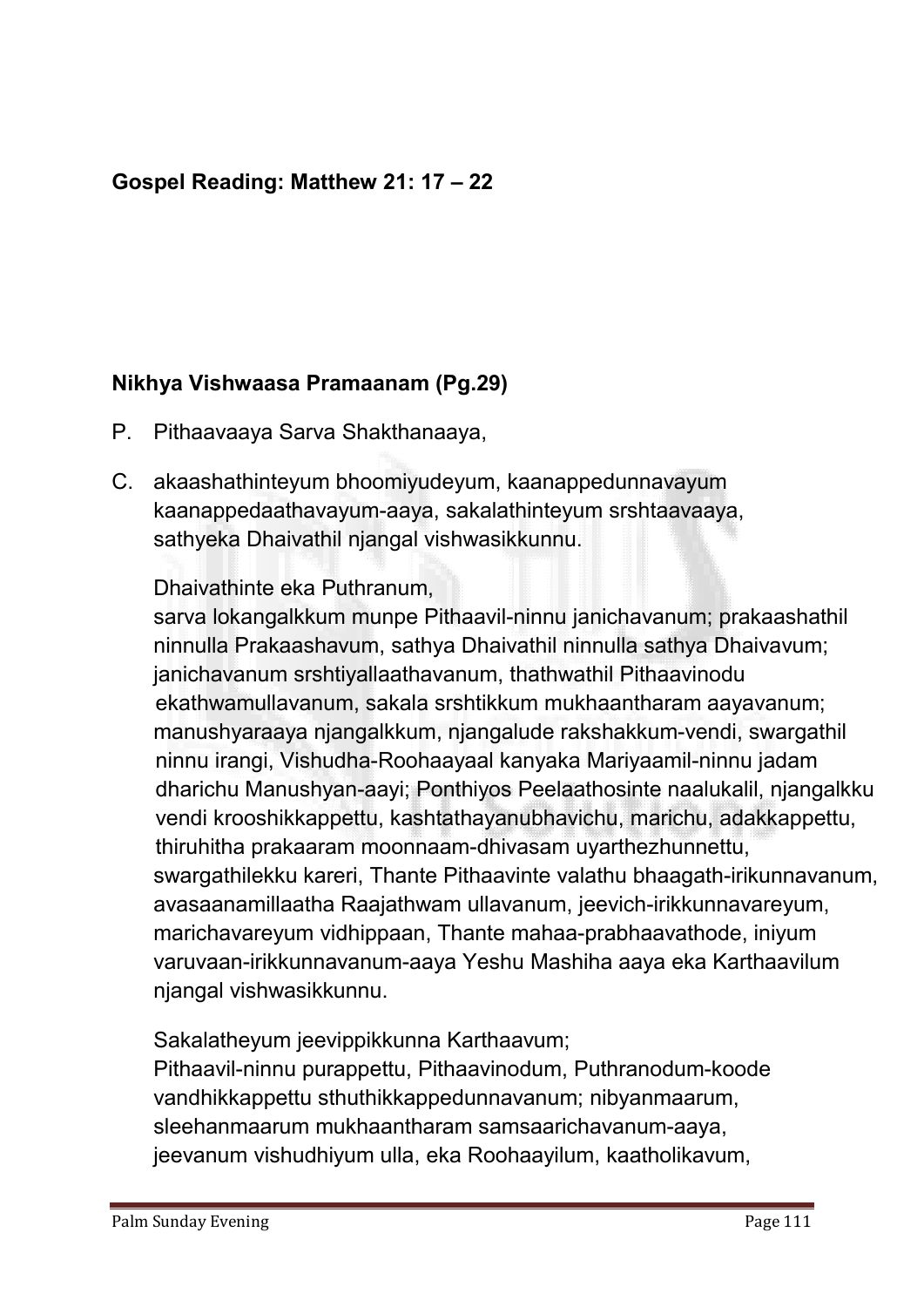**apostholikavum aaya eka vishudha Sabhayilum njangal vishwasikkunnu.**

**Paapa mochanathinulla maamodheesa onnu maathramennu njangal ettu paranju, marichavarude uyirthezhunnelpinum, varuvaan-irikkunna lokathile puthiya jeevanum, njangal nokki paarkkukayum cheiyyunnu. Amen.**

- **D. Baarekmaar. Sthauman kaalos.**
- **C. Kuriyelaayisson.**

#### Nicene Creed

- **P. We believe in the one true God, the Father Almighty;**
- **C. Maker of heaven and earth and of all things visible and invisible.**

**We believe in one Lord Jesus Christ, the only-begotten Son of God, begotten of the Father before all worlds; Light of light, very God of very God; begotten not made, being of one substance with the Father, by whom all things were made; who, for us and for our salvation, came down from heaven and was incarnate by the Holy Spirit of the virgin Mary and was made Man; He was crucified also for us in the days of Pontius Pilate; He suffered and died and was buried; on the third day He rose again by His own holy will, ascended into heaven and sits at the right hand of the Father; He shall come again with glory, to judge both the living and the dead; and of His Kingdom, there will be no end. We believe in the Holy Spirit, the Lord and giver of life; who proceeds from the Father; who with the Father and Son** 

**together is worshipped and glorified;** 

**who spoke by the prophets and the apostles;**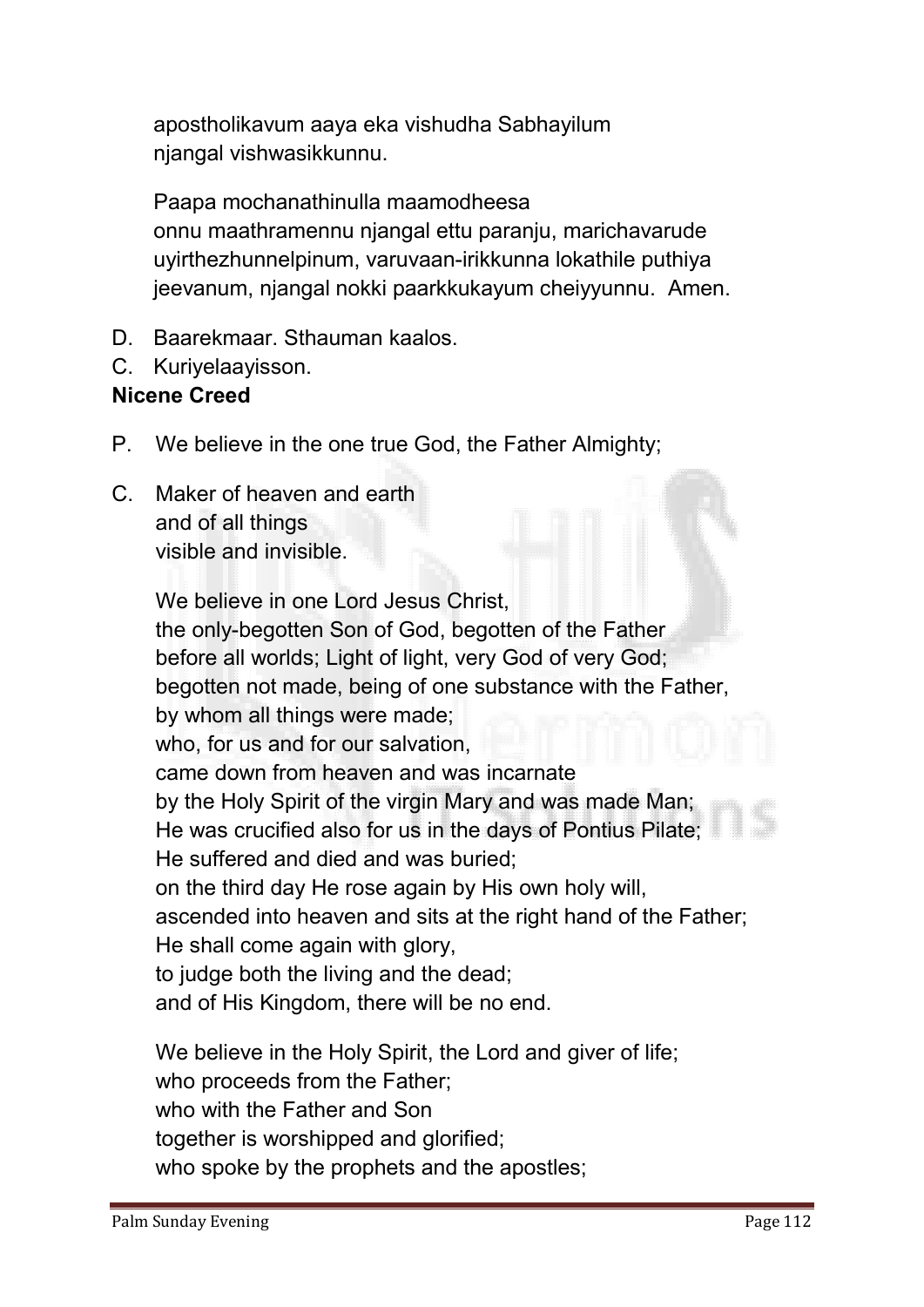**and we believe in one holy catholic and apostolic Church.**

**We acknowledge one baptism for the forgiveness of sins and look forward to the resurrection of the dead and the new life of the world to come. Amen.** 

- **D. Bless us O Lord. Let us stand reverently.**
- **C. Lord, have mercy.**

#### Huthaama (Pg.30)

**P. Njangalude Karthaavum, njangalude Dhaivavume, ennekkum Ninakku sthuthi, Ninakku sthuthi, Ninakku sthuthi.**

**Njangalude Karthaaveshu Mashihaaye, Ninte krupayaalum, dhaaraalamaaya karunayaalum, njangalude praarthanakal kettu, njangalude shushroosha kaikkollename.**

**Njangalude Karthaavum Dhaivavume, njangalude sahaayathinu Nee vannu, ennekkum njangale vishudharaakkename.**

**Njangalude Karthaave,** 

**njangalude shushroosha Ninakku ramyavum, njangalude namaskaaram Ninakku prasaadhakaravum, njangalude apeksha Ninakku sweekaaryavum, njangalude praarthana Ninakku bahumaanakaravum aayirikkename.** 

**Karthaave, Ninte anugrahangalum, karunakalum, sahaayangalum, krupakalum, dhaiveekamaaya Ninte sakala dhaanangalum, balaheenaraaya njangalude melum, balaheenathayulla njangalude vargathinmelum, vannu aavasichu, ennekkum paarkumaar-aakaname.**

**C. Amen.**

*(Allenkil)*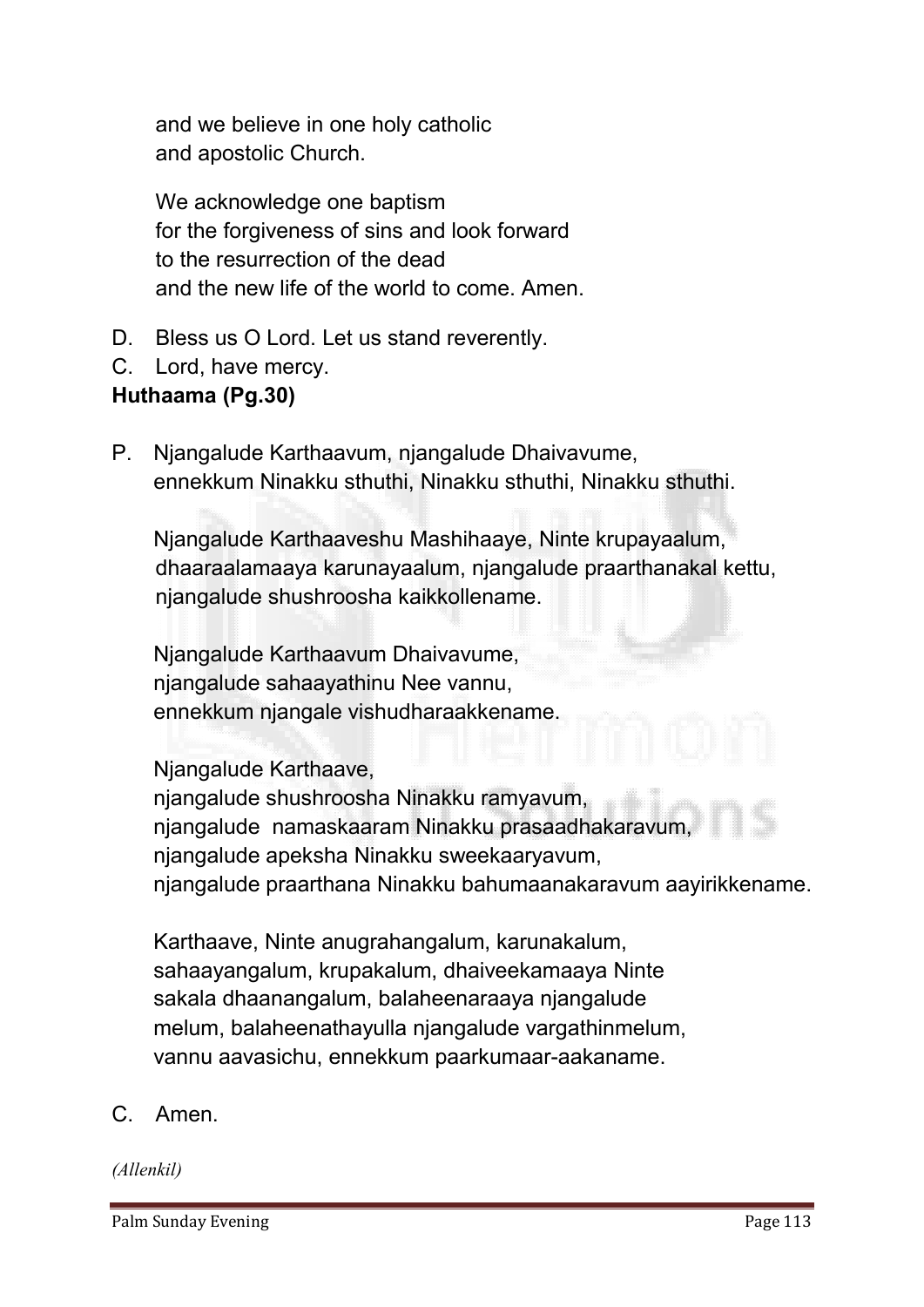#### Huthaama (Pg.31)

**P. Sathya vishwaasikalkku balamulla kottayaayi, pishaachukalku bhayankaravum, maalaakhamaarku bahumaanyavum-aaya Dhaiva Puthrante vandhyamaya sleeba, raapakal namme kaathu marachukollumaraakatte.** 

#### Closing Prayer

**P. Our Lord and our God, praise be to You forever, praise be to You, praise be to You.**

**Our Lord Jesus Christ, by Your grace and infinite mercy, hear our prayers and accept our worship.**

**Our Lord and our God, come to our help and make us holy forever.** 

**Our Lord, may our worship be pleasing to You, our adoration agreeable, our supplications acceptable, and our prayers honourable to You.** 

**O Lord, may Your blessings, mercies, help, grace and all Your divine gifts, descend upon us who are weak, and dwell with the potentially weak humanity forever.**

**C. Amen.**

*(Or)*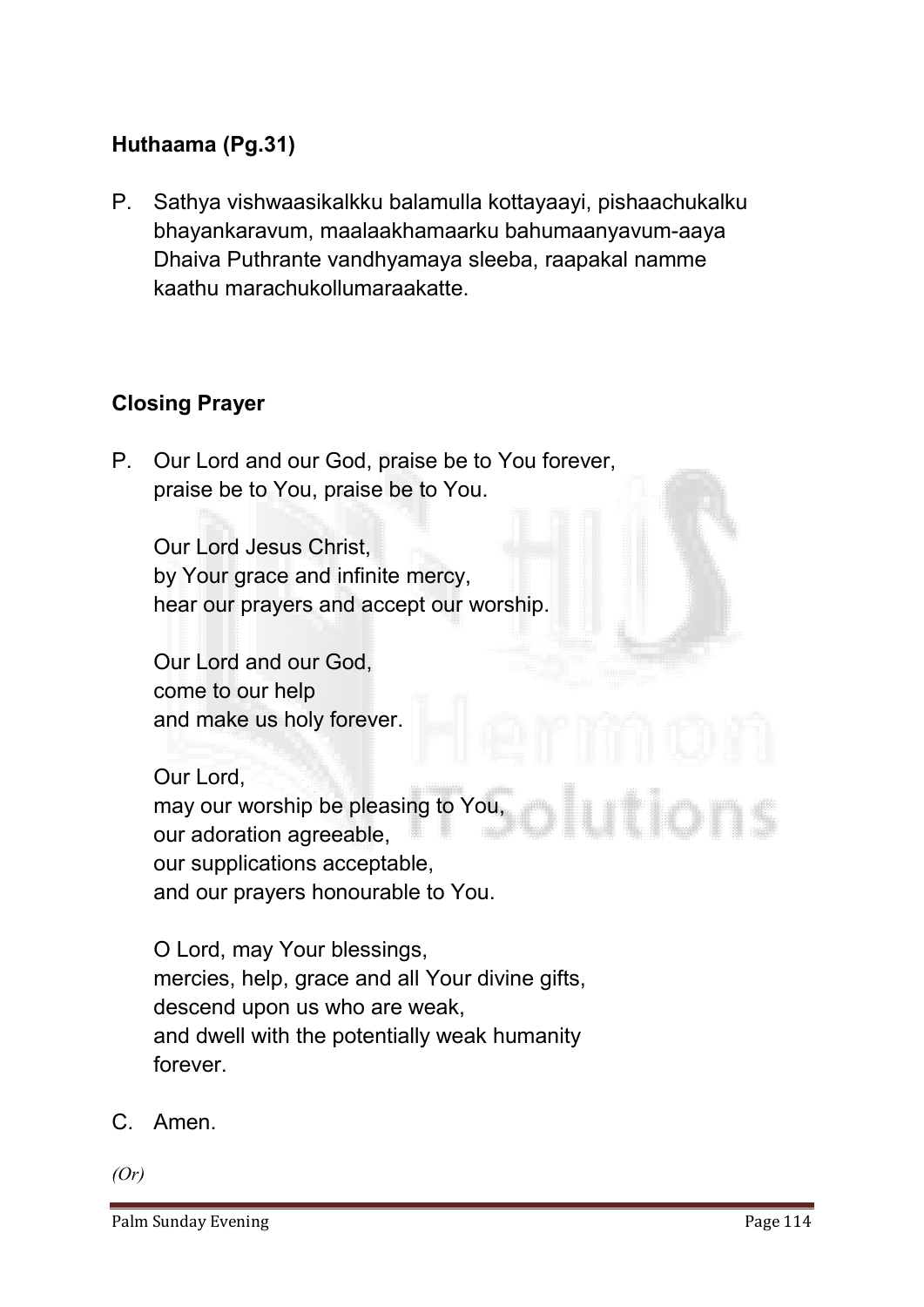#### Closing Prayer

**P. May we be guarded and protected day and night by the glorious cross of the Son of God which is the strong fortress for true believers, the terror for devils and the glory of the angels.** 

**Dhushta manushyarude kopathil-ninnum, pishaachukkaludeyum, avishwaasikaludeyum asooyayil-ninnum, upadhravakaram-aaya adhikaarangalil-ninnum, karunayillaatha yajamaananmaarude kaikalil-ninnum, rahasyavum, parasyavum-aaya sakala shathrukkalil-ninnum, Saathante kanikalil-ninnum, aathmaavineyum, shareeratheyum kleshippikkunna dhurvikaarangalil-ninnum, paapathinte ella shakthiyil-ninnum, Karthaavu, namme veendeduthu, nammude aayushkaalam muzhuvanum, kaathu-kollukayum cheiyyumaaraakatte.**

**C. Amen.**

#### Asheervaadham (Pg.31)

**P. Aakaashavum, bhoomiyum srshticha Karthaavinaal, ningal ellaavarum anugraheethar-aakunnu.**

**Athmeeyamaaya ee shushrooshayil, njangalodu-koode orungi vannu sambandhicha ellaavareyum, Dhaivamaaya Karthaavu anugrahichu, shudheekarikatte.**

**Pithaavum, Puthranum, Parishudha Roohaayum aaya Dhaivam, balaheenathayum, kuravumulla nammude praarthanakal, unnathamaaya Thante simhaasanathin munpaake, kelkkukayum, kaikkollukayum, cheiyyumaaraakatte.**

**C. Amen.**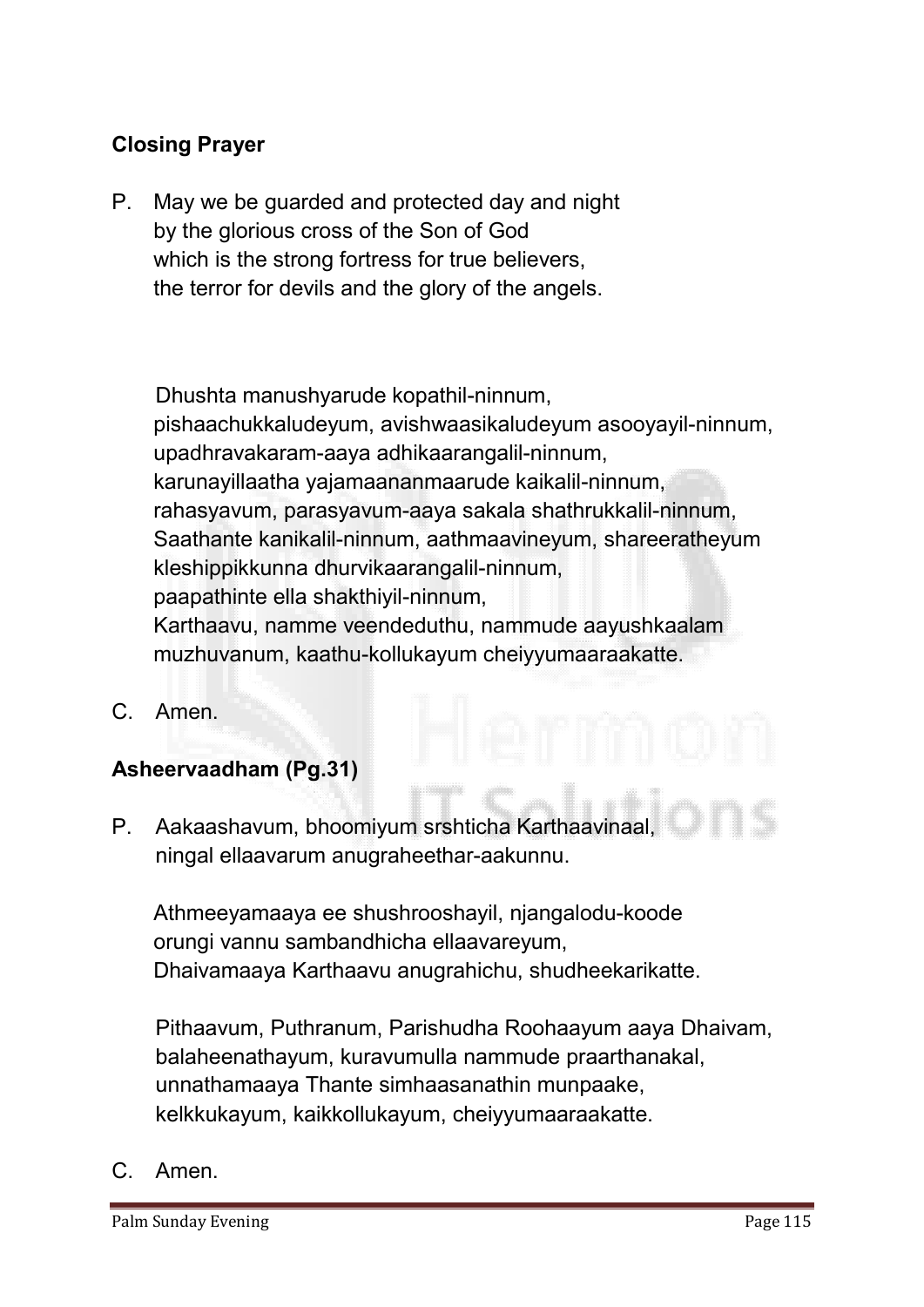**May the Lord save us and protect us all through our lives, from the wrath of evil human beings, the envy of Satan and non-believers, harassing authorities, the clutches of merciless superiors, all known and unknown enemies, the snares of Satan, evil desires that affect both body and soul and all the powers of sin.**

**C. Amen.**

#### **Benediction**

**P. Blessed are you by the Lord, who made the heavens and the earth.** 

> **May the Lord God bless and sanctify all of you, who have come prepared, and joined us in this spiritual worship.**

**May our humble and inadequate prayers, be heard and accepted before the glorious throne of the Triune God, the Father, the Son and the Holy Spirit.**

**C. Amen.**